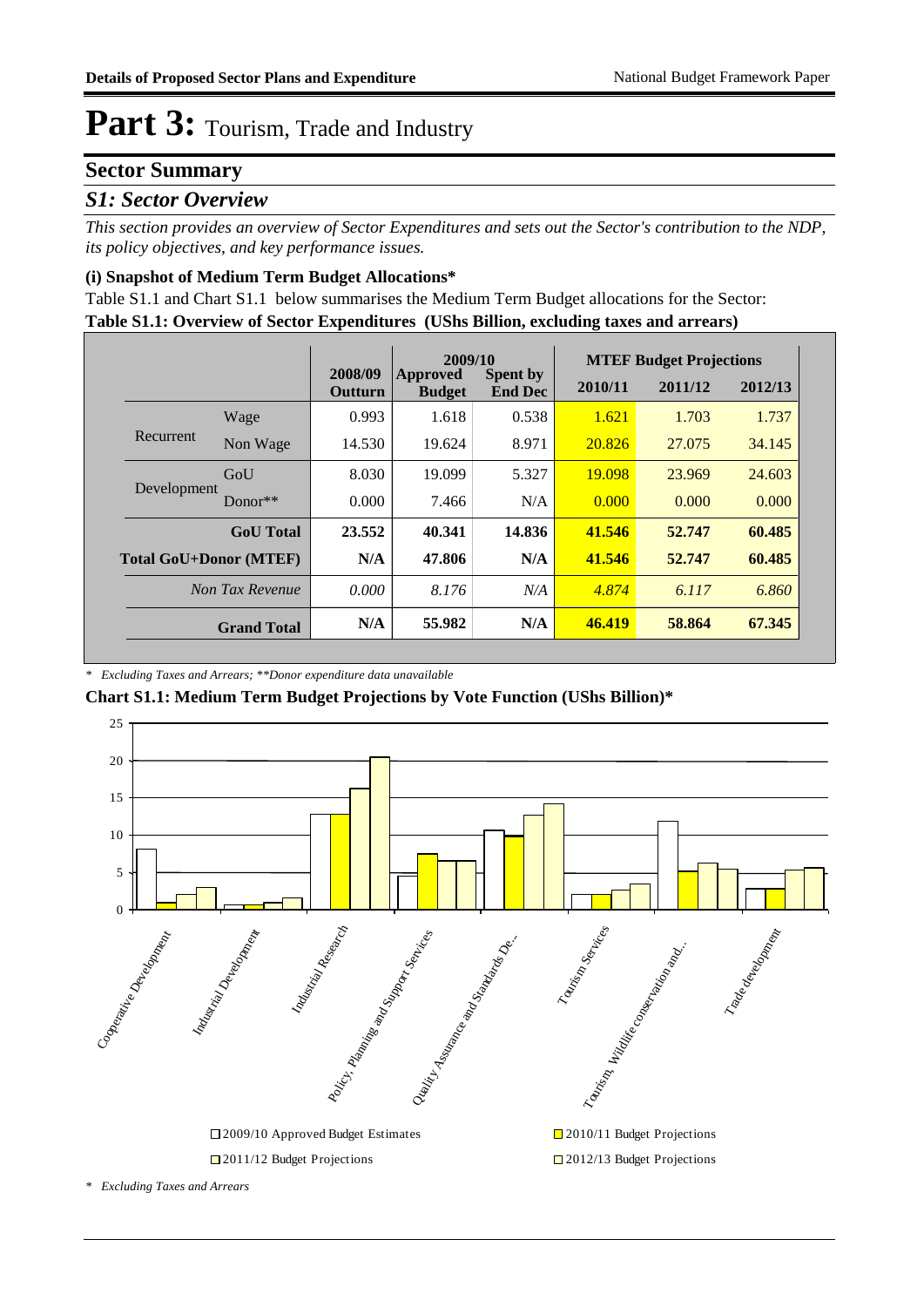#### **Sector Summary**

#### **(ii) Sector Contributions to the National Development Plan**

The sector contributes to the following NDP objectives:

Increasing household incomes and promoting equity. This is done primarily through diversification of tourism products, and improving access to financial services for the co-operative institutions.

Enhancing the availability and quality of gainful employment, this to be achieved by developing tourism support infrastructure, enhancing value addition to primary products and promotion of Small and Medium Enterprises (SME).

Improving the stock and quality of economic infrastructure through construction of common facility centres, promotion of policy synergies between the production and trade sectors and development of trade facilitating infrastructure.

Enhancing human capital development by training the tourism human resource and the trade negotiating team, developing skills of Jua Kali artisans to enhance their competitiveness, and effecting cooperative education and training.

#### **(iii) Medium Term Sector Policy Objectives**

The sector objectives which guide medium term outputs and resource allocations are:

- *Develop a competitive and export oriented industrial sector;*
- *Conserve, preserve and ensure sustainable development of Uganda's unique natural and cultural heritage;*
- *Develop and promote Uganda's tourism domestically and internationally;*
- *Strengthen the cooperative movement in Uganda;*
- *Promote efficient, effective and results oriented resource management in the Ministry;*

*- Promote international competitiveness of Uganda's exports and improve market access of Ugandan products and services;* 

*- Develop and implement standards so as to ensure quality of all manufactured goods through conformity assessments (i.e. Standardization and quality assurance).*

#### **(iv) Key Policy Implementation Issues to be addressed over the Medium Term**

The sector considers the following issues crucial to address over the medium term, to improve sector performance and the achievement of sector objectives

- *Poor governance of cooperatives*
- *Low levels of exports due to low production, low grade exports and poor trade-supporting infrastruct*
- *Low numbers of tourist arrivals due to an inefficient marketing strategy and poor road infrastructure*
- *Low level of industrialisation due to inadequate supporting infrastucture e.g electricity and roads*

#### *S2: Past Sector Performance and Medium Term Plans*

*This section describes past and future performance, in terms of sector outcomes, key sector outputs, costs and plans to address key sector performance issues.* 

#### **(i) Sector Outcomes and the Achievement of Sector Objectives**

The sector intends to build competitive and export oriented industrial sector by:

Improving the operations and expansion of pilot plant processing, collaborating with international agencies, academia and private sector, commercializing prototyped researched products, skills development through hands-on-training for entrepreneurs, technicians and students, creating a regional centre of excellence in business incubation and packaging, developing a Technology Development Centre (TDC) at UIRI, building capacity to fabricate basic machines to engage in mineral beneficiation , creating other centres of excellence for biotechnology, packaging, material testing, metallurgy, Electron-Beam and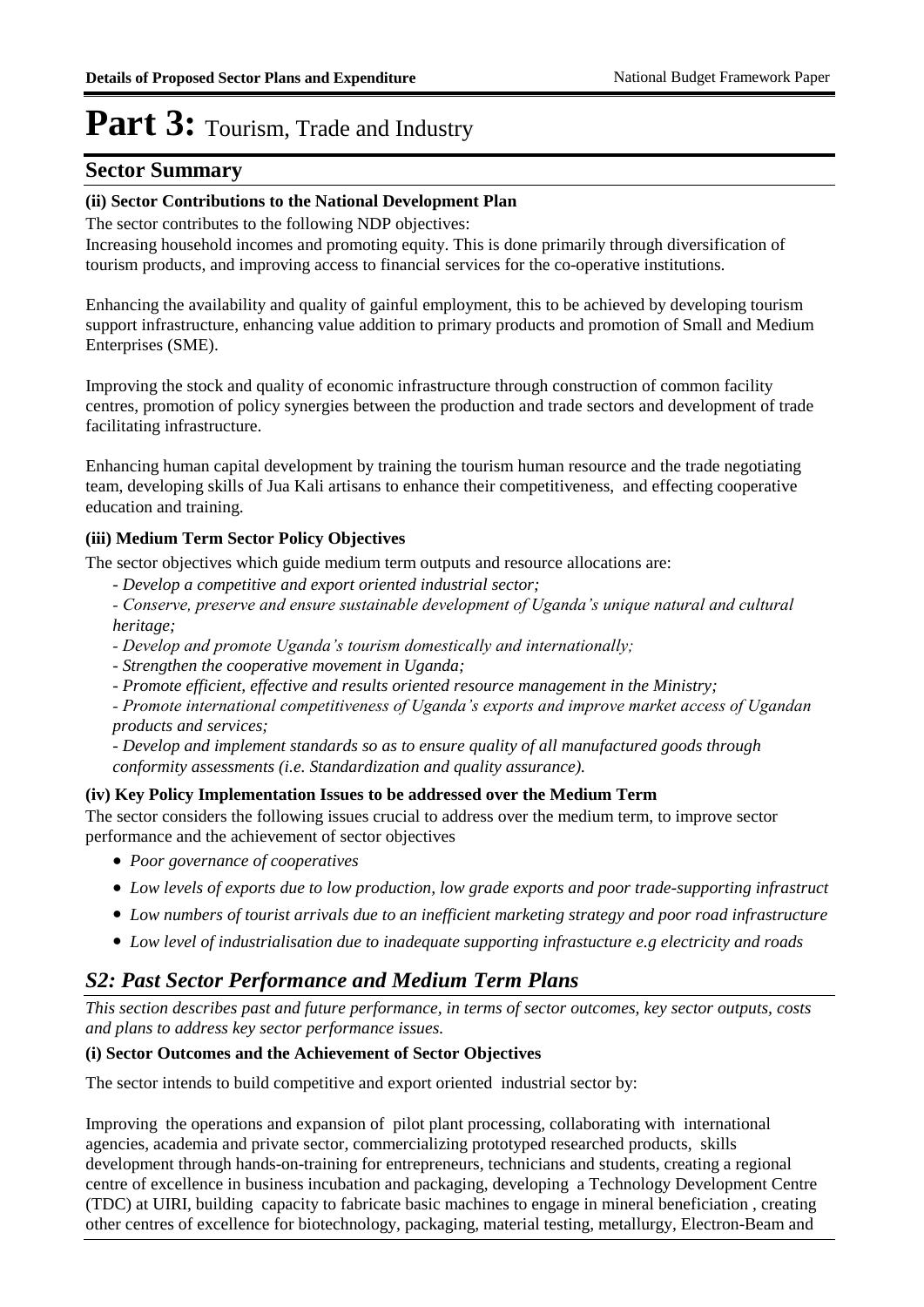#### **Sector Summary**

X-ray technologies, building industrial common facilities centres for the jua-kali and promoting OVOP initiatives throughout the country.

To advance Uganda's tourism domestically and internationally, the sector plans to effect hotel classification, develop a joint marketing strategy for all tourism related institutions, improve tourism infrastructure including roads and hotels, increase participation in international tourism fairs, develop competitive tourism products, mainstream tourism development in local government plans and promote tourism skills development among other interventions.

To promote international competitiveness of Uganda's exports, the sector plans to develop and enforce product standards, build the capacity of private sector to compete in international market, review the related trade laws and regulations, deal with all non tariff barriers, curb the inflow of sub standard and counterfeit goods, implement PVOC, improve lab infrastructure, increase staff at border posts, strengthen the cooperative movement and increase participation in international trade negotiation .

#### **Table S2.1: Current Status and Future Forecasts for Sector Outcomes**

| <b>Outcome and Outcome Indicator</b>                                                                 | <b>Baseline</b>        | <b>Medium Term Forecast</b> |
|------------------------------------------------------------------------------------------------------|------------------------|-----------------------------|
| A competitive and export oriented industrial sector<br>Outcome:                                      |                        |                             |
| Index of manufacturing production (base $2002=100$ )                                                 | 151 (2008)             | 156(2011)                   |
| Share of manufacturing output in GDP                                                                 | 7.5(2008/09)           | 8.3(2011)                   |
| % Growth in employment in the manufacturing sector                                                   | $-1.9\%$ (2008)        | $3\%$ (2011)                |
| Contribution of Manufacturing Industry to GDP (%)                                                    | 25% (2008)             | $50\% (2011)$               |
| Share of total exports as % of GDP                                                                   | 30% (2008)             | $40\%$ (2011)               |
| Advance Uganda's tourism domestically and internationally<br>Outcome:                                |                        |                             |
| Number of foreign and domestic tourists entering national parks                                      | 138,304 (2008)         | 146,010(2011)               |
| Foreign exchange earnings from Tourism (US\$)                                                        | 590m (2008)            | 711(2011)                   |
| Number of foreign tourist arrivals                                                                   | 844,000 (2007/08)      | 1,046,000(2011)             |
| Promotion of international competitivenss of Uganda's exports and improved market access<br>Outcome: |                        |                             |
| Volume of savings and lending by SACCOs                                                              | Not reported (surveys) | Not reported (surveys)      |

#### **(ii) Past and Future Planned Sector Outputs**

*Performance for the first half of the 2009/10 financial year*

Industrial development:

The National Textile policy developed, 11 trainings on OVOP were held in the 3 districts of Masaka, Bushenyi and Soroti, 32 proposals vetted for OVOP development, 95 exhibitors facilitated to exhibit their items in Arusha, The final draft on transforming TEXDA into a fully fledged Garmenting Fashion and Design Vocational Training Institute based on Public Private Partnership developed and circulated for review, OVOP promoted in Eastern and Northern regions.

Tourism, Wildlife conservation and Museums:

Master DVD on tourism produced, compiled a Stakeholder consensus on Hotel and Tourism Curriculum Development, first draft of the Museums and Monuments policy formulated, Information and artifacts in northern and eastern Uganda collected, UWTI Final Bill reviewed and adopted by stakeholders, Oil and gas and mining activities in the Albertine Rift protected areas monitored and regulated, 6.4km of ladders, steps, improved bridges constructed, Trails affected by land slides opened up, Kitchen at UWTI completed.

#### Trade development:

Four Regional Information centers established in Bushenyi, Mbale, Arua and Gulu to provide market information to farmers, The Intellectual Property Rights (IPR) Legislative Review validated, IPR Legislative Reviewed for the Judiciary done, Draft report on Geographical Indications bill produced. Officers have been facilitated to attend EAC, COMESA and WTO meetings to negotiate on trade matters,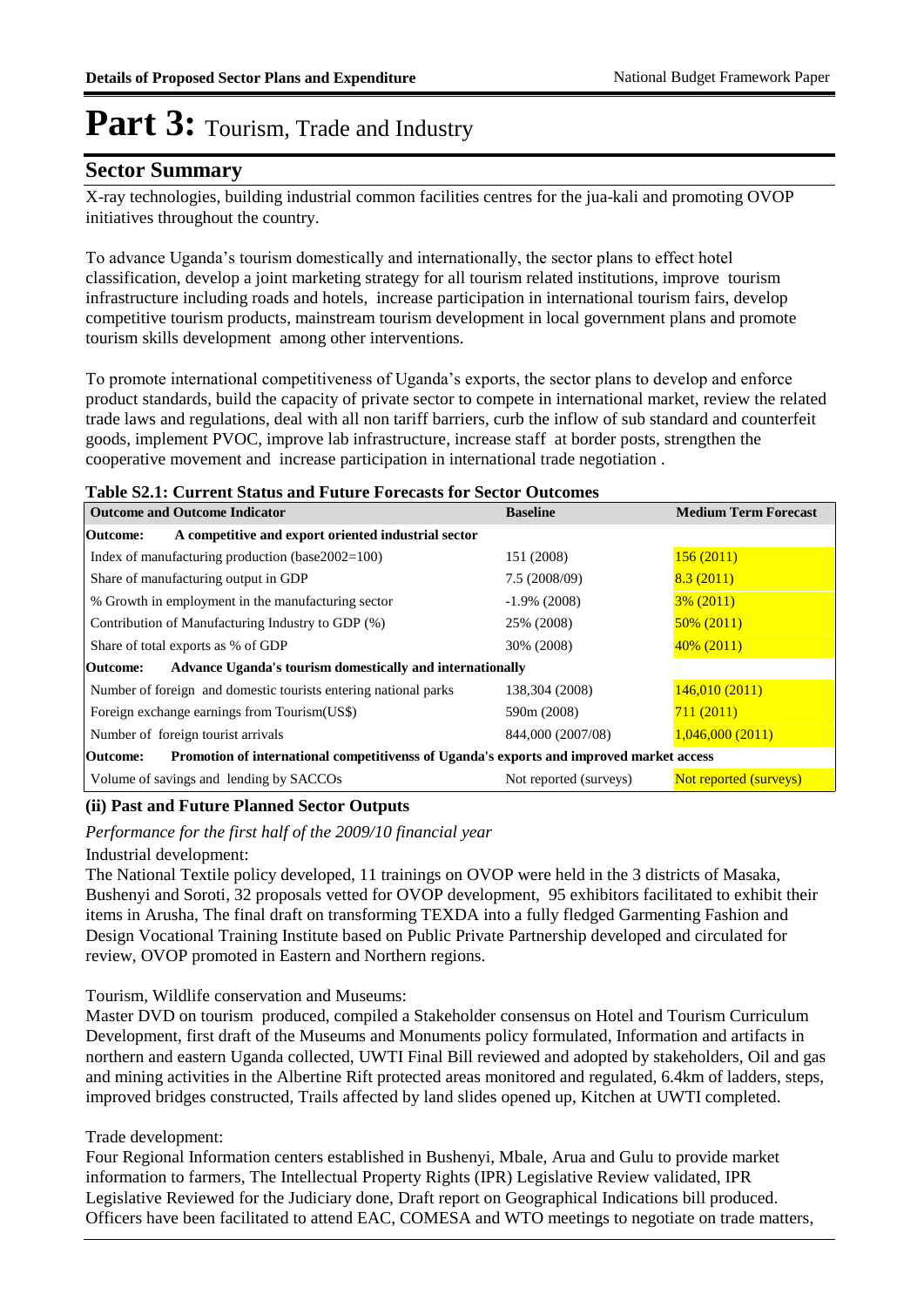#### **Sector Summary**

Private sector trained in negotiation issues, Draft Consumer Protection principles generated, feedback received from districts on the trade licensing bill, A draft constitution of the Uganda Shippers council was approved, private sector facilitated to participate in International trade fairs, 26 Honey companies admitted for expo and handicrafts packing for two women groups, 15 companies supported in the silk fair - over Euro 40,000 worth of orders obtained.

Organized a two day Silk trade fair in Hotel Africana, Rented a stall for 4 Ugandan exporters for the Milan Trade show in December 2009, market information tools availed to exporters, procured cultural material required for show casing Uganda at the upcoming Shanghai 2010 EXPO,

Received orders for the following products: Small coin bags, Big coin bags, Bags with double handle, Vicky bags, Olivia bags, Note books, Phone bags, Baskets, received orders for 10,000 straw bags from sustained support, and collaboration with ITC Kinawataka women Initiatives, dispatched samples for Ugandan Coffee, to the cupping laboratories of Sustainable harvest and one sample has already generated interest, 2 companies qualified for the US markets, 4 acres of land acquired for setting up a trade development centre for exporters.

#### Cooperatives development:

Facilitated revitalization meetings for East Mengo Cooperative union, West Mengo CU, Banyankole Kweterana Growers CU, mobilization has been done in preparation for revitalization workshops for Kigezi Cooperative Union, 20 Special General Meetings held, 8 MTTI staff, 32 District Cooperative Officers, 2 UCA and 11 UCSCU staff were trained on SACCO auditing, 124 participants attended the WRS workshop at Mityana, 120 participants attended the WRS workshop at Mukono, UCE supported with 29.272 million in form of salaries , 3 rural information centres established.

#### Policy, Planning and Support services:

Annual sectoral review and sector working groups facilitated, developed a sector strategic plan, collected co-operative Administrative data in the whole country, Quarterly progress, work plans and performance reports produced, 1,000 copies of the Ministerial policy Statement printed.

#### Tourism services:

41 private entities facilitated to participate in international Trade fairs, Tourism promotional materials produced, 12 tourist facilities inspected, 56 individual business people equipped with marketing skills, Satellite information office established at Garden City Complex to provide tourist information to the public.

#### Industrial research:

A New Castle Vaccine Production Unit established at UIRI, 9 technical staff recruited and trained, final test running of the Potatoe and Vegetable Factory in Kabale completed, Nabusanke women group friut project in Mpigi is 95% complete, 80% civil works completed for a Peanut butter project in Lira , Mushroom Training and Resource Centre MTRC established in Kabale, A meat processing facility serving Easter Uganda and Western Kenya launched in Busia, Arua agro-processing centres from mango juice processing, meat and milk processing facilities in West Nile are at different stages of development, contraption for an electric conventional oven, hatchery, textile looms, electronic equipment, software for biometric solutions are under progress, Business Incubation where varying support services have been provided and extended to in-house and virtual business incubation ranging from food processing to , vaccine production, 50 staff have been trained internationally in various techinical areas, 48 industrial trainees from higher institutions hosted at UIRI for practical application.

#### Quality Assurance and Standards Development:

Developed and gazetted 141 standards the bulk of which are for agriculture, 54 certificates for products on the scheme processed, carried out 7,194 inspections on imported consignments, 108 factory inspections, 40 factory audits, 57 market surveillance inspections, 2,786,laboratory tests, concluded a SANAS audit, carried out 10 Proficiency testing schemes, and performed a management review and audit of the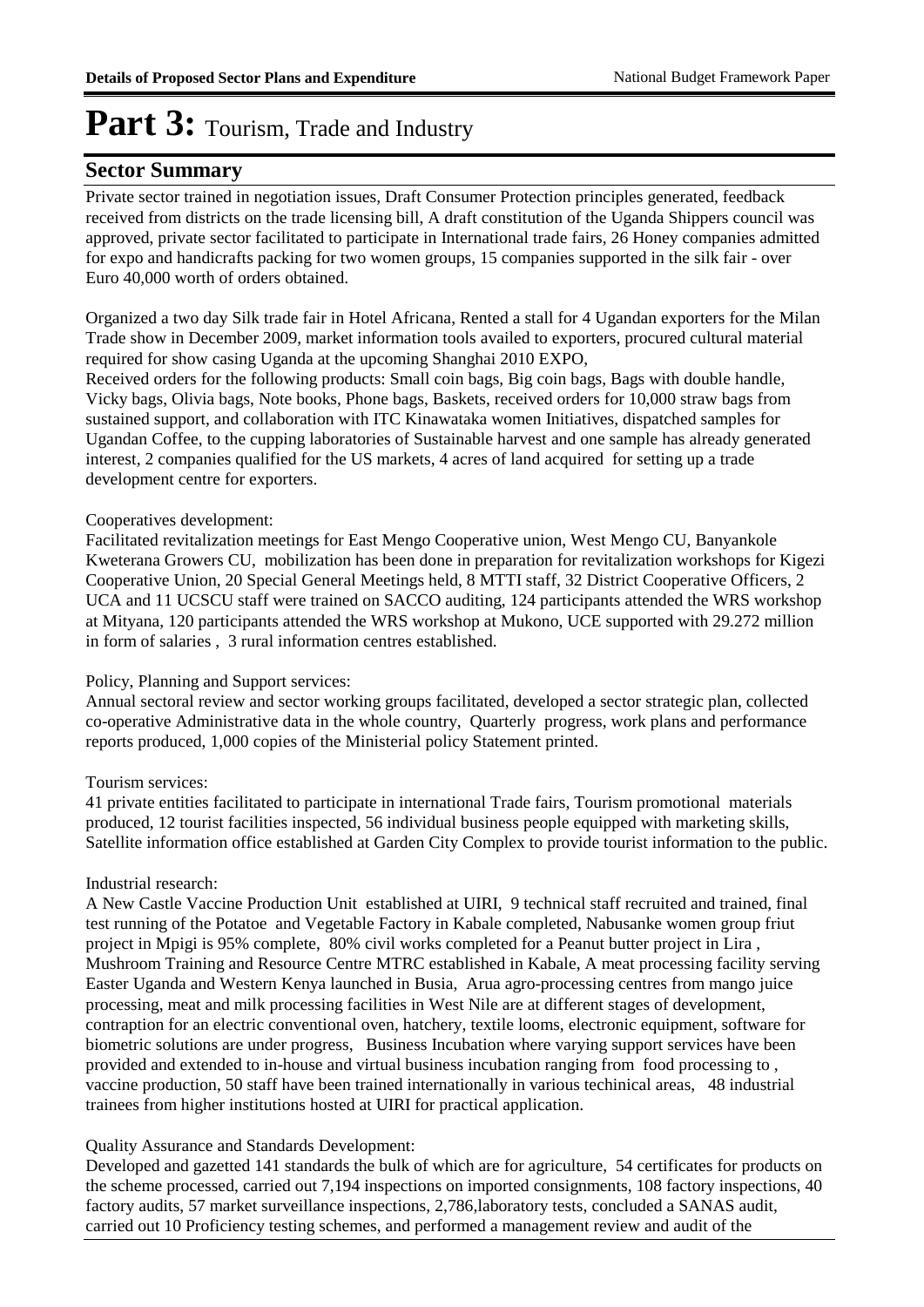### **Sector Summary**

Microbiology lab, 390 various types of industrial equipment were calibrated while over 204,000 assorted equipment used in trade verified.

#### **Table S2.2: Past and Medum Term Key Sector Output Indicators\***

|                                                                                       |                    | 2009/10                 |                                     |                | <b>MTEF Projections</b> |              |
|---------------------------------------------------------------------------------------|--------------------|-------------------------|-------------------------------------|----------------|-------------------------|--------------|
| Vote Function Key Output<br><b>Indicators and Costs:</b>                              | 2008/09<br>Outturn | <b>Approved</b><br>Plan | <b>Outturn by</b><br><b>End Dec</b> | 2010/11        | 2011/12                 | 2012/13      |
| Vote: 015 Ministry of Tourism, Trade and Industry                                     |                    |                         |                                     |                |                         |              |
| Vote Function:0601 Industrial Development                                             |                    |                         |                                     |                |                         |              |
| Number of artisans trained                                                            | 66                 | 100                     | 95                                  | 120            | 120                     | 150          |
| Number of exhibitors                                                                  | 125                | 200                     | 100                                 | 160            | 180                     | 200          |
| No. of industrial common facilities<br>constructed                                    | 1                  | 1                       | Ongoing                             | 3              | $\overline{2}$          | Not reported |
| <b>Vote Function Cost (UShs bn)</b>                                                   | 0.468              | 0.601                   | 0.222                               | 0.605          | 0.956                   | 1.640        |
| Vote Function:0602 Cooperative Development                                            |                    |                         |                                     |                |                         |              |
| Number of cooperatives captured in<br>the cooperatives database (CODAS)<br>system     | 8869               | 11,320                  | 10957                               | 11,950         | 12,500                  | 12600        |
| Cooperative Act reviewed by the<br>end of FY 2010/11                                  | 1                  | $\mathbf{1}$            | $\vert 0 \vert$                     | $\overline{1}$ | $\mathbf{0}$            | $\mathbf{0}$ |
| Number of cooperatives supervised                                                     | 500                | 600                     | 500                                 | 800            | 1000                    | 1200         |
| Number of cooperative produce<br>stores refurbished(UCE)                              | $\mathbf{0}$       | 3                       | 3                                   | 1              | N/A                     | N/A          |
| Number of Rural Information<br>Centres established                                    | $\overline{0}$     | 3                       | 3                                   | 10             | 20                      | Not reported |
| Vote Function Cost (UShs bn)                                                          | N/A                | 8.091                   | N/A                                 | 0.983          | 2.070                   | 2.976        |
| VF Cost Excluding Donor                                                               | 1.097              | 1.221                   | 0.448                               | 0.983          | N/A                     | N/A          |
| Vote Function:0603 Tourism, Wildlife conservation and Museums                         |                    |                         |                                     |                |                         |              |
| Number of district plans<br>mainstreamed with a tourism<br>component                  | N/A                | N/A                     | N/A                                 | 9              | 15                      | 20           |
| Number of hotels, and hospitality<br>facilities graded and classified                 | N/A                | N/A                     | N/A                                 | 300            | 400                     | 300          |
| No. of veterinary interventions in<br>national parks                                  | 21                 | 127                     | 120                                 | 110            | 115                     | 113          |
| Number of visitors entering the parks                                                 | 138,438            | 139,300                 | 76,615                              | 146,010        | 154,913                 | 158,699      |
| Length of roads (Km) maintained by<br><b>UWA</b>                                      | 556                | 987.9                   | 431.9                               | 1419.8         | 1851.7                  | 2283.6       |
| Number of students graduating at<br><b>UWTI</b>                                       | 117                | 101                     | 101                                 | 150            | 180                     | 210          |
| Number of students graduating at<br><b>HTTI</b>                                       | 210                | 350                     | na                                  | 450            | 550                     | 700          |
| Number of tourist points and trails<br>constructed at Mt Rwenzori                     | N/A                | 6                       | 6                                   | $\overline{8}$ | 9                       | 12           |
| <b>Vote Function Cost (UShs bn)</b>                                                   | N/A                | 8.414                   | $N\!/\!A$                           | 5.081          | 6.233                   | 5.413        |
| VF Cost Excluding Donor                                                               | 3.885              | 11.305                  | 2.462                               | 5.081          | N/A                     | N/A          |
| Vote Function:0604 Trade development                                                  |                    |                         |                                     |                |                         |              |
| No. of bills, laws and strategies to<br>facilitate trade                              | 98                 | Not Reported            | 6                                   | $\overline{5}$ | 8                       | 6            |
| Number of trade fairs held                                                            | 8                  | 8                       | 6                                   | 10             | 10                      | 01           |
| Number of District Commercial<br>Officers trained by Uganda Export<br>Promotion Board | 102                | 150                     | 110                                 | 150            | 180                     | 200          |
| Vote Function Cost (UShs bn)                                                          | 2.714              | 2.746                   | 1.252                               | 2.764          | 5.321                   | 5.660        |
| Vote Function:0649 Policy, Planning and Support Services                              |                    |                         |                                     |                |                         |              |
| Vote Function Cost (UShs bn)                                                          | 3.714              | 4.519                   | 2.221                               | 7.472          | 6.627                   | 6.547        |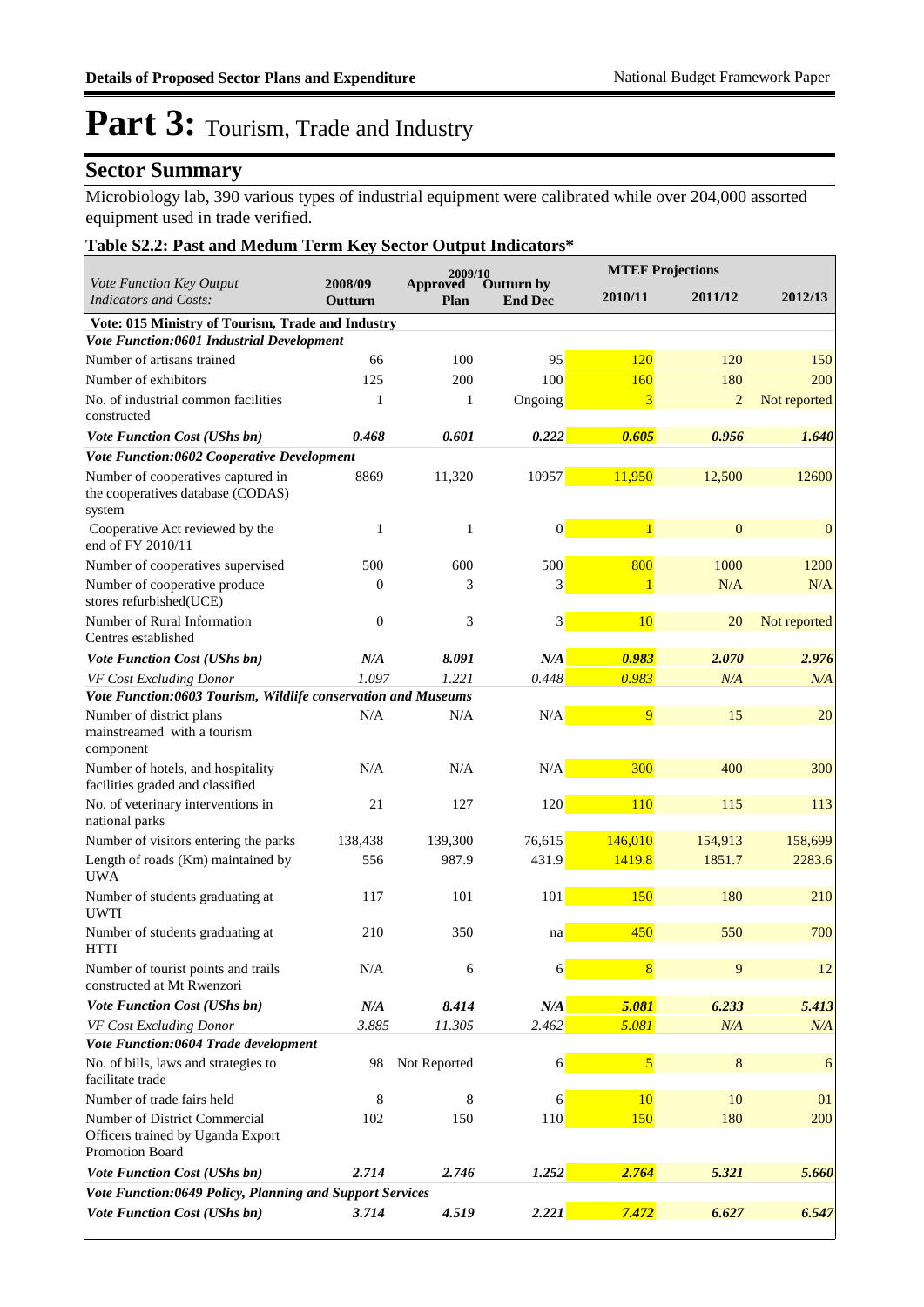### **Sector Summary**

|                                                                                                                        |                                   | 2009/10          |                              |                  | <b>MTEF Projections</b> |               |
|------------------------------------------------------------------------------------------------------------------------|-----------------------------------|------------------|------------------------------|------------------|-------------------------|---------------|
| Vote Function Key Output<br><b>Indicators and Costs:</b>                                                               | 2008/09<br>Outturn                | Approved<br>Plan | Outturn by<br><b>End Dec</b> | 2010/11          | 2011/12                 | 2012/13       |
| <b>Cost of Vote Services (UShs Bn)</b>                                                                                 | N/A                               | 24.372           | N/A                          | 16.905           | 21.206                  | 22.236        |
| Vote Cost Excluding Donor                                                                                              | 11.878                            | 20.392           | 6.604                        | 16.905           | N/A                     | N/A           |
| Vote: 110 Uganda Industrial Research Institute                                                                         |                                   |                  |                              |                  |                         |               |
| <b>Vote Function:0651 Industrial Research</b>                                                                          |                                   |                  |                              |                  |                         |               |
| No. of new innovations and value<br>added products                                                                     | 14                                | 50               | 50                           | 80               | 100                     | 120           |
| No. of research projects undertaken<br>to increase targeted value additon for<br>rural industralisation to reduce post | Not reported                      | 25               | 25                           | 40               | 50                      | 60            |
| harvest loss.                                                                                                          |                                   |                  |                              |                  |                         |               |
| No. of SME Incubatees                                                                                                  | 25                                | Not reported     | 30                           | 50               | 80                      | 120           |
| Vote Function Cost (UShs bn)                                                                                           | 6.553                             | 11.556           | 4.549                        | 12.763           | 16.276                  | 20.537        |
| <b>Cost of Vote Services (UShs Bn)</b>                                                                                 | 6.553                             | 11.556           | 4.549                        | 12.763           | 16.276                  | 20.537        |
| Vote: 117 Uganda Tourism Board<br>Vote Function:0653 Tourism Services                                                  |                                   |                  |                              |                  |                         |               |
| No. of promotinal materials<br>produced and disseminated                                                               | N/A                               | 20,000           | 8,200                        | 20,000           | 20,000                  | 25,000        |
| No. of tourist facilities classified and<br>graded                                                                     | N/A                               | 100              | N/A                          | 100              | 100                     | 120           |
| No. of private tourism entities<br>provided with financial support                                                     | N/A                               | N/A              | N/A                          | 5,000            | 10,000                  | 15,000        |
| Vote Function Cost (UShs bn)                                                                                           | 0.000                             | 5.054            | N/A                          | 2.054            | 2.655                   | 3.490         |
| <b>Cost of Vote Services (UShs Bn)</b>                                                                                 | 0.000                             | 5.054            | N/A                          | 2.054            | 2.655                   | 3.490         |
| Vote: 154 Uganda National Bureau of Standards                                                                          |                                   |                  |                              |                  |                         |               |
| Vote Function:0652 Quality Assurance and Standards Development                                                         |                                   |                  |                              |                  |                         |               |
| No. of standards harmonised with<br>EAC and other international<br>standards                                           | 190                               | 250              | 110                          | 100              | 120                     | 120           |
| number of standards developed                                                                                          | 190                               | 250              | 141                          | 250              | 280                     | 300           |
| Number of products on the<br>certfication sheme                                                                        | Not reported                      | 220              | 156                          | 300              | 400 products            | 440           |
| Number of samples tested in the<br>laboratories                                                                        | 4,591                             | 1,500            | 2,786                        | 3,500            | 3,700 lab test          | 4,000         |
| Number of calibrated equipment in<br>industrial establishmentsn & oil<br>companies                                     | 338,055                           | 240,000          | 396                          | 1,600            | 1,800                   | 1,800         |
| Number of equipment & fuel pumps<br>used in trade verified                                                             | 337,232                           | 448,000          | 189,844                      | 510,000          | 520,000                 | 520,000       |
| Number of products prepackaged<br>verified                                                                             | Not reported                      | 1,800            | 1,042                        | 2,100            | 2,200                   | 2,200         |
| <b>Vote Function Cost (UShs bn)</b>                                                                                    | 5.121                             | 15.001           | N/A                          | 14.698           | 18.727                  | 21.083        |
| <b>Cost of Vote Services (UShs Bn)</b>                                                                                 | 5.121                             | 15.001           | $\mathbf{N}/\mathbf{A}$      | 14.698           | 18.727                  | 21.083        |
| <b>Cost of Sector Services (UShs Bn)</b><br><b>Sector Cost Excluding Donor</b>                                         | $\mathbf{N}/\mathbf{A}$<br>23.552 | 55.982<br>53.990 | N/A<br>N/A                   | 46.419<br>46.419 | 58.864<br>N/A           | 67.345<br>N/A |

*\* Excludes taxes and arrears; NB Table S5.1 at the end of this section provides more details of outputs planned for 2009/10 and achievements in the first half of 2008/09*

#### *2010/11 Planned Outputs*

#### Industrial development

Develop a National Leather Policy, National Accreditation Policy, Implement the National Textile Policy, operationalise the Industrial Consultative Council, facilitate 150 exhibitors to participate in the Jua Kali Exhibition, support Industrial clusters, support and promote value addition such as converting coffee husks into substrate for mushroom farming and using spent subtrate as animal feed.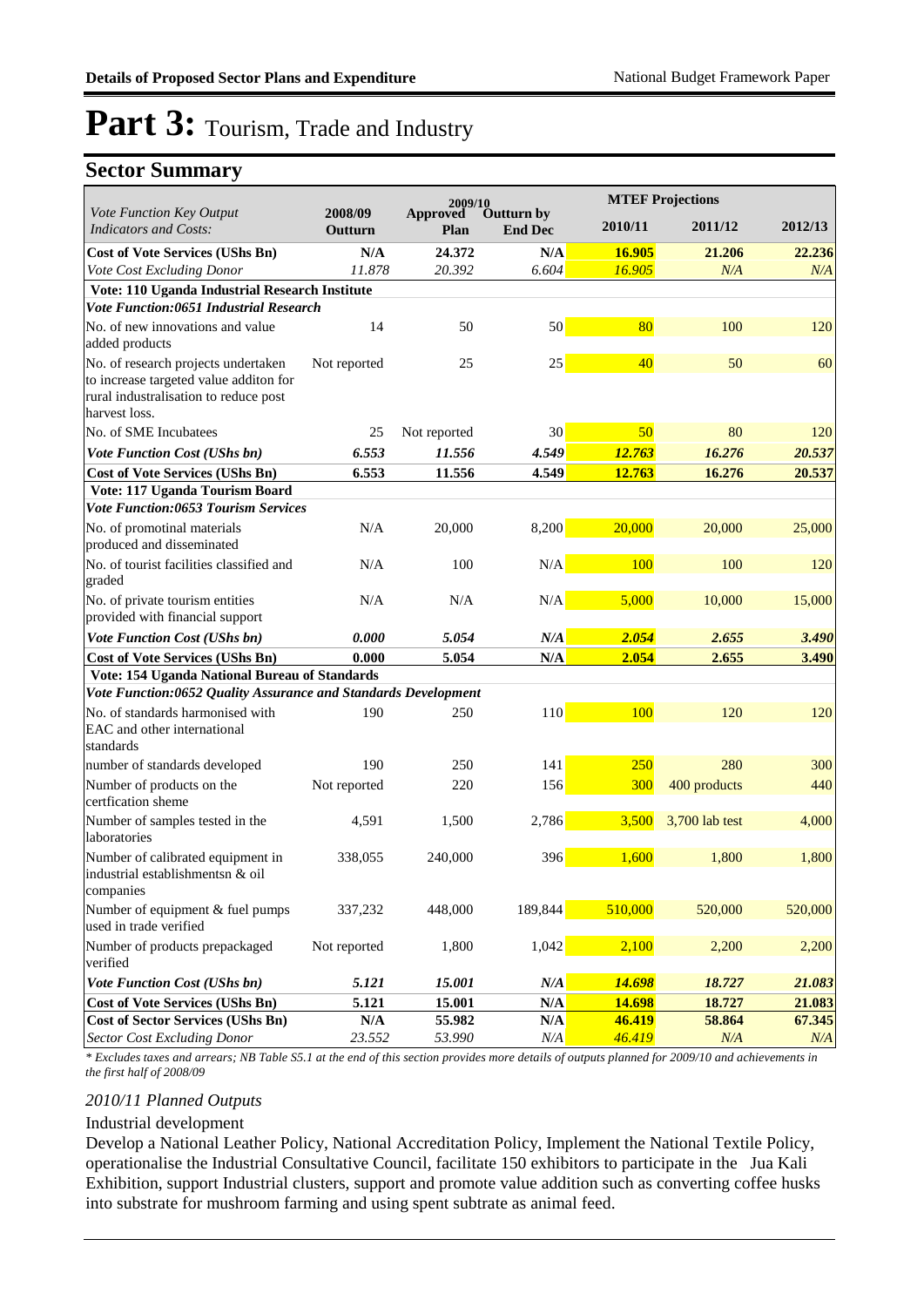#### **Sector Summary**

#### Co-operatives development

8 co-operatives revived, inspections and supervision of co-operative societies conducted, CODAS implemented for data collection, processing and dissemination, Co-operative stores refurbished and warehouse receipt system rolled out.

#### Tourism Wildlife conservation and Museums

300 hotels in the country Classified and graded, new ladders, bridges and trails on mountain Rwenzori repaired, Tourism Policy reviewed, Tourism in District Development Plans mainstreamed, Coffee, sugar, Tea, Honey, tropical fruit adventures developed, Kabale Museum equipped, all Wildlife entrepreneurs, and associations for sustainable wildlife conservation and management registered, Tourism Satellite Account implemented, Museum and monuments act (1967) reviewed, the Wildlife Act reviewed.

#### Trade development

Consumer Protection Bill, Counterfeit Goods Act, Trade Licensing Amendment bill developed, Trade Development Mainstreamed in District Development Plans, NTBs Monitoring Commitees at Local Govt level established and operationalised, policy guidelines and monitoring services for the regulation of tobacco and sugar sub-sectors provided, 500 DCO training manuals and 500 DCO operational guidelines printed, policy makers trained, Members of the Private sector sensitised, Attend International Trade Fair - In Europe, Shanghai Expo 2010, COMESA Regional International Trade Fair, Kenya International Trade Fair, Dar-es-saalam International Trade Fair, Rwanda International Trade Fair, subscribe to 27 information sources, improve on the available business information centre, Train exporter, train commercial officers & private sector information managers in market information, organize a Presidential Export Award, 2000 export Bulletin , 2000Calender, 2000Corporate brochures, 100 Institutional Profile, 100Corporate Shirts, 100Corporate Gifts printed and disseminated.

#### Policy, Planning and Support services

Ministry's Budget framework paper, Ministerial policy statement , periodic activity monitoring reports produced, Sector Working Group meetings facilitated, Staff sensitized on HIV/ AIDS and other health issues, Staff capacity developed through professional training, Ministry's physical assets maintained, efficient information communication technologies availed.

#### Tourism services

6 international trade fairs and 2 domestic fairs attended, private sector supported to acquire visas and marketing skills, 100 tourist facilities and businesses inspected, 50 new tourist businesses registered, 50 tourist facilities graded and classified.

#### Industrial research

Construction and development of 4 regional incubation centres, Construction and development of a phosphate industry in Tororo, Development and production of iron ore ingots for the steel industry, supporting science innovations in the universities and research institutions, technology diffusion, Introduction of alternative energy systems, Creation of metallurigical centre of excellence, roll out a wide range of commercial ceramic processing and recycled/handmade paper based packaging technology, operationalisation of the vaccine laboratory at UIRI HQs, staff recruitment and training, expand international collaborations and Supporting the Petroleum Institute in Kigumba in the development of skills and petroleum industry.

#### Quality Assurance and Standards Development

To recruit 34 staff, train over 100 staff, renew workmen's compensation and Medical Insurance, develop over 186 standards, carry out 120 TC meetings, issue 60 new permits, register 120 SMEs for the S-Mark, test over 5,000 Samples in labs,purchase of calibration equipment and standards for the thermometry Laboratory, Purchase of calibration equipment and standards for the Electrical laboratory, moisture and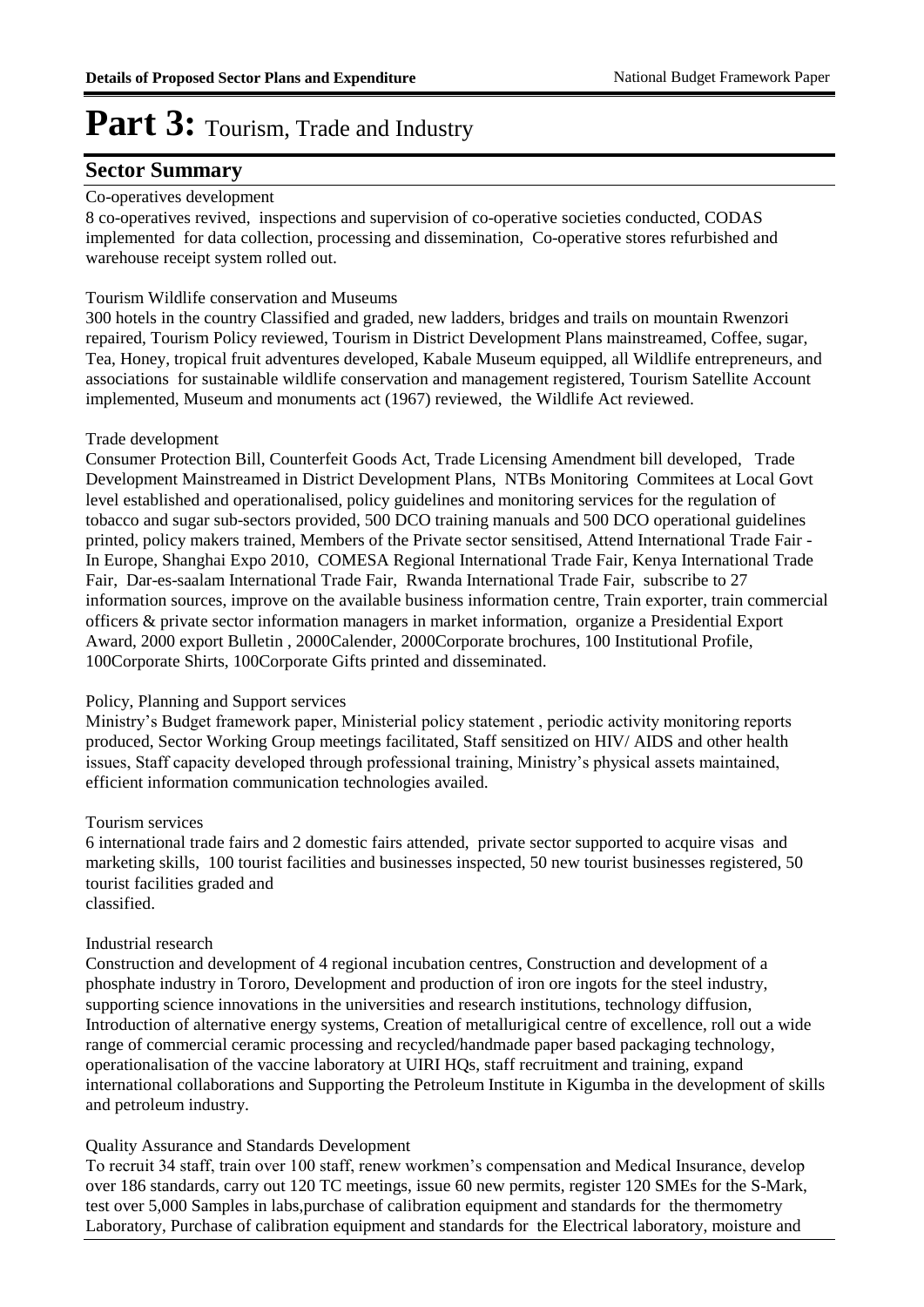#### **Sector Summary**

#### Humidity equipment.

-1st phase construction of the UNBS Home at Bweyogerere, procurement of 10 pickups, 1 minivan, and one car (sedan), procure an assortment of ICT equipment including 30 PCs, 1 heavy duty server, and network one regional office (WAN) procure assorted equipment for chemistry, materials, metrology and electrical laboratories, procure other general equipment such as small generators for regional offices, digital cameras, and invertors.

#### *Medium Term Plans*

#### Industrial development:

Harmonize policies that support industrial development, Enhance the capacity to develop bankable projects, Skills development, development and adopt of appropriate technologies, Strengthen the technology centre at UIRI, Reorient the education curriculum to provide light engineering, providing common training centres, Revamping Vocational Training Institutions, Promote PPP to develop transport, power, telecommunications, roads, railways, ports, airports, Strengthen the existing engineering facilities and workshops, Promote establishment of well services oriented facilities, Construction zonal industrial park.

#### Cooperative development:

modifying model by laws, standards on education & training and best practices in operations of cooperatives, Developing a cooperative satellite account, carrying out surveys on cooperatives, Carrying out market research, refurbishing produce stores, networking with development partners to establish more rural information centres.

#### Tourism Wildlife conservation and Museums:

Build the capacity of district staff in inspecting, and grading of hotels, sensitising the private and public sector on the importance of tourism, Develop tailor made courses, Implementation of the Tourism levy, Lobby for more government funding and develop more bankable projects, Vocationalising research and training, Encouraging establishment of training satelite centres upcountry.

#### Trade development:

Develop necessary policies and laws to facilitate trade, Harmonize regional integration frameworks and policies, Continuous negotiations at bilateral, regional and international levels, Continuous sensitization of importers, exporter and other stakeholders.

#### Policy, Planning and Support services:

Constructing a new Home at Uganda Museums in Kamwokya, MoPS is to carry out a study on the current structures of all Ministries.

#### Tourism Services:

In addition to the above the following are the medium term plans: to establish the Tourism Development Fund, to acquire a permanent office accommodation, to expand the tourist source markets with more emphasis in the East, Far East and Americas, establish wider collaboration with Uganda's missions abroad and the local governments, to establish a standards monitoring unit, and, to support the establishment of a single visa and the branding of EAC as a single destination.

#### Industrial research:

As UIRI undertakes to develop centers of excellence in business incubation, biotechnology, packaging, metallurgy et al, there will be a spin-off institutes that are programme specific or centres that can exhaustively address a discipline or product, based on national priority. Capacity building and training of staff in a range of technical expertise,. Technology transfer focused at taking technology to the people to enable them start cottage businesses that can increase their household incomes.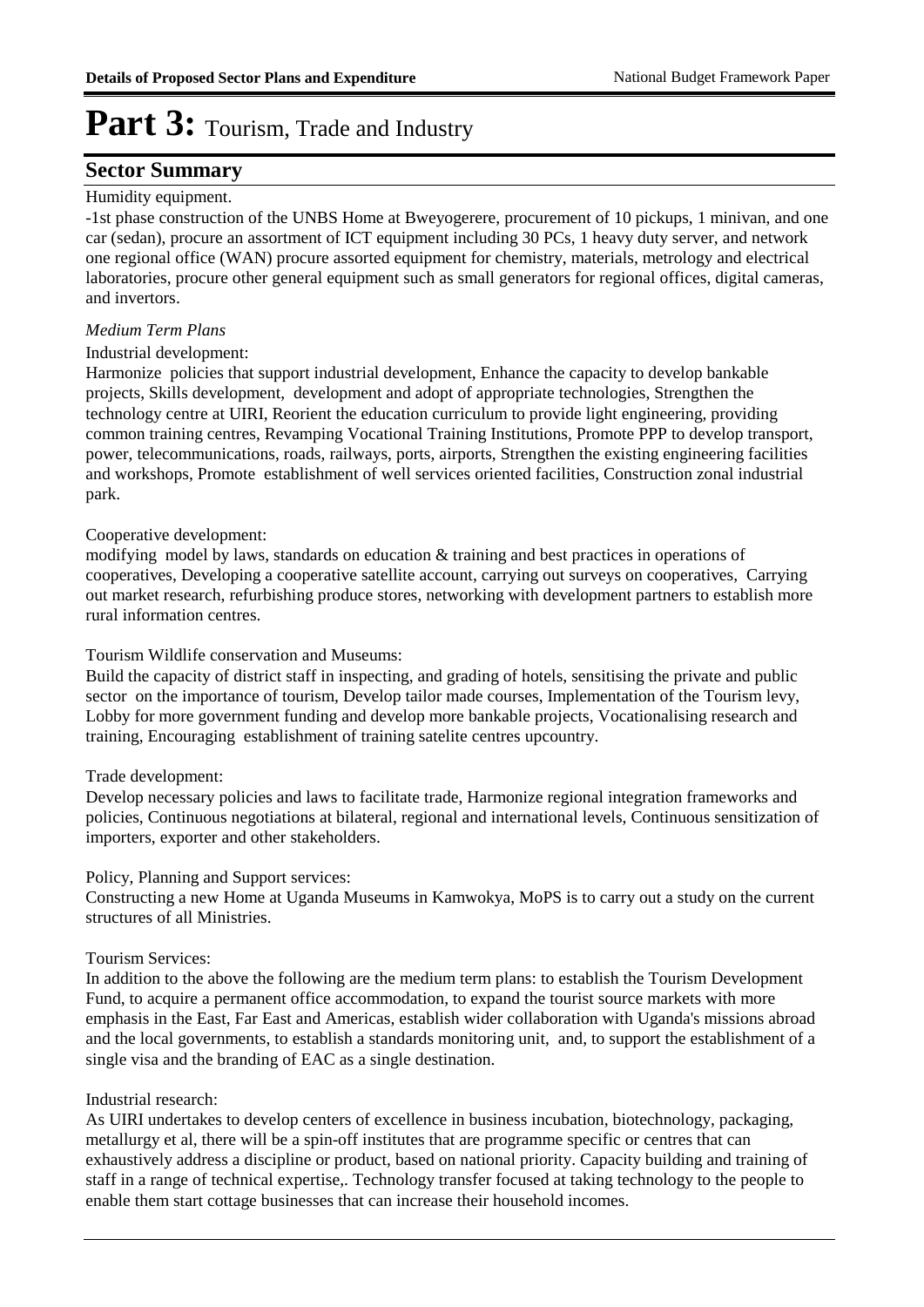#### **Sector Summary**

#### Quality Assurance and Standards Development:

UNBS to acquire a modern laboratory infrastructure including the main laboratories at Bweyogerere and at least four mini-labs at regional offices to able to effectively provide testing and other quality services to the general public.

*Unit Costs for Key Services*

N/A

#### **Table S2.3: Key Unit Costs of Services in the Sector (Shs '000)**

#### **(iii) Plans to Improve Sector Performance**

Low level of industrialization due to inadequate supporting infrastructure

The Ministry plans to set up and operationalise an industrial Consultative Committee to be chaired by the Rt. Hon. Prime Minister, construct 3 structures for the jua-kali in Makindye and procure another piece of land adjacent to the site. In addition the sector plans to scale up OVOP activities subject to the success of pilot scheme, Construction and development of 4 regional incubation centres, Construction and development of a phosphate industry in Tororo, Development and production of iron ore ingots for the steel industry, supporting science innovations in the universities and research institutions, technology diffusion, Introduction of alternative energy systems, roll out a wide range of commercial ceramic processing and recycled/handmade paper based packaging technology, operationalisation of the vaccine laboratory at UIRI HQs, staff recruitment and training, expand international collaborations and Supporting the Petroleum Institute in Kigumba in the development of skills and petroleum industry.

Weak governance of Cooperatives

Inadequate cooperative laws to cope with the prevailing conditions and the lack of a National Cooperative Development Strategy has been cited as a hindrance to cooperative development. The depart of cooperatives will in the next FY 2010 review the cooperative Act Cap 112 and regulations of 1992, 493 cooperatives Inspected and supervised, attending Annual General Meetings

Low levels of exports due to low production, low grade exports and poor trade supporting infrastructure Getting the SPS policy approved by cabinet, drafting Standards policy, e-commerce policy, reducing on Non-Tariff Barriers (NTBs) to trade both in the regional and international markets, Train DCOs and information in market information, Developing DCO training manuals, Developing DCO operational Guidelines, Sensitize members of the Private sector, Trained and sensitized on trade policy issues.

Low numbers of tourist arrivals due to an inefficient marketing strategy, poor road infrastructure Developing a joint marketing strategy between UWA, UTB and UIWEC, Participation in local, regional and international trade fairs, conducting in-bound familiarization trips, production and distribution of promotional materials, development and formulation of tourism marketing strategy, carrying out tourism source market surveys and PR, Develop and maintain the UTB website and the e-newsletter for versatility

#### **Table S2.4: Specific 2010/11 Actions and Medium Term Strategy to Improve Sector Performance**

| 2009/10 Planned Actions:                          | 2009/10 Actions by Dec:                                                                                                          | 2010/11 Planned Actions: | <b>MT Strategy:</b> |
|---------------------------------------------------|----------------------------------------------------------------------------------------------------------------------------------|--------------------------|---------------------|
|                                                   | Sector Performance Issue: Low level of industrialisation due to inadequate supporting infrastucture e.g electricity and<br>roads |                          |                     |
| Vote: 015 Ministry of Tourism, Trade and Industry |                                                                                                                                  |                          |                     |
| Vote Function: 0601 Industrial Development        |                                                                                                                                  |                          |                     |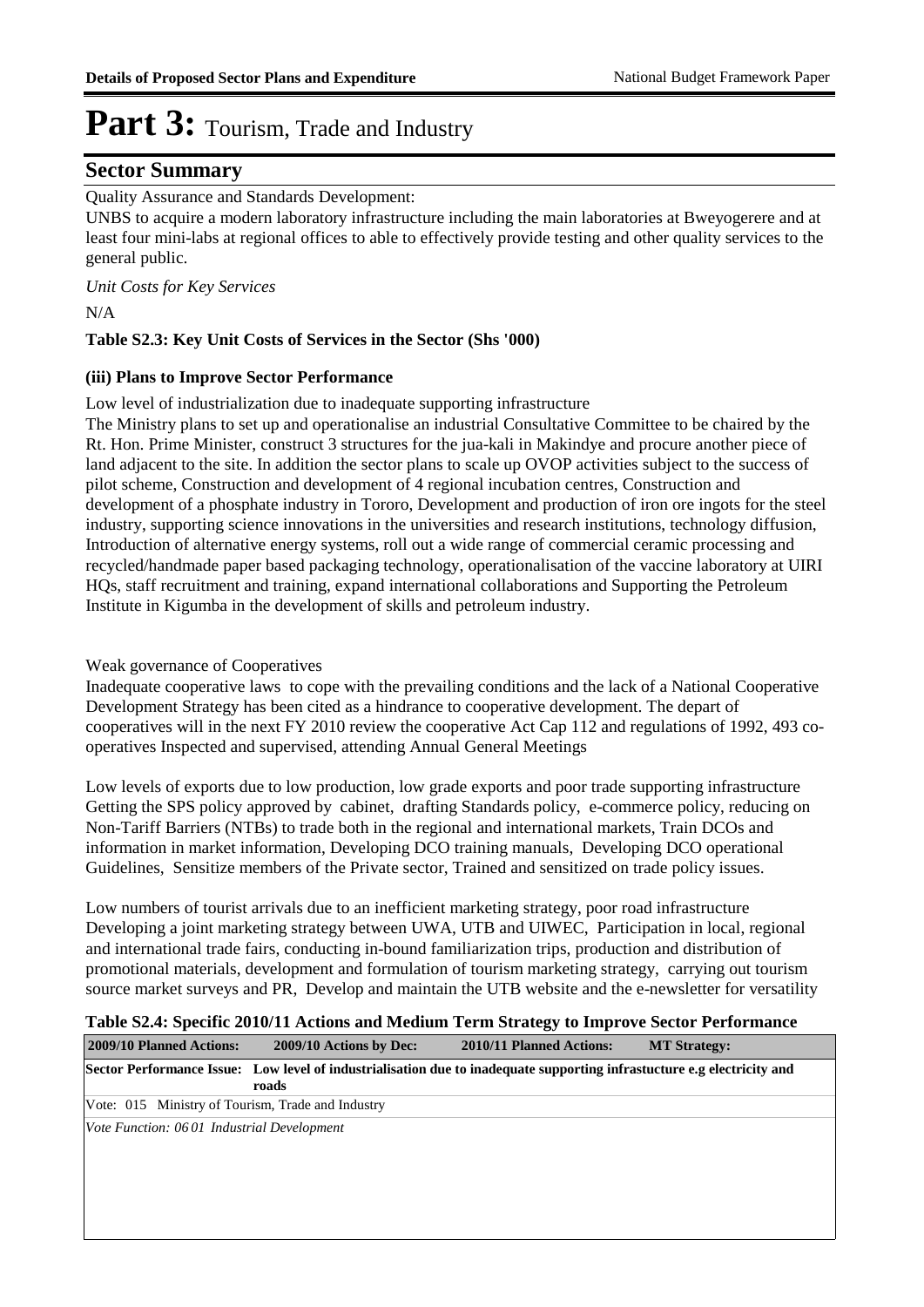| 2009/10 Planned Actions:                                                                                                                                                                                                                               | 2009/10 Actions by Dec:                                                                                                                                                                                                                                        | 2010/11 Planned Actions:                                                                                                                                                          | <b>MT Strategy:</b>                                                                                                                                                                                                                                                                                        |
|--------------------------------------------------------------------------------------------------------------------------------------------------------------------------------------------------------------------------------------------------------|----------------------------------------------------------------------------------------------------------------------------------------------------------------------------------------------------------------------------------------------------------------|-----------------------------------------------------------------------------------------------------------------------------------------------------------------------------------|------------------------------------------------------------------------------------------------------------------------------------------------------------------------------------------------------------------------------------------------------------------------------------------------------------|
| Buying more land and<br>constructing common facility<br>centres for the jua-kalis;<br>Developing the Industrial<br>parks;                                                                                                                              | Construction consultancy<br>undertaken                                                                                                                                                                                                                         | Build 3 structures for the jua-<br>kali in Makindye; Procure<br>another piece of land adjacent                                                                                    | Promote PPP to develop<br>transport, power,<br>telecommunications, roads,<br>railways, ports, airports;<br>Strengthen the existing<br>engineering facilities and<br>workshops; Promote<br>establishment of well services<br>oriented facilities;<br>Construction zonal industrial<br>park                  |
| Presenting a UDCL bill<br>to<br>Cabinet and Parliament for<br>approval                                                                                                                                                                                 | More consultations going on;                                                                                                                                                                                                                                   | An industrial Consultative<br>Committee setup and<br>operationalised                                                                                                              | Harmonise policies that<br>support industrial<br>development; Enhance the<br>capacity to develop bankable<br>projects                                                                                                                                                                                      |
| Promoting skills development<br>in the SMEs while<br>collaborating with industrial<br>research organisations;<br>Training the departmental<br>staff, entrepreneurs and<br>private professionals and jua-<br>kali. Host the 11th jua-kali<br>exhibition | skills development for staff<br>and private entrepreneurs;<br>Facilitating jua-kali exhibitors                                                                                                                                                                 | skills development for staff (8)<br>and private entrepreneurs $(6)$ ;<br>Facilitating jua-kali exhibitors<br>(150); One expert trainer<br>brought in to cater for large<br>groups | Skills development;<br>development and adopt of<br>appropriate technologies;<br>Strengthen the technology<br>centre at UIRI; Reorient the<br>education curriculum to<br>provide light engineering;<br>providing common training<br>centres; Revamping<br><b>Vocational Training</b><br><b>Institutions</b> |
| Vote: 110 Uganda Industrial Research Institute<br>Vote Function: 06.51 Industrial Research                                                                                                                                                             |                                                                                                                                                                                                                                                                |                                                                                                                                                                                   |                                                                                                                                                                                                                                                                                                            |
| Capacity building for                                                                                                                                                                                                                                  | Development of human                                                                                                                                                                                                                                           | Creation, acquisition and                                                                                                                                                         | Capacity building for                                                                                                                                                                                                                                                                                      |
| technology transfer through<br>agro-processing incubation<br>centres, skills and knowledge<br>transfer in the areas of:<br>testing of hatchery (1 unit),<br>textile technology, 1 MDF<br>board manufacturing<br>technology.                            | resourse skills needed for<br>comprehensive handling of<br>new and already existing<br>technologies, market and<br>product research to match<br>appropriate and cost effective<br>technologies, management of<br>academia and industry<br>technology transfer. | implementation of new<br>technologies, processes and<br>know how for industrial<br>application and value addition.                                                                | technology transfer through<br>incubation centres, fabrication<br>and re-modelling                                                                                                                                                                                                                         |
| Strategic communication to<br>policy makers                                                                                                                                                                                                            |                                                                                                                                                                                                                                                                |                                                                                                                                                                                   | Awareness and capacity<br>building                                                                                                                                                                                                                                                                         |
|                                                                                                                                                                                                                                                        | Collaborative capacity<br>building through training of<br>staff, linkage to academia<br>under intership programmes to<br>illustrate practical application                                                                                                      | <b>Collaborative capacity</b><br>building through training of<br>staff, linkage to academia<br>under intership programmes to<br>illustrate practical application                  | Collaborative capacity<br>building through training of<br>staff, SMEs and Student<br>Internship programs                                                                                                                                                                                                   |
|                                                                                                                                                                                                                                                        | of theoretical knowledge<br>acquired in class exchange<br>programes with regional and<br>international collabo agencies                                                                                                                                        | of theoretical knowledge<br>acquired in class exchange<br>programes with regional and<br>international collabo agencies                                                           |                                                                                                                                                                                                                                                                                                            |
| Vote: 154 Uganda National Bureau of Standards                                                                                                                                                                                                          |                                                                                                                                                                                                                                                                |                                                                                                                                                                                   |                                                                                                                                                                                                                                                                                                            |
|                                                                                                                                                                                                                                                        | Vote Function: 06 52 Quality Assurance and Standards Development                                                                                                                                                                                               |                                                                                                                                                                                   |                                                                                                                                                                                                                                                                                                            |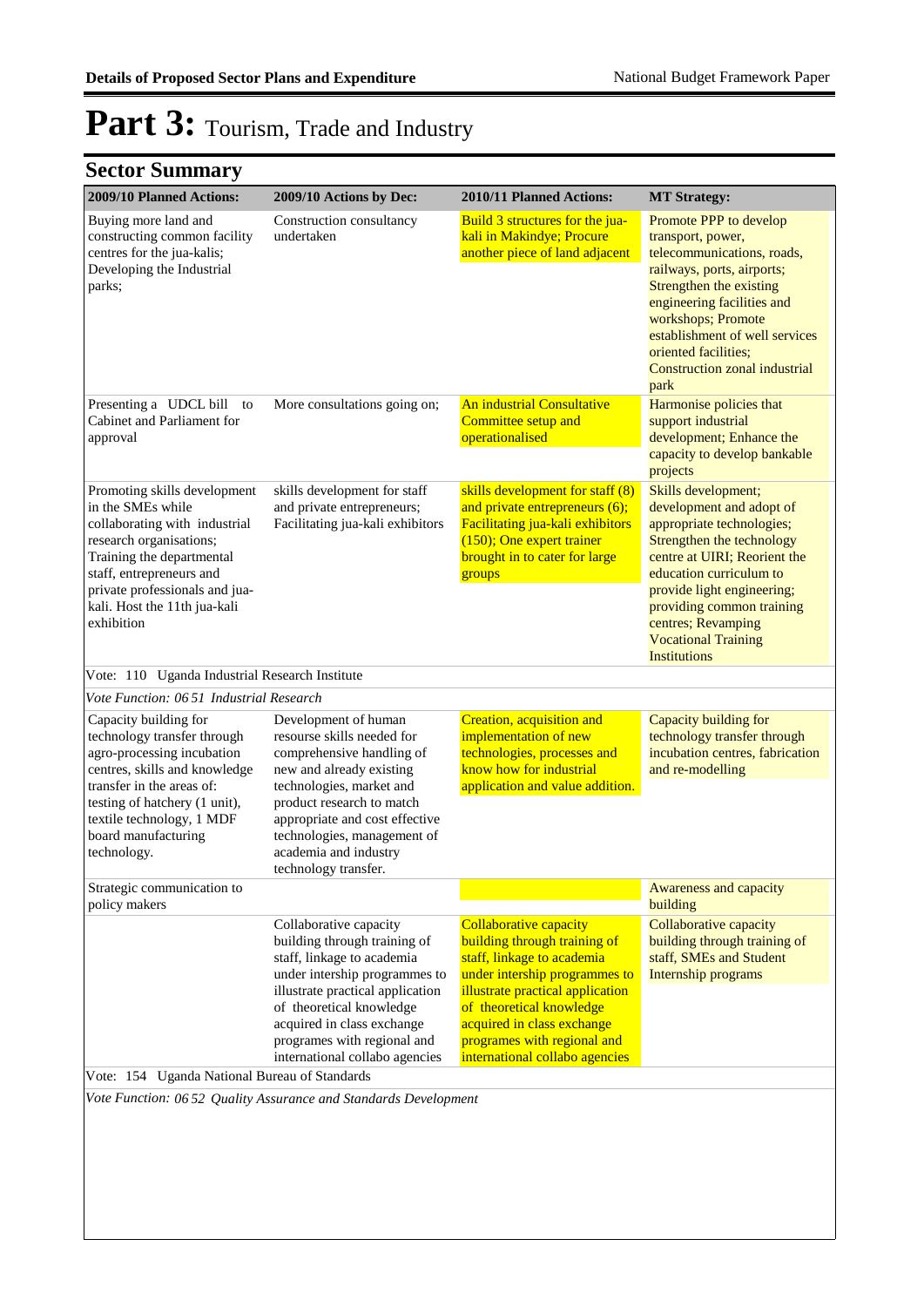| 2009/10 Planned Actions:                                                                                                                                                                                                                                                    | 2009/10 Actions by Dec:                                                                                                                                                                                                                                                                       | 2010/11 Planned Actions:                                                                                                                                                                                                                                                                                  | <b>MT Strategy:</b>                                                                                                                                                                                                                                                        |
|-----------------------------------------------------------------------------------------------------------------------------------------------------------------------------------------------------------------------------------------------------------------------------|-----------------------------------------------------------------------------------------------------------------------------------------------------------------------------------------------------------------------------------------------------------------------------------------------|-----------------------------------------------------------------------------------------------------------------------------------------------------------------------------------------------------------------------------------------------------------------------------------------------------------|----------------------------------------------------------------------------------------------------------------------------------------------------------------------------------------------------------------------------------------------------------------------------|
| Lobbying government for<br>increased funding to facilitate<br>staff recruitment. Increased<br>stafing needed for<br>implementation of increased<br>scope of work and need for<br>decentralisation of UNBS<br>services countrywide                                           | UNBS has so far recruited 23<br>staff. Developed a cabinet and<br>supplimentary papers and<br>submitted them for<br>consideration with focus to<br>increase staffing levels and<br>capacity of UNBS to deliver<br>services effectively,                                                       | to recruit 60 staff and be able<br>to extend UNBS outreach<br>through at least ten regional<br>offices, cover all major<br>customs gazetted border entry<br>points and decentralise lab<br>testing facilities.                                                                                            | To substantially increase<br>recurrent budgetary support<br>through increased government<br>funding to at least shs 8.7<br>billion.                                                                                                                                        |
| To start and complete the<br>planned project of having a<br>UNBS home - complete 1st<br>phase. UNBS to acquire<br>services of a consultant to<br>help drive the construction<br>project ahead.                                                                              | tendered 1st phase of<br>construction including design<br>and supervision                                                                                                                                                                                                                     | start on the 2nd phase of<br>construction                                                                                                                                                                                                                                                                 | Government to guarantee<br>funding as refleced under the<br><b>MTEF</b> and ensure that releases<br>are 100% and timely. To<br>engage PPDA for waivers to<br>expedite the process and have<br>the facilities in place ealry<br>enough and solve space and<br>rent problems |
|                                                                                                                                                                                                                                                                             | infrastructure                                                                                                                                                                                                                                                                                | Sector Performance Issue: Low levels of exports due to low production, low grade exports and poor trade-supporting                                                                                                                                                                                        |                                                                                                                                                                                                                                                                            |
| Vote: 015 Ministry of Tourism, Trade and Industry                                                                                                                                                                                                                           |                                                                                                                                                                                                                                                                                               |                                                                                                                                                                                                                                                                                                           |                                                                                                                                                                                                                                                                            |
| Vote Function: 0602 Cooperative Development                                                                                                                                                                                                                                 |                                                                                                                                                                                                                                                                                               |                                                                                                                                                                                                                                                                                                           |                                                                                                                                                                                                                                                                            |
| Updating the current system                                                                                                                                                                                                                                                 | Sensitisation on the CODAS<br>system; A steering committee<br>was set up to spearhead the<br>process                                                                                                                                                                                          | Piloting the CODAs in 10<br>districts                                                                                                                                                                                                                                                                     | Developing a cooperative<br>satelite account, carrying out<br>surveys on cooperatives                                                                                                                                                                                      |
| Establishing rural information<br>centres, attending cooperative<br>fairs, WRS sensitization                                                                                                                                                                                | 3 rural information centres<br>established in Ruhinda ACE,<br>Pader, Mityana                                                                                                                                                                                                                  | Refurbishing 3 warehouses                                                                                                                                                                                                                                                                                 | Carrying out market research,<br>refurbishing produce stores,<br>networking with development<br>partners to establish more<br>rural information centres,                                                                                                                   |
| Vote Function: 06 04 Trade development                                                                                                                                                                                                                                      |                                                                                                                                                                                                                                                                                               |                                                                                                                                                                                                                                                                                                           |                                                                                                                                                                                                                                                                            |
| Enhacing the capacity of<br>Internal trade staff and DCOs<br>to handle trade related<br>issues; MSMEs strategy in<br>place; Operationalise the<br>NTNT; Launching regional &<br>district IITCs; UEPB is also<br>working with Partner<br>organisations in promoting<br>trade | Consultative meetings with<br>NTNT, IITC; National Trade<br>Facilitation<br><b>Working Group Meeting</b><br>facilitated; 50 stakeholders<br>trained in Trade in<br>services; WTO Public<br>Forum 2009: Global Problems,<br>Global Solutions: Towards<br>Better Global Economic<br>Governance; | <b>UEPB</b> is to train 80 DCOs and<br><b>Information managers in</b><br>market information;<br><b>Developing DCO training</b><br>manualsp;<br><b>Developing DCO operational</b><br><b>Guidelines: Sensitize members</b><br>of the Private sector; Trained<br>and<br>sensitized on trade policy<br>issues | Enhacing the capacity of<br>Internal trade staff and DCOs<br>to handle trade related issues:<br>MSMEs strategy in place;<br>Operationalise the NTNT;<br>Launching regional & district<br><b>IITCs</b> ; Strengthen the<br>interlinkages in the trade sector                |
| Developing standard policy<br>and increasing awareness on<br>standards and; Sanitary and<br>Phytosanitary strategy;<br>enhancing the contribution of<br>MSEs; Developing the<br>competition policy;                                                                         | An identification study on<br>NTBs undertaken; A time<br>bound programme for<br>elimination on NTBs at EAC;<br>Others are negotiated at<br>bilateral level;                                                                                                                                   | 24 NTBs affecting Ugandan<br>traders to be resolved through<br>meetings with National<br><b>Monitoring Committees and 2</b><br><b>Complaint boxes and forms</b><br>will be placed at each border<br>post                                                                                                  | Continuous negotiations at<br>bilateral, regional and<br>international levels;<br>Continuous sensitisation of<br>importers, exporter and other<br>stakeholders                                                                                                             |
| <b>Implement MAPS</b> ; Training<br>farmers on the quality<br>standards                                                                                                                                                                                                     |                                                                                                                                                                                                                                                                                               |                                                                                                                                                                                                                                                                                                           |                                                                                                                                                                                                                                                                            |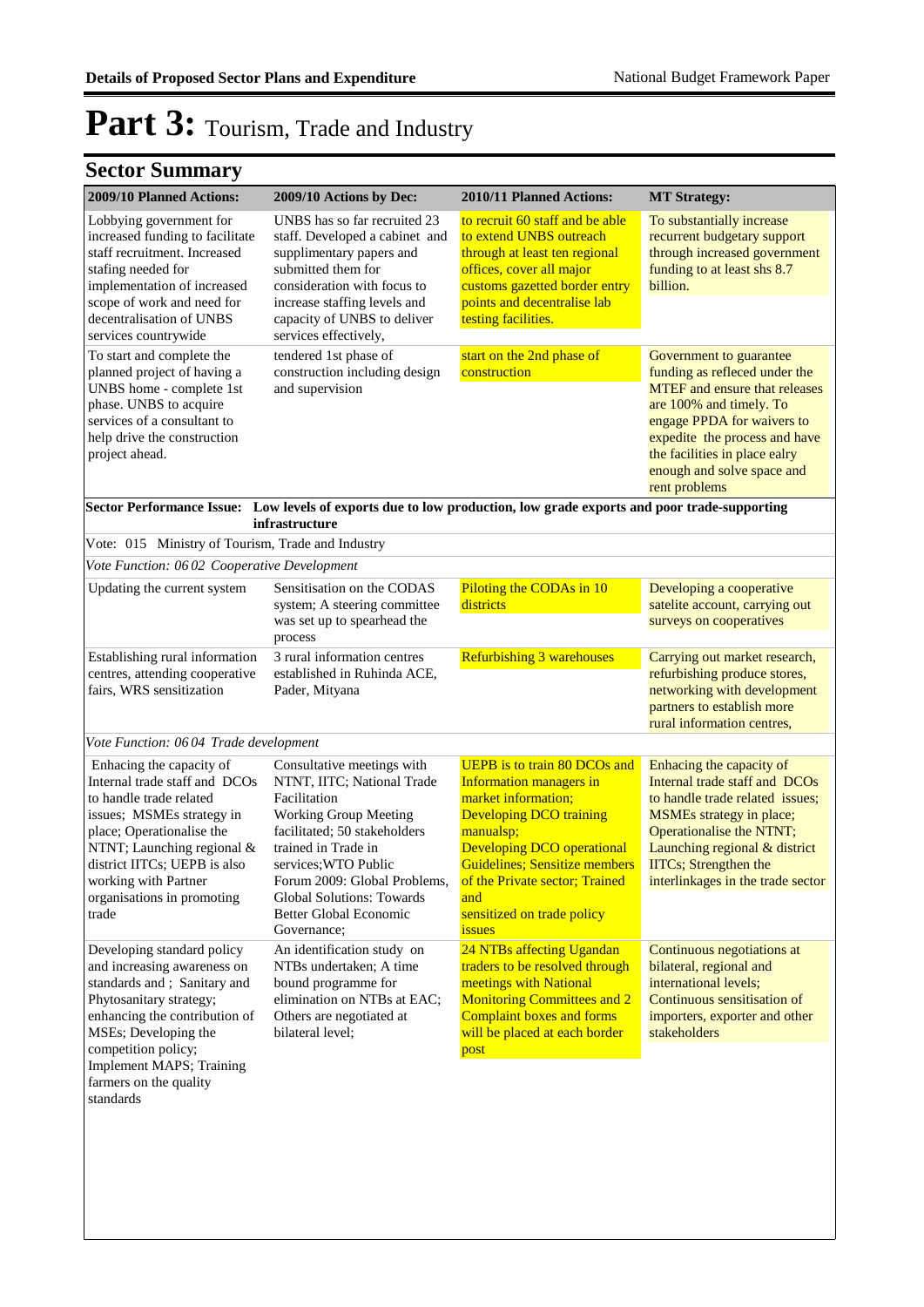### **Sector Summary**

| 2009/10 Planned Actions:                                                                                                                                                                                                                                   | 2009/10 Actions by Dec:                                                                                                                                                                                                                                                                    | 2010/11 Planned Actions:                                                                                                                                                                                                                                                        | <b>MT Strategy:</b>                                                                                                                                                                            |
|------------------------------------------------------------------------------------------------------------------------------------------------------------------------------------------------------------------------------------------------------------|--------------------------------------------------------------------------------------------------------------------------------------------------------------------------------------------------------------------------------------------------------------------------------------------|---------------------------------------------------------------------------------------------------------------------------------------------------------------------------------------------------------------------------------------------------------------------------------|------------------------------------------------------------------------------------------------------------------------------------------------------------------------------------------------|
| Negotiate improved market<br>access; Post 3 trade officers<br>to missions aborad ;<br>Strengthen market<br>Information System;<br>strenthen linkage between<br>Trade department and<br>DCOs; Harmonise regional<br>integration-EAC, COMESA,<br><b>SADC</b> | 4 trade information points<br>established in Bushenyi, Gulu,<br>Mbale, kampala; A number<br>meetings held in terms of<br>negotiations; An analysis o<br>ftrade infomations done; 30<br>trained in trade matters: the<br>department is actively<br>involved in EAC, COMESA<br>tripatite mtg | <b>SPS</b> policy ready for cabinet;<br>draft Standards policy; draft<br>competition policy; draft e-<br>commerce policy; IPR<br>Legislative Review validated;<br><b>IPR Legislative Reviewed for</b><br>the Judiciary; Draft report on<br><b>Geographical Indications bill</b> | Develop necessary policies<br>and laws to facilitate trade;<br>Harmonise regional<br>integration frameworks and<br>policies                                                                    |
|                                                                                                                                                                                                                                                            | Sector Performance Issue: Low numbers of tourist arrivals due to an inefficient marketing strategy and poor road<br>infrastructure                                                                                                                                                         |                                                                                                                                                                                                                                                                                 |                                                                                                                                                                                                |
| Vote: 015 Ministry of Tourism, Trade and Industry                                                                                                                                                                                                          |                                                                                                                                                                                                                                                                                            |                                                                                                                                                                                                                                                                                 |                                                                                                                                                                                                |
|                                                                                                                                                                                                                                                            | Vote Function: 06 03 Tourism, Wildlife conservation and Museums                                                                                                                                                                                                                            |                                                                                                                                                                                                                                                                                 |                                                                                                                                                                                                |
| Through Investment summits,<br>the Ministry is encouraging<br>investors to build<br>accomondation facilities<br>along tourist circuits                                                                                                                     | A wildlife conservation trust<br>fund is being setup by UWA;<br>Friend a gorrila campaign<br>undertaken; Increased funding<br>for UTB to market tourism                                                                                                                                    | Developing a joint marketing<br>strategy between UWA and<br><b>UTB</b> and <b>UWEC</b>                                                                                                                                                                                          | Implementation of the<br>Tourism levy; Lobby for more<br>government funding and<br>develop more bankable<br>projects;                                                                          |
| Sector Performance Issue: Poor governance of cooperatives                                                                                                                                                                                                  |                                                                                                                                                                                                                                                                                            |                                                                                                                                                                                                                                                                                 |                                                                                                                                                                                                |
| Vote: 015 Ministry of Tourism, Trade and Industry                                                                                                                                                                                                          |                                                                                                                                                                                                                                                                                            |                                                                                                                                                                                                                                                                                 |                                                                                                                                                                                                |
| Vote Function: 0602 Cooperative Development                                                                                                                                                                                                                |                                                                                                                                                                                                                                                                                            |                                                                                                                                                                                                                                                                                 |                                                                                                                                                                                                |
| continuous supervision of<br>cooperatives, training district<br>commercial officers and staff<br>to carry out supervision;<br>training cooperative officials<br>in 20 districts                                                                            | There has continuous<br>supervision of cooperatives;<br>32 DCOs trained in SACCO<br>supervision and monitoring                                                                                                                                                                             | 8 cooperatives to be revived;<br>493 co-operatives Inspected,<br>and supervised;                                                                                                                                                                                                | Continuous supervision of<br>cooperatives, training district<br>commercial officers and staff<br>to carry out supervision;<br>continuous training of<br>committee officials                    |
| Review the cooperative Act<br>Cap 112 and regulations of<br>1992; developing the<br>implementation plan of<br>cooperative development<br>Policy; Develop a cooperative<br>development<br>strategy/implementation plan<br>and operation guidelines          | A draft Cooperative policy<br>ready for Cabinet                                                                                                                                                                                                                                            | <b>Review the cooperative Act</b><br>Cap 112 and regulations of<br>1992;                                                                                                                                                                                                        | modifying model by laws,<br>standards on education &<br>training and best practices in<br>operations of cooperatives                                                                           |
|                                                                                                                                                                                                                                                            | Vote Function: 0603 Tourism, Wildlife conservation and Museums                                                                                                                                                                                                                             |                                                                                                                                                                                                                                                                                 |                                                                                                                                                                                                |
| National wildlife<br>conservation and develoment<br>plan                                                                                                                                                                                                   | Draft Hotel and Tourism<br>curriculum                                                                                                                                                                                                                                                      | 20 classification officers                                                                                                                                                                                                                                                      | Build the capacity of district<br>staff in inspecting, and<br>grading of hotels; sensitising<br>the private and public sector<br>on the importance of tourism;<br>Develop tailor made courses. |

### *S3 Proposed Budget Allocations for 2010/11 and the Medium Term*

*This section sets out the proposed sector budget allocations for 2010/11 and the medium term, including major areas of expenditures and any notable changes in allocations.* 

#### **Table S3.1: Past Expenditure and Medium Term Projections by Vote Function**

|                                                   |                           |                        | 2009/10                    |         | <b>MTEF Budget Projections</b> |         |
|---------------------------------------------------|---------------------------|------------------------|----------------------------|---------|--------------------------------|---------|
|                                                   | 2008/09<br><b>Outturn</b> | Appr.<br><b>Budget</b> | Spent by<br><b>End Dec</b> | 2010/11 | 2011/12                        | 2012/13 |
| Vote: 015 Ministry of Tourism, Trade and Industry |                           |                        |                            |         |                                |         |
| 0601 Industrial Development                       | 0.468                     | 0.601                  | 0.222                      | 0.605   | 0.956                          | 1.640   |
| 0602 Cooperative Development                      | N/A                       | 8.091                  | N/A                        | 0.983   | 2.070                          | 2.976   |
|                                                   |                           |                        |                            |         |                                |         |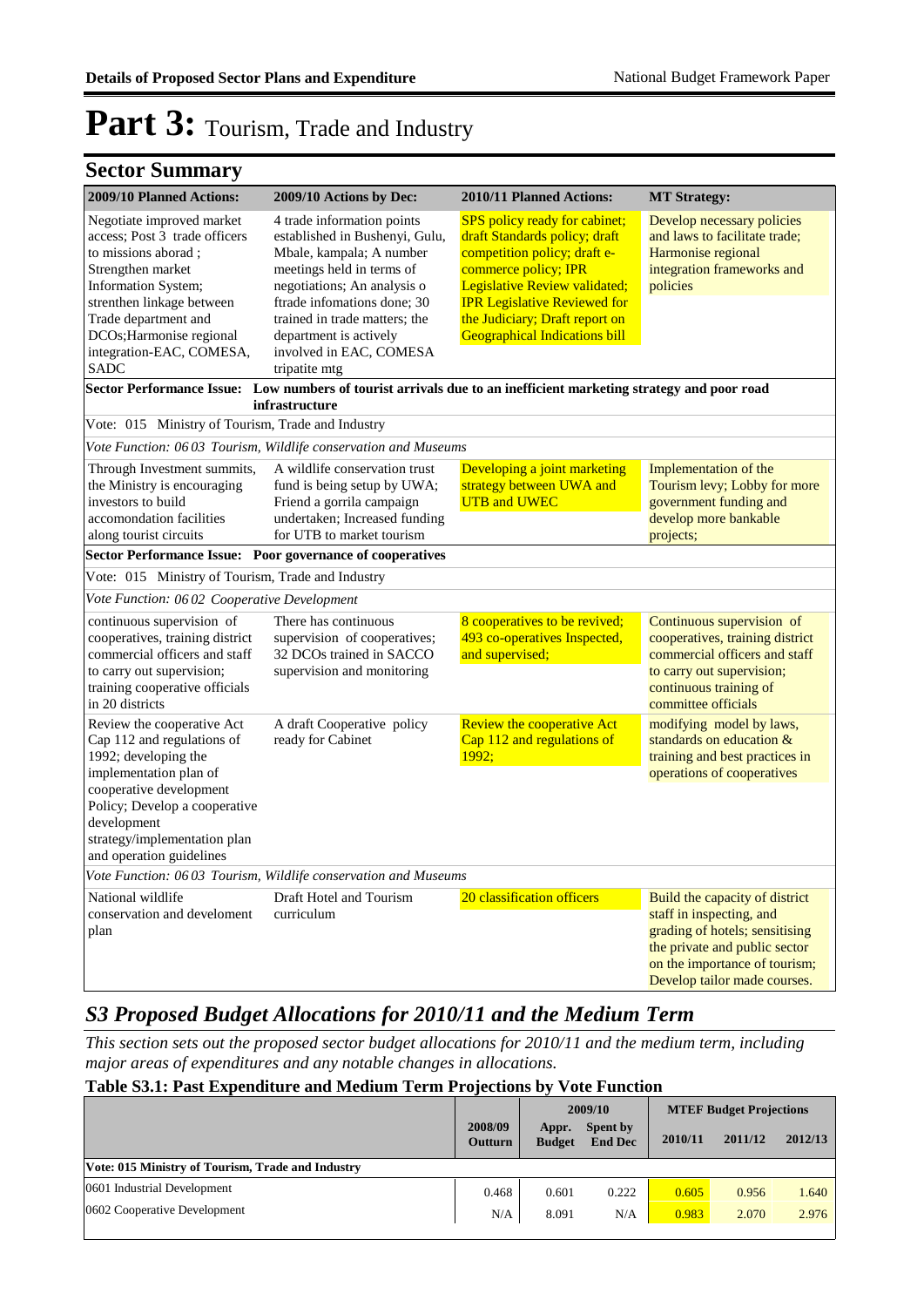#### **Sector Summary**

|                                                  |                    |                        | 2009/10                           |         | <b>MTEF Budget Projections</b> |         |
|--------------------------------------------------|--------------------|------------------------|-----------------------------------|---------|--------------------------------|---------|
|                                                  | 2008/09<br>Outturn | Appr.<br><b>Budget</b> | <b>Spent by</b><br><b>End Dec</b> | 2010/11 | 2011/12                        | 2012/13 |
| 0603 Tourism, Wildlife conservation and Museums  | N/A                | 8.414                  | N/A                               | 5.081   | 6.233                          | 5.413   |
| 0604 Trade development                           | 2.714              | 2.746                  | 1.252                             | 2.764   | 5.321                          | 5.660   |
| 0649 Policy, Planning and Support Services       | 3.714              | 4.519                  | 2.221                             | 7.472   | 6.627                          | 6.547   |
| <b>Total for Vote:</b>                           | N/A                | 24.372                 | N/A                               | 16.905  | 21.206                         | 22.236  |
| Vote: 110 Uganda Industrial Research Institute   |                    |                        |                                   |         |                                |         |
| 0651 Industrial Research                         | 6.553              | 11.556                 | 4.549                             | 12.763  | 16.276                         | 20.537  |
| <b>Total for Vote:</b>                           | 6.553              | 11.556                 | 4.549                             | 12.763  | 16.276                         | 20.537  |
| Vote: 117 Uganda Tourism Board                   |                    |                        |                                   |         |                                |         |
| 0653 Tourism Services                            | 0.000              | 5.054                  | N/A                               | 2.054   | 2.655                          | 3.490   |
| <b>Total for Vote:</b>                           | 0.000              | 5.054                  | N/A                               | 2.054   | 2.655                          | 3.490   |
| Vote: 154 Uganda National Bureau of Standards    |                    |                        |                                   |         |                                |         |
| 0652 Quality Assurance and Standards Development | 5.121              | 15.001                 | N/A                               | 14.698  | 18.727                         | 21.083  |
| <b>Total for Vote:</b>                           | 5.121              | 15.001                 | N/A                               | 14.698  | 18.727                         | 21.083  |
| <b>Total for Sector:</b>                         | N/A                | 55.982                 | N/A                               | 46.419  | 58.864                         | 67.345  |

*\* Excluding Taxes and Arrears*

#### **(i) The Total Budget over the Medium Term**

The total budget for the Tourism Trade and Industry sector is projected to decrease by UGX 9.56 bn (17%) in FY 2010/11 from UGX 55.982bn in FY 2009/10. The allocation is expected to increase again to UGXs. 67.34 bn in FY2012/13. Changes from this financial year to the next are listed below:

The total allocation for Ministry of Tourism Trade and Industry (vote 015) is projected to reduce by 7.46 bn (30%) from UGXs. 24.37 bn in FY 2009/10 to UGXs. 16.90 bn in 2010/11.

The total allocation for Uganda Industrial Research Institute (vote 110) is projected to increase by 1.20bn (10%) from UGXs. 11.55 bn in FY 2009/10 to UGXs. 12.7bn in 2010/11.

The total allocation for Uganda Tourism Board (vote 117) projected to remain constant in the FY 2010/11 at UGXs. 2.05bn (last year's NTR projection was excluded).

The total allocation for Uganda National Bureau of Standards (Vote: 154) is projected to reduce by UGXs. 0.3 bn (2%) from UGXs. 15.0 bn in FY 2009/10 to UGXs. 14.6 bn in 2010/11.

#### **(ii) The major expenditure allocations in the sector**

Major expenditure allocations in the sector are MTTI (16.90 bn, 36%), UIRI (12.76bn, 27.5%), UNBS (14.7bn, 32%) and UTB (2.05 bn, 4%).

At the Vote Function level within, MTTI major expenditure areas include Policy, Planning & Support Services (7.47 bn, 16%) ,Tourism and Wildlife Conservation (UGX 5.08 Bn, 11%) and Trade Development (UGX 2.76 Bn, 6%).

#### **(iii) The major planned changes in resource allocations within the sector**

The major nominal changes for FY 2010/11 will be experienced under Cooperative Development Vote Function with a reduction of UGX 7.1 Bn. This is followed by Policy, Planning & Support Services with an increas of UGX 2.95 Bn, then Tourism, Wildlife conservation & Museums with 3.3 Bn reduction.

Major reallocations from last financial year, in addition to justifications and the impact this will have on performance are reflected in the table below: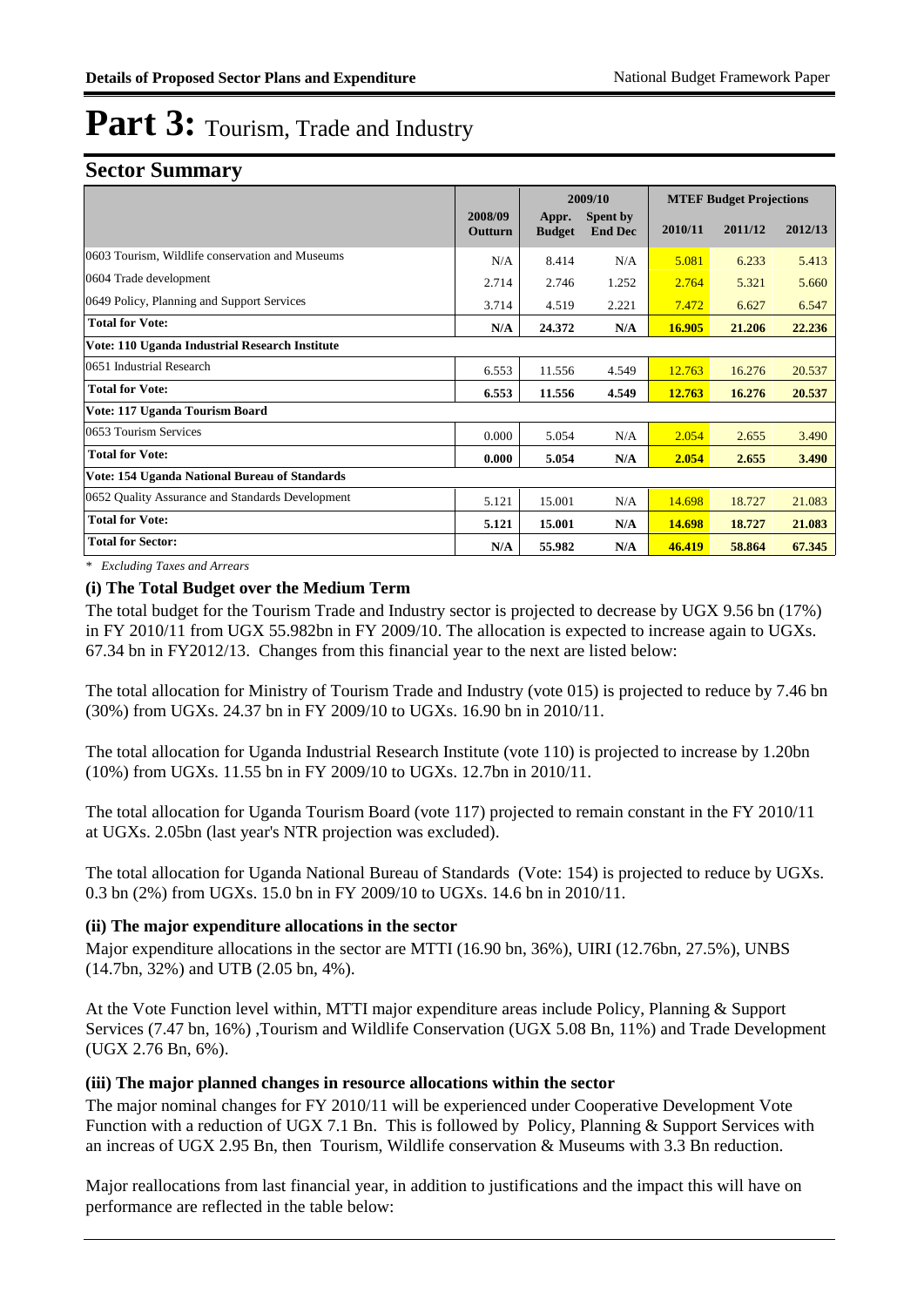| Table S3.2: Major Changes in Sector Resource Allocation                                                |                                                                                                                                                  |
|--------------------------------------------------------------------------------------------------------|--------------------------------------------------------------------------------------------------------------------------------------------------|
| Proposed changes in 2010/11 Allocations and<br>Outputs from those planned for in 2009/10:              | Justification for proposed Changes in Expenditure and Outputs                                                                                    |
| Vote: 015 Ministry of Tourism, Trade and Industry                                                      |                                                                                                                                                  |
| Vote Function:0672 Policy, Planning and Support Services                                               |                                                                                                                                                  |
| 06 49 72 Government Buildings and Administrative Infrastructure<br>Output:                             |                                                                                                                                                  |
| Change in Allocation (UShs Bn)                                                                         | 1.624 The common facilities are a significant means to augment value addition                                                                    |
| 3 structures for jua-kali constructed at Makindye;<br>Consultancy for BOQs and architectural plans for | by the jua-kali                                                                                                                                  |
| Office building; refurbishing farmers house                                                            |                                                                                                                                                  |
| Vote Function:0601 Tourism, Wildlife conservation and Museums                                          |                                                                                                                                                  |
| 06 03 01 Policies, strategies and monitoring services<br>Output:                                       |                                                                                                                                                  |
| Change in Allocation (UShs Bn)                                                                         | 0.621 Policies are paramount to guide the development of tourism, wildlife and                                                                   |
| Dissemination and National sensitization on the New                                                    | museums                                                                                                                                          |
| Wildlife Policy for Uganda; Revised Wildlife Act;                                                      |                                                                                                                                                  |
| Regulations under the Wildlife Act; Four Quarterly                                                     |                                                                                                                                                  |
| inspections of development activities in Wildlife                                                      |                                                                                                                                                  |
| Conservation Areas to minimise negative impacts;                                                       |                                                                                                                                                  |
| Vote Function:0603 Trade development                                                                   |                                                                                                                                                  |
| 06 04 03 Support to capacity building for staff and other MDAs<br>Output:                              |                                                                                                                                                  |
| Change in Allocation (UShs Bn)                                                                         | -0.596 Increased support to DCOs is necessary to streamlining trade in local                                                                     |
| funds transferred transferred to Support trade                                                         | governments, Support to Private entities is expected to boost export                                                                             |
| negotiations                                                                                           | capacity                                                                                                                                         |
| Vote Function:0604 Cooperative Development                                                             |                                                                                                                                                  |
| 06 02 04 Donor support to Uganda Commodity exchange<br>Output:                                         |                                                                                                                                                  |
| Change in Allocation (UShs Bn)                                                                         | $-1.056$ The channelling agreement is due to expire at the end of FY 2009/10                                                                     |
| No activity planned                                                                                    |                                                                                                                                                  |
| Vote Function:0677 Tourism, Wildlife conservation and Museums                                          |                                                                                                                                                  |
| 06 03 77 Purchase of Specialised Machinery & Equipment<br>Output:                                      |                                                                                                                                                  |
| Change in Allocation (UShs Bn)                                                                         | -4.267 This is due to the anticipated total closure of the PAMSU project at the end                                                              |
| Equipment for Museums and Munuments (0.043bn); of FY 2009/10                                           |                                                                                                                                                  |
| Vote: 110 Uganda Industrial Research Institute                                                         |                                                                                                                                                  |
| Vote Function:0606 Industrial Research                                                                 |                                                                                                                                                  |
| Output:<br>06 51 06 Student Industrial Training and Capacity Building                                  |                                                                                                                                                  |
| Change in Allocation (UShs Bn)                                                                         | 0.900 Not reported                                                                                                                               |
| Vote: 117 Uganda Tourism Board                                                                         |                                                                                                                                                  |
| Vote Function:0675 Tourism Services                                                                    |                                                                                                                                                  |
| Output:<br>06 53 75 Purchase of Motor Vehicles and Other Transport Equipment                           |                                                                                                                                                  |
| Change in Allocation (UShs Bn)                                                                         | -3.012 An error was made in respect of NTR for 2009/2010. The NTR for                                                                            |
| More omnibuses and less station wagons. Less cost                                                      | 2009/2010 was projected at Shs 0.300 billion not Shs 3 billion that is                                                                           |
| allocation.                                                                                            | reflected in the changes above. The NTR of Shs 0.300 billion was allocated                                                                       |
|                                                                                                        | to output 065301 but not in output 0653075.                                                                                                      |
| Vote: 154 Uganda National Bureau of Standards                                                          |                                                                                                                                                  |
| Vote Function: 0601 Quality Assurance and Standards Development                                        |                                                                                                                                                  |
| 06 52 01 Administration<br>Output:<br>Change in Allocation (UShs Bn)<br>5.699                          |                                                                                                                                                  |
| 1-The Changes are due to the consolidation of all the                                                  | The consolidation of salaries into one output (Administration) would make<br>it easy for both the payment of monthly salaries and human resource |
| salary components to Administration. 2- The figure                                                     | planning.                                                                                                                                        |
| also arose due to the planned organisational                                                           |                                                                                                                                                  |
| restructuring involving conversion from permannet to                                                   |                                                                                                                                                  |
| contract terms.                                                                                        |                                                                                                                                                  |
| Vote Function:0604 Quality Assurance and Standards Development                                         |                                                                                                                                                  |
| 06 52 04 Calibration and verification of equipment<br>Output:                                          |                                                                                                                                                  |
| Change in Allocation (UShs Bn)                                                                         | -1.386 -The Changes are due to the consolidation of all the salary components to                                                                 |
| -The Changes are due to the consolidation of all the                                                   | Administration.                                                                                                                                  |
| salary components to Administration.                                                                   |                                                                                                                                                  |
| Vote Function:0603 Quality Assurance and Standards Development                                         |                                                                                                                                                  |
| 06 52 03 Quality Assurance of goods & Lab Testing<br>Output:                                           |                                                                                                                                                  |
|                                                                                                        |                                                                                                                                                  |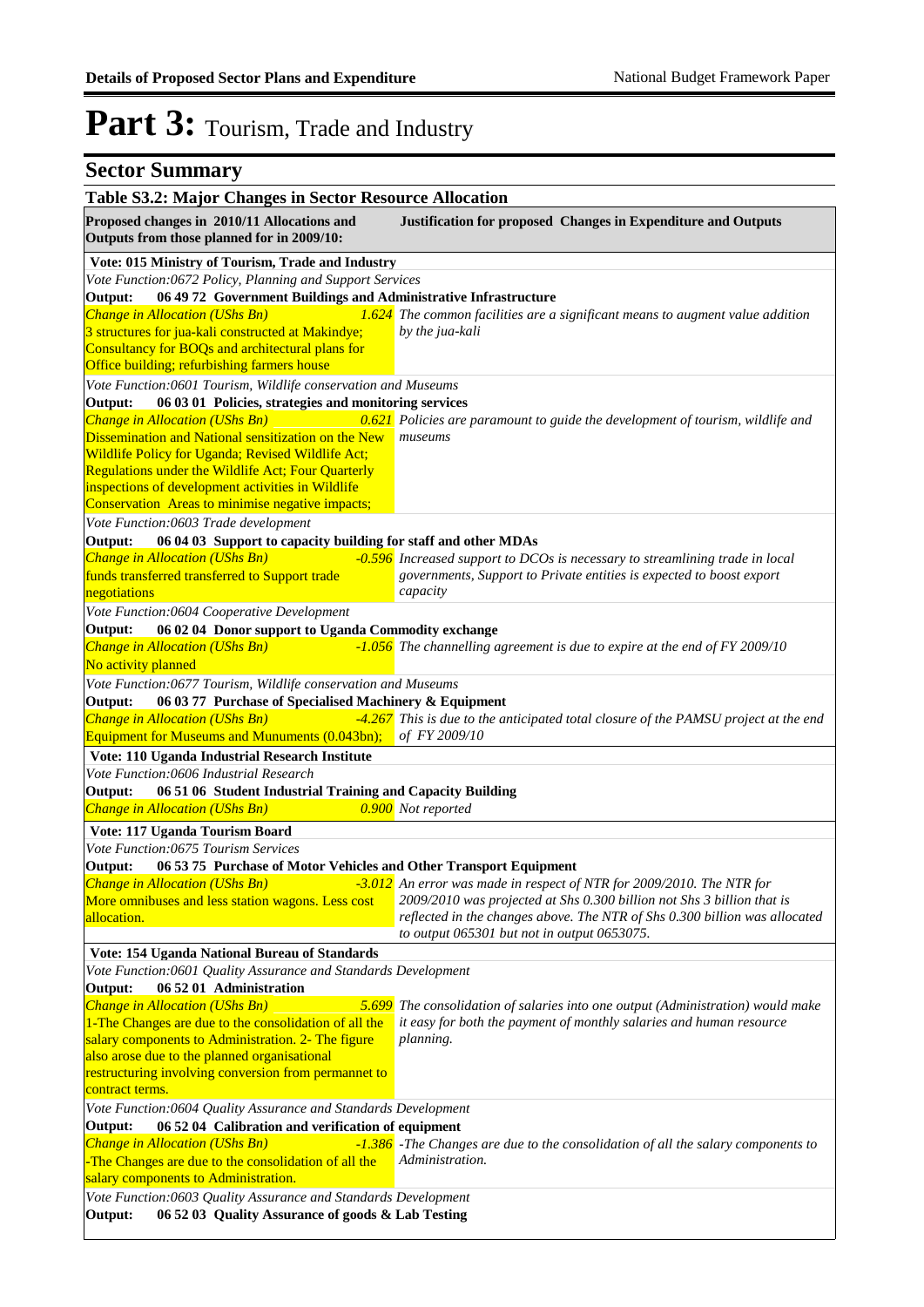### **Sector Summary Proposed changes in 2010/11 Allocations and Justification for proposed Changes in Expenditure and Outputs Outputs from those planned for in 2009/10:**

| <b>Change in Allocation (UShs Bn)</b>                | -4.211 The consolidation of salaries into one output (Administration) would make   |
|------------------------------------------------------|------------------------------------------------------------------------------------|
| -The Changes are due to the consolidation of all the | $\blacksquare$ it easy for both the payment of monthly salaries and human resource |
| salary components to Administration.                 | <i>planning.</i>                                                                   |

*\* Excluding Taxes and Arrears*

#### *S4: Sector Challenges for 2010/11 and the Medium Term*

*This section sets out key outputs in 2010/11 and the medium term which the sector has been unable to fund in its spending plans.*

-Refurbishing of storage facilities enhances collective marketing, improved crop standards, improved bargaining power and hence increased price for the crops (15bn)

-Resettle and or compensate people resident in key tourism and wildlife conservation areas; Negotiate and acquire land for migration corridors in Aswa lolim (5bn)

-Post 5 Trade Officers to key international markets for Uganda (1.2bn)

#### **Table S4.1: Additional Output Funding Requests**

| <b>Additional Requirements for Funding and</b><br>Outputs in 2010/11                                                                                                                                          | <b>Justification of Requirement for Additional Outputs and Funding</b>                                              |
|---------------------------------------------------------------------------------------------------------------------------------------------------------------------------------------------------------------|---------------------------------------------------------------------------------------------------------------------|
| Vote Function:0681 Cooperative Development                                                                                                                                                                    |                                                                                                                     |
| 0602 81 Construction and Rehabilitation of Cooperative Produce stores<br>Output:                                                                                                                              |                                                                                                                     |
| <b>Funding Requirement (UShs Bn):</b>                                                                                                                                                                         | <b>15.000</b> Refurbishing of storage facilities enhances collective marketing, improved                            |
| Refurbishing exisitng storage facilities.                                                                                                                                                                     | crop standards, improved bargaining power and hence increased price for                                             |
|                                                                                                                                                                                                               | the crops                                                                                                           |
| Vote Function:0682 Tourism, Wildlife conservation and Museums                                                                                                                                                 |                                                                                                                     |
| 0603 82 Tourism infrastructure and Construction<br>Output:                                                                                                                                                    |                                                                                                                     |
| <b>Funding Requirement (UShs Bn):</b><br>Resettle and or compensate people resident in key<br>tourism and wildlife conservation areas; Negotiate<br>and acquire land for migration corridors in Aswa<br>lolim | $5.000$ -Improved human wildlife relations is good for sustainability and integrity<br>of wildlife protected areas; |
| Vote Function:0605 Trade development                                                                                                                                                                          |                                                                                                                     |
| 0604 05 Trade promotion<br>Output:                                                                                                                                                                            |                                                                                                                     |
| <b>Funding Requirement (UShs Bn):</b>                                                                                                                                                                         | 1.200 Negotiations are a continuous process, and their presence in negotiations                                     |
| Post Trade Officers to key international markets for<br>Uganda $(5)$                                                                                                                                          | is crucial to the country in terms of securing markets but also necessary to<br>pass market information to and fro. |

### *S5: Details of Key Vote Function Outputs Planned for 2009/10*

*This table below sets out the key outputs under every vote function achieved in the first half of 2009/10 and planned for 2010/11.*

#### **Table S5.1: Past and 2010/11 Planned Outputs from Sector Expenditures**

| Vote, Vote Function<br><b>Key Output</b>                                | <b>Approved Budget and</b><br><b>Planned outputs</b>                                                                                                                                                                                                                 | 2009/10 | <b>Spending and Outputs</b><br><b>Achieved by End Dec</b>                                                                                                                                                                                                    |       | 2010/11<br><b>Proposed Budget and</b><br><b>Planned Outputs</b>                                                                                                                                                                                        |       |
|-------------------------------------------------------------------------|----------------------------------------------------------------------------------------------------------------------------------------------------------------------------------------------------------------------------------------------------------------------|---------|--------------------------------------------------------------------------------------------------------------------------------------------------------------------------------------------------------------------------------------------------------------|-------|--------------------------------------------------------------------------------------------------------------------------------------------------------------------------------------------------------------------------------------------------------|-------|
| Vote: 015 Ministry of Tourism, Trade and Industry                       |                                                                                                                                                                                                                                                                      |         |                                                                                                                                                                                                                                                              |       |                                                                                                                                                                                                                                                        |       |
| <b>Vote Function: 0601 Industrial Development</b>                       |                                                                                                                                                                                                                                                                      |         |                                                                                                                                                                                                                                                              |       |                                                                                                                                                                                                                                                        |       |
| Output: 060101<br>Industrial policies, plans and<br>monitoring services | National Leather Policy<br>developed; A revival plan for<br><b>UDCL:</b> Anational Accreditation<br>Policy formulated to foster<br>international recognition of<br>local testing bodies; Technical<br>guidance visits undertaken to<br>identify problem areas facing |         | The National Textile policy;<br>1000 copies of the policy were<br>printed; Proposals for cottage<br>industry prepared ; 11 trainings<br>on OVOP held in Masaka,<br>Bushenyi and Soroti; 13 SMEs<br>exhibited during the African<br>Industrialisation day; 32 |       | <b>National Leather Policy and</b><br><b>National Accreditation:</b><br><b>National Textile Policy</b><br>implemented; Industrialization<br>day organized; Data on<br><b>Industrial, Science, Technology</b><br>and Innovation Indicators<br>collected |       |
| Output Cost: UShs Bn:                                                   | the sector;                                                                                                                                                                                                                                                          | 0.264   | proposals vetted<br>$UShs$ $Bn$ :                                                                                                                                                                                                                            | 0.086 | $UShs Bn:$                                                                                                                                                                                                                                             | 0.175 |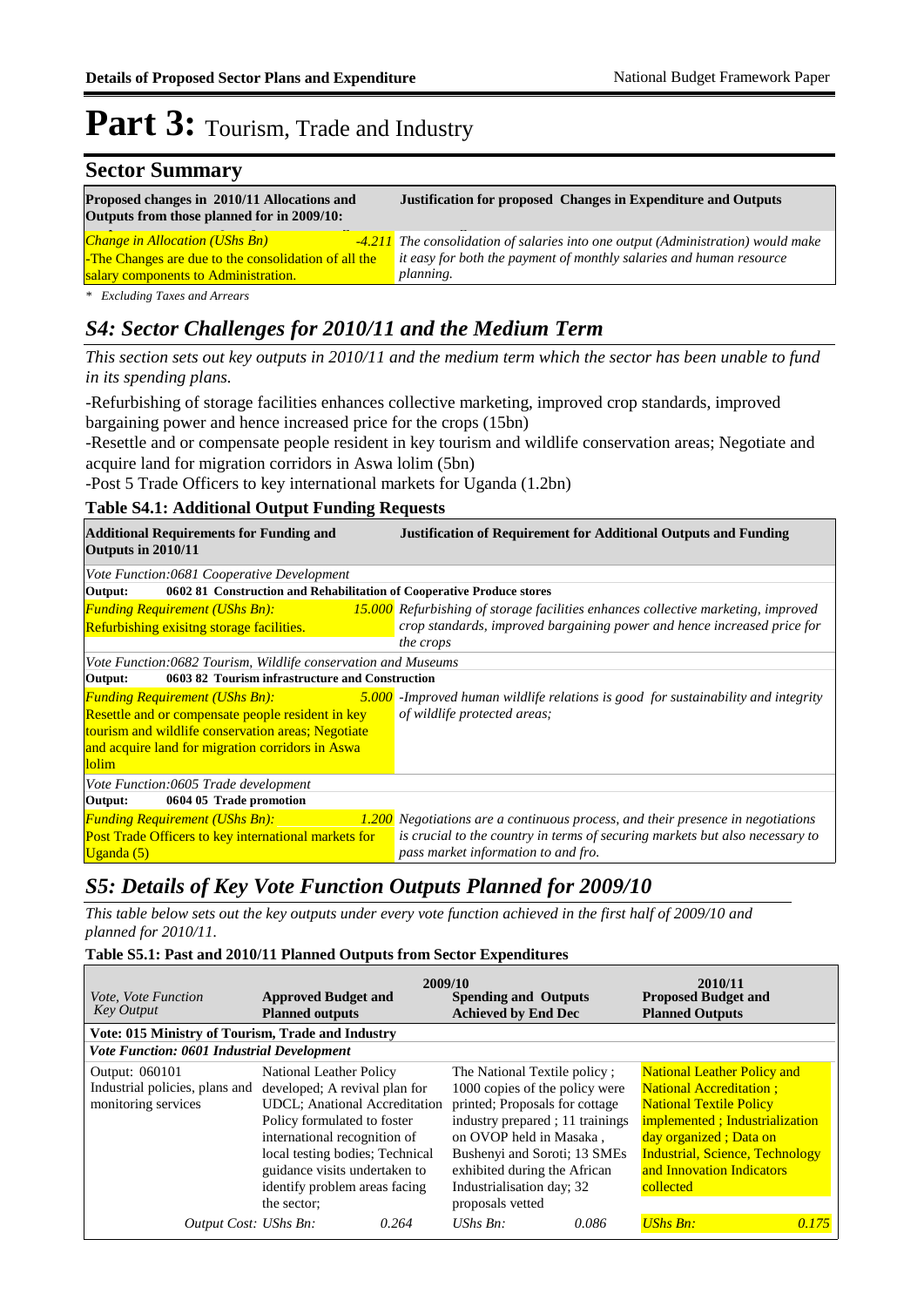| <i>Vote, Vote Function</i><br><b>Key Output</b>                                   | <b>Approved Budget and</b><br><b>Planned outputs</b>                                                                                                                                                                                                                                | 2009/10 | <b>Spending and Outputs</b><br><b>Achieved by End Dec</b>                                                                                                                                                                                                              |                                                                                                                                                                                                                            | 2010/11<br><b>Proposed Budget and</b><br><b>Planned Outputs</b>                                                                                                                       |       |
|-----------------------------------------------------------------------------------|-------------------------------------------------------------------------------------------------------------------------------------------------------------------------------------------------------------------------------------------------------------------------------------|---------|------------------------------------------------------------------------------------------------------------------------------------------------------------------------------------------------------------------------------------------------------------------------|----------------------------------------------------------------------------------------------------------------------------------------------------------------------------------------------------------------------------|---------------------------------------------------------------------------------------------------------------------------------------------------------------------------------------|-------|
| Output: 060102<br>Training and exposure of jua<br>kali                            | 50 artisans facilitated to attend<br>East African jua-kali exhibition<br>in Arusha; National<br>Industrialisation day<br>celebrations organised;<br>Supervised construction jua kali<br>park in Makindye; Increased<br>clusters and income generation<br>through cluster activities |         | 95 exhibitors facilitated to<br>exhibit their items in Arusha<br>following a vetting process; One<br>Officer facilitated to attend the<br>exhibit.                                                                                                                     |                                                                                                                                                                                                                            | 150 exhibitors facilitated to<br>participate in the 13th edition of<br>EA regional Jua Kali exhibition;<br><b>Industrial clusters supported</b><br>and developed;                     |       |
| Output Cost: UShs Bn:                                                             |                                                                                                                                                                                                                                                                                     | 0.109   | UShs Bn:                                                                                                                                                                                                                                                               | 0.044                                                                                                                                                                                                                      | <b>UShs Bn:</b>                                                                                                                                                                       | 0.160 |
| Output: 060103<br>Skilled human capacity for<br>industrial development            | 3 staff and 3 entrepreneurs<br>trained in process management<br>and quality improvement in<br>Japan; Built capacity through<br>networking                                                                                                                                           |         | Industrial officer trained in deep<br>processing technology of<br>livestock products; A Senior<br>Engineer trained in for SME<br>development; Attended 2 EAC<br>meetings on developing an<br>SME policy; A senior Engineer<br>participated in SME incubation<br>course |                                                                                                                                                                                                                            | 4 staff to be trained; 2<br>entrepreneurs; 50 persons from<br>Masaka traied on management<br>of Agro waste as rural<br>development projects;                                          |       |
| Output Cost: UShs Bn:                                                             |                                                                                                                                                                                                                                                                                     | 0.138   | UShs Bn:                                                                                                                                                                                                                                                               | 0.056                                                                                                                                                                                                                      | <b>UShs Bn:</b>                                                                                                                                                                       | 0.212 |
| Output: 060104<br>Support to Industrial<br>development                            | A transforming TEXDA into a<br>fully fledged Garmenting,<br>Fashion and Design Vocational<br>Training Institute based on<br>Public Private Partnership;<br>Technical support in the OVOP<br>pilot districts of Bushenyi,<br>Masaka and Soroti                                       |         | The final draft on transforming<br>were distributed                                                                                                                                                                                                                    | TEXDA into a fully fledged<br>GFDVTI has been circulated for<br>review; TEXDA Open Day<br>successfully hosted at TEXDA;<br>11workshops conducted in<br>Soroti, Masaka and Bushenyi;<br><b>OVOP</b> Strategic plan booklets |                                                                                                                                                                                       |       |
| Output Cost: UShs Bn:                                                             |                                                                                                                                                                                                                                                                                     | 0.089   | UShs Bn:                                                                                                                                                                                                                                                               | 0.036                                                                                                                                                                                                                      | <b>UShs Bn:</b>                                                                                                                                                                       | 0.000 |
| Output: 060151<br>Support to Management<br>Training and Advisory<br>Centre (MTAC) | Nil - No planned expenditure                                                                                                                                                                                                                                                        |         | Nil - No planned expenditure                                                                                                                                                                                                                                           |                                                                                                                                                                                                                            | <b>Wage subvention to MTAC</b>                                                                                                                                                        |       |
| Output Cost: UShs Bn:                                                             |                                                                                                                                                                                                                                                                                     | 0.000   | UShs Bn:                                                                                                                                                                                                                                                               | 0.000                                                                                                                                                                                                                      | <b>UShs Bn:</b>                                                                                                                                                                       | 0.058 |
| <b>Vote Function Cost</b>                                                         | <b>UShs Bn:</b>                                                                                                                                                                                                                                                                     | 0.601   | <b>UShs Bn:</b>                                                                                                                                                                                                                                                        | 0.222                                                                                                                                                                                                                      | <b>UShs Bn:</b>                                                                                                                                                                       | 0.605 |
| Vote Function: 0602 Cooperative Development                                       |                                                                                                                                                                                                                                                                                     |         |                                                                                                                                                                                                                                                                        |                                                                                                                                                                                                                            |                                                                                                                                                                                       |       |
| Output: 060201<br>Cooperative policies,<br>strategies and monitoring<br>services  | An amended Cooperative<br>Societies Act, Cooperative<br>Societies Regulations and<br>Model by laws; Updating the<br><b>CODAS</b>                                                                                                                                                    |         | National co-operative Policy<br>disseminated;                                                                                                                                                                                                                          |                                                                                                                                                                                                                            | An amended Cooperative<br><b>Societies Act, Cooperative</b><br><b>Societies Regulations and</b><br>Model by laws; Updating the<br><b>CODAS</b>                                        |       |
| Output Cost: UShs Bn:                                                             |                                                                                                                                                                                                                                                                                     | 0.378   | UShs Bn:                                                                                                                                                                                                                                                               | 0.134                                                                                                                                                                                                                      | <b>UShs Bn:</b>                                                                                                                                                                       | 0.197 |
| Output: 060202<br>Support to cooperatives<br>establishment and<br>management      | Supervising Cooperatives in 40<br>districts; Attending 35 Annual<br>General Meeting; training 6<br>members of staff; developing<br>operational guidelines for<br>officials of cooperatives;<br>organising the international day<br>of cooperatives                                  |         | 8 cooperatives revived;                                                                                                                                                                                                                                                |                                                                                                                                                                                                                            | 8 cooperatives revived; 493 co-<br>operatives Inspected, and<br>supervised; A functional co-<br>operational CODAS in place;<br>Piloting of the CODAS in 20<br>districts for 6 months; |       |
| Output Cost: UShs Bn:                                                             |                                                                                                                                                                                                                                                                                     | 0.427   | UShs Bn:                                                                                                                                                                                                                                                               | 0.156                                                                                                                                                                                                                      | <b>UShs Bn:</b>                                                                                                                                                                       | 0.186 |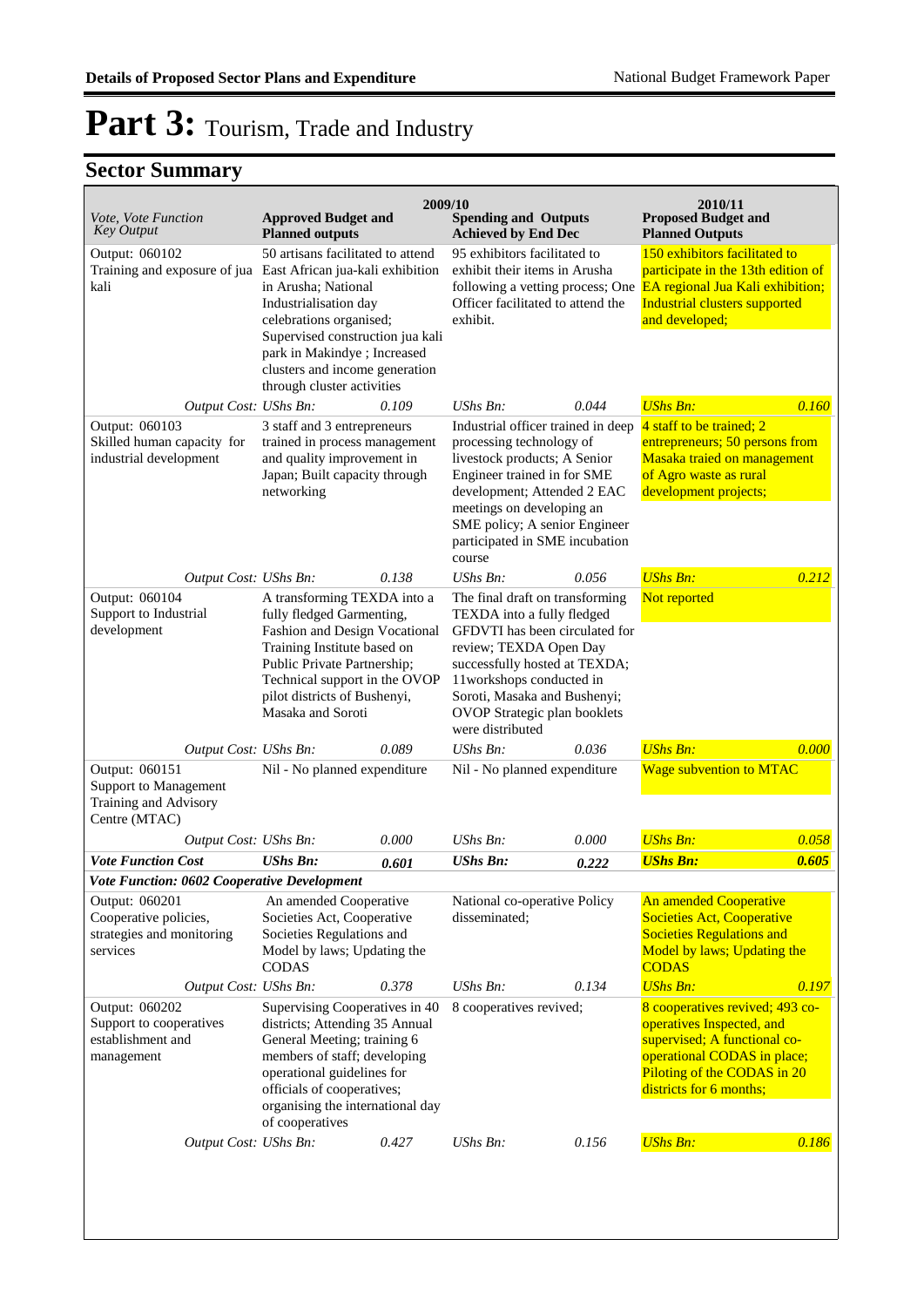| Vote, Vote Function<br><b>Key Output</b>                                                                                         | <b>Approved Budget and</b><br><b>Planned outputs</b>                                                                                                                                                                                                                  |                | 2009/10<br><b>Spending and Outputs</b><br><b>Achieved by End Dec</b>                                                                                                                                                                  |              | 2010/11<br><b>Proposed Budget and</b><br><b>Planned Outputs</b>                                                                                                                                                                                                                                                                 |                |
|----------------------------------------------------------------------------------------------------------------------------------|-----------------------------------------------------------------------------------------------------------------------------------------------------------------------------------------------------------------------------------------------------------------------|----------------|---------------------------------------------------------------------------------------------------------------------------------------------------------------------------------------------------------------------------------------|--------------|---------------------------------------------------------------------------------------------------------------------------------------------------------------------------------------------------------------------------------------------------------------------------------------------------------------------------------|----------------|
| Output: 060203<br>Support to commodity<br>marketing                                                                              | Sensitising cooperatives,<br>commodity traders and LG<br>officials on WRS; attending<br>cooperative fairs; financial<br>support to UCE as salaries and<br>utilities                                                                                                   |                | Members of the cooperatives,<br>traders, bankers sensiitised on<br>WRS;                                                                                                                                                               |              | <b>Refurbishing 3 storage</b><br>facilities; Workshops held for<br>rolling out warehouses                                                                                                                                                                                                                                       |                |
| Output Cost: UShs Bn:<br>Output: 060204<br>Donor support to Uganda<br>Commodity exchange                                         | Trained WRS stakeholders;<br>Trained staff of UCE;<br>Supervisory visits and grading;<br>Public awareness; monitoring<br>and evaluation services                                                                                                                      | 0.279          | <b>UShs Bn:</b><br>0.105<br>Nil - No expenditure to<br>December 2009                                                                                                                                                                  |              | <b>UShs Bn:</b><br>No planned expenditure                                                                                                                                                                                                                                                                                       | 0.100          |
| Output Cost: UShs Bn:                                                                                                            |                                                                                                                                                                                                                                                                       | 1.056          | $UShs Bn$ :                                                                                                                                                                                                                           | N/A          | <b>UShs Bn:</b>                                                                                                                                                                                                                                                                                                                 | 0.000          |
| Output Cost Excluding Donor UShs Bn:                                                                                             |                                                                                                                                                                                                                                                                       | 0.000          | UShs Bn:                                                                                                                                                                                                                              | 0.000        | <b>UShs Bn:</b>                                                                                                                                                                                                                                                                                                                 | 0.000          |
| Output: 060272<br>Government Buildings and<br>Administrative Infrastructure exchange                                             | Investment in storage facilities<br>and equipment for commodity                                                                                                                                                                                                       |                | Nil - No expenditure to<br>December 2009                                                                                                                                                                                              |              | No planned expenditure                                                                                                                                                                                                                                                                                                          |                |
| Output Cost: UShs Bn:                                                                                                            |                                                                                                                                                                                                                                                                       | 5.703          | UShs Bn:                                                                                                                                                                                                                              | N/A          | <b>UShs Bn:</b>                                                                                                                                                                                                                                                                                                                 | 0.000          |
| Output Cost Excluding Donor UShs Bn:                                                                                             |                                                                                                                                                                                                                                                                       | 0.000          | UShs Bn:                                                                                                                                                                                                                              | 0.000        | <b>UShs Bn:</b>                                                                                                                                                                                                                                                                                                                 | 0.000          |
| Output: 060276<br>Purchase of Office and ICT<br>Equipment, including<br>Software                                                 | 3 Rural Information centres<br>fully equiped with IT to enable<br>farmer groups receive daily<br>market prices; 10 computers<br>for CODAS training                                                                                                                    |                | 3 centres in Bushenyi, Gulu,<br>Pader equiped with ICT facilities                                                                                                                                                                     |              | No planned expenditure                                                                                                                                                                                                                                                                                                          |                |
| Output Cost: UShs Bn:                                                                                                            |                                                                                                                                                                                                                                                                       | 0.067          | $UShs Bn$ :                                                                                                                                                                                                                           | 0.025        | <b>UShs Bn:</b>                                                                                                                                                                                                                                                                                                                 | 0.000          |
| <b>Vote Function Cost</b><br>VF Cost Excluding Donor                                                                             | <b>UShs Bn:</b><br><b>UShs Bn</b>                                                                                                                                                                                                                                     | 8.091<br>1.221 | <b>UShs Bn:</b><br><b>UShs Bn</b>                                                                                                                                                                                                     | N/A<br>0.448 | <b>UShs Bn:</b><br><b>UShs Bn</b>                                                                                                                                                                                                                                                                                               | 0.983<br>0.983 |
| Vote Function: 0603 Tourism, Wildlife conservation and Museums                                                                   |                                                                                                                                                                                                                                                                       |                |                                                                                                                                                                                                                                       |              |                                                                                                                                                                                                                                                                                                                                 |                |
| Output: 060301<br>Policies, strategies and<br>monitoring services                                                                | Reviewed Wildlife Policy;<br>Guidelines for Wildlife<br>Veterinary interventions;<br>Revised UWTI Act; Bill for the<br>re-establishment of the UWEC;<br>A Reviewed HTTI legislation;<br>A Reviewed Tourism Master<br>Plan; A National Hotel and<br>Tourism Curriculum |                | Draft Wildlife Policy;<br>Guidelines for Wildlife<br>Veterinary interventions;<br>Revised UWTI Act: Draft bill<br>for the re-establishment of the<br>UWEC; Draft HTTI legislation;<br>Draft National Hotel and<br>Tourism Curriculum; |              | <b>Reviewed Tourism policy;</b><br>Wildlife Policy disseminated;<br><b>Revised Wildlife Act; Four</b><br><b>Quarterly inspections;</b><br><b>Regulations under the Wildlife</b><br><b>Act Regulations under the</b><br><b>Wildlife Act; Tourism</b><br>mainstreamed in District<br>Development Plans; UWTI<br><b>Final Bill</b> |                |
| Output Cost: UShs Bn:                                                                                                            |                                                                                                                                                                                                                                                                       | 0.641          | UShs Bn:                                                                                                                                                                                                                              | 0.291        | <b>UShs Bn:</b>                                                                                                                                                                                                                                                                                                                 | 1.261          |
| Output: 060302<br>Accommodation and<br>hospitality registration,<br>grading and capacity building officers, local authorities in | Train classifications officers,<br>LG staff in quality assurance,<br>hotel internal quality assurance<br>hotels regulation and standards<br>enforcement; Develop and<br>disseminate accommodation<br>management guidelines and<br>standards                           |                | in the districts of Hoima,<br>Masindi, Kibale and Buliisa and<br>Kampala undertaken;                                                                                                                                                  |              | An inventory on tourist facilities Hotels in the country classified                                                                                                                                                                                                                                                             |                |
| Output Cost: UShs Bn:                                                                                                            |                                                                                                                                                                                                                                                                       | 0.233          | UShs Bn:                                                                                                                                                                                                                              | 0.079        | <b>UShs Bn:</b>                                                                                                                                                                                                                                                                                                                 | 0.351          |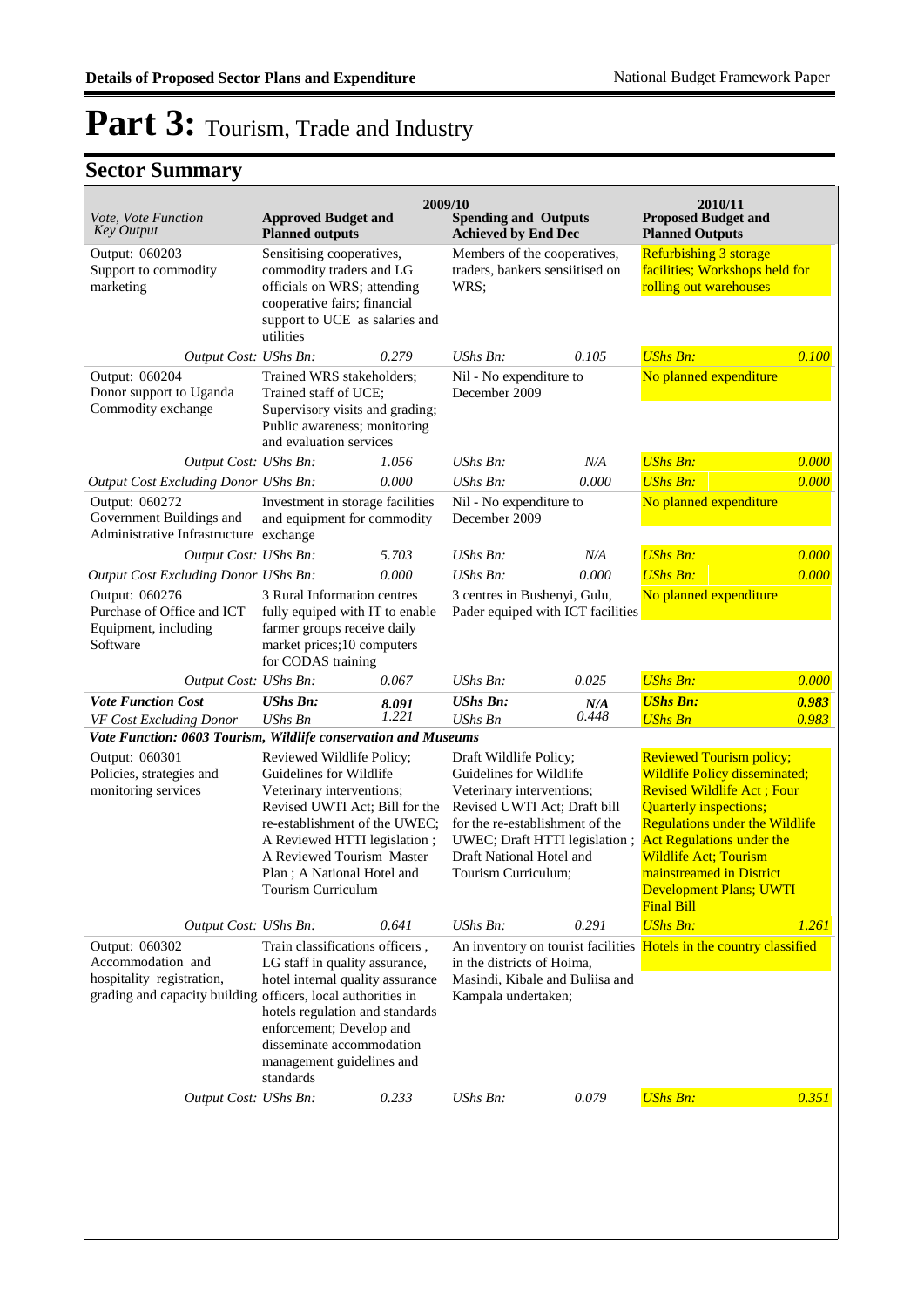| Vote, Vote Function<br><b>Key Output</b>                                                | <b>Approved Budget and</b><br><b>Planned outputs</b>                                                                                                                                                                                                | 2009/10                                                                                | <b>Spending and Outputs</b><br><b>Achieved by End Dec</b>                                                                                                                                                                                          |                                                                                                            | 2010/11<br><b>Proposed Budget and</b><br><b>Planned Outputs</b>                                                                                                                                                                                                                                                              |       |
|-----------------------------------------------------------------------------------------|-----------------------------------------------------------------------------------------------------------------------------------------------------------------------------------------------------------------------------------------------------|----------------------------------------------------------------------------------------|----------------------------------------------------------------------------------------------------------------------------------------------------------------------------------------------------------------------------------------------------|------------------------------------------------------------------------------------------------------------|------------------------------------------------------------------------------------------------------------------------------------------------------------------------------------------------------------------------------------------------------------------------------------------------------------------------------|-------|
| Output: 060303<br>Support and registration of<br>Wildlife operators and<br>associations | 10 members of staff trained;<br>Wildlife private entrepreneurs<br>trained in Sustainable wildlife<br>utilization; Hold meetings on<br>formulation and implement<br>guidelines for problem animal<br>control formulated and<br>implemented           |                                                                                        | Office equipment procured;<br>Two officers facilitated to<br>attend meeting of permanent<br>sub-committee on Wildlife<br>conservation in Arusha                                                                                                    |                                                                                                            | Wildlife entrepreneurs, and<br>associations mobilised and<br>registered; Reviewed and<br>updated UWTI curriculum; Two<br><b>Officers Trained in</b><br><b>Management of Wildlife</b><br><b>Outside Protected Areas; A</b><br><b>National Strategy for</b><br><b>Management of Wildlife outside</b><br><b>Protected Areas</b> |       |
| Output Cost: UShs Bn:                                                                   |                                                                                                                                                                                                                                                     | 0.130                                                                                  | UShs Bn:                                                                                                                                                                                                                                           | 0.049                                                                                                      | <b>UShs Bn:</b>                                                                                                                                                                                                                                                                                                              | 0.183 |
| Output: 060304<br>Museums services                                                      | Acquiring records and artefacts;<br>Promoting Museums and<br>Monuments                                                                                                                                                                              |                                                                                        | Reports of site supervision in<br>upcountry museum sites and<br>exploration of artifacts; 75% of<br>the exhibition stalls constructed                                                                                                              |                                                                                                            | Museum outreach services;<br>Kabale museum Equiped;                                                                                                                                                                                                                                                                          |       |
| Output Cost: UShs Bn:                                                                   |                                                                                                                                                                                                                                                     | 0.069                                                                                  | UShs Bn:                                                                                                                                                                                                                                           | 0.024                                                                                                      | <b>UShs Bn:</b>                                                                                                                                                                                                                                                                                                              | 0.182 |
| Output: 060305<br>Capacity building, Research,<br>and Coordination                      | 3 staff trained in Tourism<br>satelitte account; 4 staff at<br>Museums in conservation; MIS<br>for the tourism sector set up;                                                                                                                       |                                                                                        | Not reported                                                                                                                                                                                                                                       |                                                                                                            | <b>Information and artifacts</b><br>collected from west nile,<br>Karamoja and Eastern Uganda<br>by carrying out ethnographic<br>surveys of the eastern,<br>archaelogical survey in the west<br>Nile, palaeontology Survey in<br>Karamoja;                                                                                    |       |
| Output Cost: UShs Bn:                                                                   |                                                                                                                                                                                                                                                     | 0.394                                                                                  | UShs Bn:                                                                                                                                                                                                                                           | 0.256                                                                                                      | <b>UShs Bn:</b>                                                                                                                                                                                                                                                                                                              | 0.194 |
| Output: 060306<br>Tourism investment,<br>promotion and marketing                        | events attended;                                                                                                                                                                                                                                    | 4 International Trade Fairs &<br>Exhibitions attended; 2<br>regional tourism promotion |                                                                                                                                                                                                                                                    | 4 International Trade Fairs &<br>Exhibitions attended; 2 regional<br>tourism promotion events<br>attended; |                                                                                                                                                                                                                                                                                                                              |       |
| Output Cost: UShs Bn:                                                                   |                                                                                                                                                                                                                                                     | 0.186                                                                                  | $UShs Bn$ :                                                                                                                                                                                                                                        | 0.113                                                                                                      | <b>UShs Bn:</b>                                                                                                                                                                                                                                                                                                              | 0.143 |
| Output: 060351<br>Management of national<br>parks and game<br>reserves(UWA)             | Providing security in the parks,<br>Animal health intervention,<br>Introduce Sport hunting canopy<br>walks, hot air baloons and bird<br>watching, improving on the<br>road (400km) infrastructure in<br>the parks, carrying out wildlife<br>surveys |                                                                                        | security in the parks, Animal<br>health intervention provided,<br>Introduce Sport hunting canopy<br>walks, hot air baloons and bird<br>watching, improving on the<br>road (400km) infrastructure in<br>the parks, carrying out wildlife<br>surveys |                                                                                                            | Security in the parks, Animal<br>health intervention provided,<br><b>Introduce Sport hunting canopy</b><br>walks, hot air baloons and bird<br>watching, improving on the<br>road (400km) infrastructure in<br>the parks, carrying out wildlife<br>surveys                                                                    |       |
| Output Cost: UShs Bn:                                                                   |                                                                                                                                                                                                                                                     | 0.748                                                                                  | <b>UShs Bn:</b>                                                                                                                                                                                                                                    | 0.380                                                                                                      | <b>UShs Bn:</b>                                                                                                                                                                                                                                                                                                              | 0.748 |
| Output: 060352<br>Wildlife conservation and<br>education services(UWEC)                 | More animals acquired,<br>Rehabilitated medicinal house<br>and gardens; BBC pond<br>repaired; Acquiring an office at<br>the Airport;                                                                                                                |                                                                                        | Cold room at UWEC<br>constructed; animals at UWEC<br>provided with food, veterinary<br>intervention, roads maintained                                                                                                                              |                                                                                                            | <b>Cold room at UWEC</b><br>constructed; animals at UWEC<br>provided with food, veterinary<br>intervention, roads maintained                                                                                                                                                                                                 |       |
| Output Cost: UShs Bn:                                                                   |                                                                                                                                                                                                                                                     | 0.065                                                                                  | UShs Bn:                                                                                                                                                                                                                                           | 0.033                                                                                                      | <b>UShs Bn:</b>                                                                                                                                                                                                                                                                                                              | 0.065 |
| Output: 060353<br>Support to Uganda Wildlife<br><b>Training Institute</b>               | information not available                                                                                                                                                                                                                           |                                                                                        | Wage subvention provided                                                                                                                                                                                                                           |                                                                                                            | Wage subvention provided                                                                                                                                                                                                                                                                                                     |       |
| Output Cost: UShs Bn:                                                                   |                                                                                                                                                                                                                                                     | 0.190                                                                                  | UShs Bn:                                                                                                                                                                                                                                           | 0.074                                                                                                      | <b>UShs Bn:</b>                                                                                                                                                                                                                                                                                                              | 0.131 |
| Output: 060354<br>Tourism and Hotel<br>Training(HTTI)                                   | 500 million shillings for HTTI<br>activities;                                                                                                                                                                                                       |                                                                                        | Wage subvention provided                                                                                                                                                                                                                           |                                                                                                            | <b>Wage subvention provided</b>                                                                                                                                                                                                                                                                                              |       |
| Output Cost: UShs Bn:                                                                   |                                                                                                                                                                                                                                                     | 0.528                                                                                  | UShs Bn:                                                                                                                                                                                                                                           | 0.254                                                                                                      | <b>UShs Bn:</b>                                                                                                                                                                                                                                                                                                              | 0.366 |
|                                                                                         |                                                                                                                                                                                                                                                     |                                                                                        |                                                                                                                                                                                                                                                    |                                                                                                            |                                                                                                                                                                                                                                                                                                                              |       |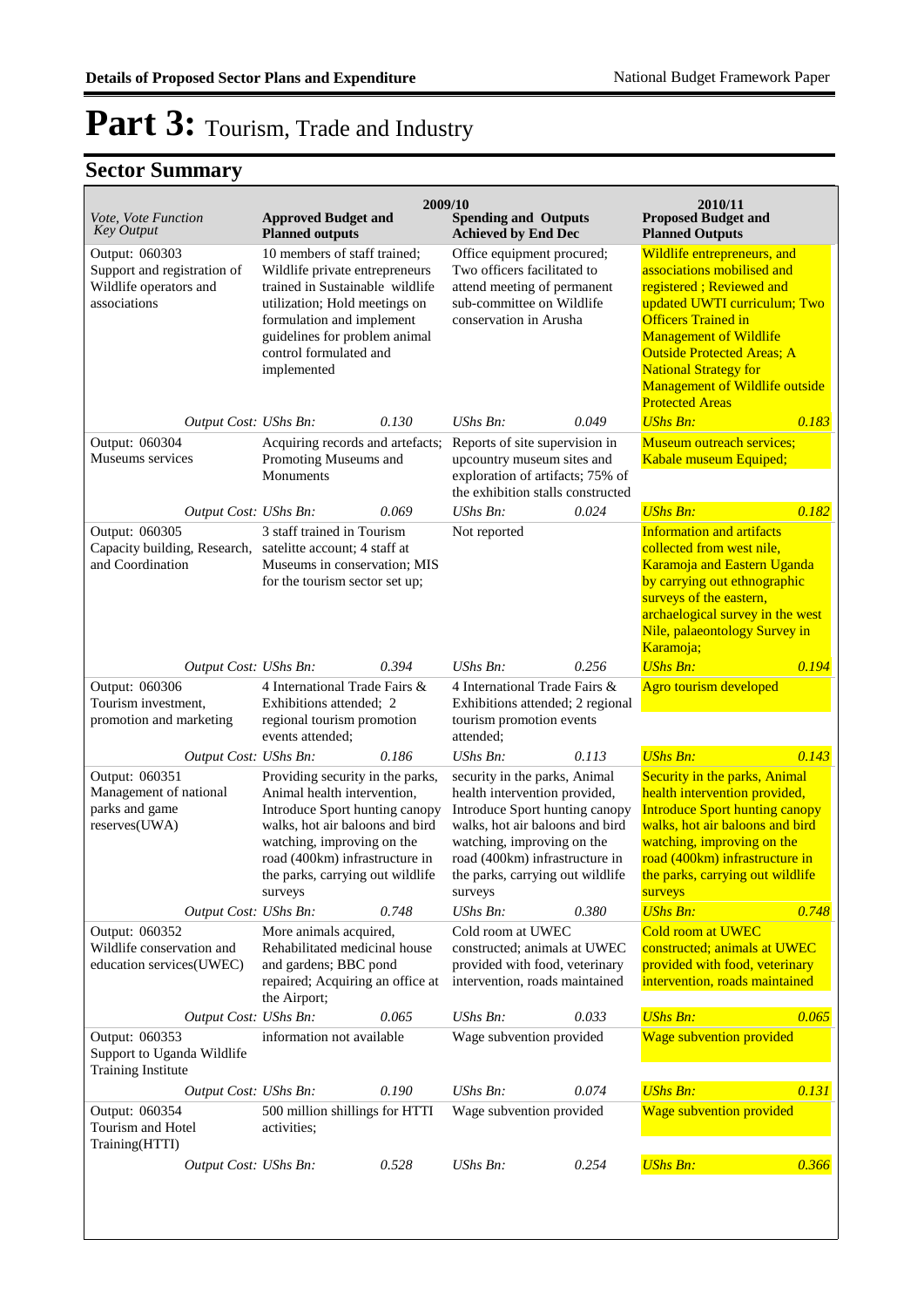| Vote, Vote Function<br><b>Key Output</b>                                                             | <b>Approved Budget and</b><br><b>Planned outputs</b>                                                                                                                                                                                                                | 2009/10          | <b>Spending and Outputs</b><br><b>Achieved by End Dec</b>                                                                                                                                                                                                                                |              | 2010/11<br><b>Proposed Budget and</b><br><b>Planned Outputs</b>                                                                                                                                                                                                                                   |                |
|------------------------------------------------------------------------------------------------------|---------------------------------------------------------------------------------------------------------------------------------------------------------------------------------------------------------------------------------------------------------------------|------------------|------------------------------------------------------------------------------------------------------------------------------------------------------------------------------------------------------------------------------------------------------------------------------------------|--------------|---------------------------------------------------------------------------------------------------------------------------------------------------------------------------------------------------------------------------------------------------------------------------------------------------|----------------|
| Output: 060372<br>Government Buildings and<br>Administrative Infrastructure                          | A kitchen constructed at<br>Uganda Wildlife Training<br>Institute; One Regional museum<br>in either Soroti and Kabale;<br>Mbale cultural centre<br>constructed; Preparing BOQs,<br>architectual drawings and visual<br>drawings for 30 hotels in<br>Protected areas |                  | A kitchen constructed at<br>Uganda Wildlife Training<br>Institute; One Regional museum<br>in either Soroti and Kabale;<br>Mbale cultural centre<br>constructed; Preparing BOQs,<br>architectual drawings and visual<br>drawings for 30 hotels in<br>Protected areas                      |              | No planned expenditure                                                                                                                                                                                                                                                                            |                |
| Output Cost: UShs Bn:                                                                                |                                                                                                                                                                                                                                                                     | 0.697            | $UShs Bn$ :                                                                                                                                                                                                                                                                              | 0.244        | <b>UShs Bn:</b>                                                                                                                                                                                                                                                                                   | 0.000          |
| Output: 060377<br>Purchase of Specialised<br>Machinery & Equipment                                   | Refurbishment of HTTI kitchen<br>(0.200); Refurbishment of<br>Uganda Museums (0.100bn);<br>Cold room constructed at<br>UWEC; Irigation system setup<br>at UWEC, Two bird viewing<br>points at Lutembe and Nsamba;<br>Beachline fenced                               |                  | HTTI kitchen refurbished; Cold<br>room constructed at UWEC;<br>Irigation system setup at<br>UWEC, Two bird viewing<br>points at Lutembe and Nsamba;<br>Beachline fenced                                                                                                                  |              | <b>Equipment for Museums</b>                                                                                                                                                                                                                                                                      |                |
| Output Cost: UShs Bn:                                                                                |                                                                                                                                                                                                                                                                     | 4.310            | UShs Bn:                                                                                                                                                                                                                                                                                 | N/A          | <b>UShs Bn:</b>                                                                                                                                                                                                                                                                                   | 0.043          |
| Output Cost Excluding Donor UShs Bn:<br>Output: 060382<br>Tourism infrastructure and<br>Construction |                                                                                                                                                                                                                                                                     | 3.715            | $UShs Bn$ :<br>A kitchen constructed at<br>Uganda Wildlife Training<br>Institute; A Regional museum<br>constructed in Kabale; 6.4km of<br>ladders, steps, improved bridges<br>constructed; Trails affected by<br>land slides opened up                                                   | 0.563        | <b>UShs Bn:</b><br><b>Mountain Climbing Trails</b><br>improved and new ones<br>established in Rwenzori<br><b>National Park; Architectural</b><br>Plans and Bills of Quantities for<br><b>Soroti Museum</b>                                                                                        | 0.043          |
| Output Cost: UShs Bn:                                                                                |                                                                                                                                                                                                                                                                     | 0.000            | UShs Bn:                                                                                                                                                                                                                                                                                 | 0.000        | <b>UShs Bn:</b>                                                                                                                                                                                                                                                                                   | 1.029          |
| <b>Vote Function Cost</b><br>VF Cost Excluding Donor                                                 | <b>UShs Bn:</b><br><b>UShs Bn</b>                                                                                                                                                                                                                                   | 11.900<br>11.305 | <b>UShs Bn:</b><br><b>UShs Bn</b>                                                                                                                                                                                                                                                        | N/A<br>2.462 | <b>UShs Bn:</b><br><b>UShs Bn</b>                                                                                                                                                                                                                                                                 | 5.081<br>5.081 |
| Vote Function: 0604 Trade development                                                                |                                                                                                                                                                                                                                                                     |                  |                                                                                                                                                                                                                                                                                          |              |                                                                                                                                                                                                                                                                                                   |                |
| Output: 060401<br>Policies, strategies and<br>monitoring services                                    | Competition Policy; standards<br>policy; Trade marks and<br>Intellectual Property and Copy<br>rights, e-commerce bill, a white<br>paper on Technology transfer;<br>Sanitary and Phyto sanitary<br>policy;                                                           |                  | <b>IPR Legislative Review</b><br>validated; IPR Legislative<br>Reviewed for the Judiciary;<br>Draft report on Geographical<br>Indications bill; 50% of the<br>work done to finalize the A<br><b>Trade Facilitating Agreement</b>                                                         |              | <b>Consumer Protection Bill,</b><br><b>Counterfeit Goods Act, Trade</b><br>Licensing Amendment bill;<br><b>Dissemination and National</b><br>sensitisation on the New SPS<br>policy; An implementation plan<br>for SPS; Trade development<br>mainstreamed in District<br><b>Development Plans</b> |                |
| Output Cost: UShs Bn:                                                                                |                                                                                                                                                                                                                                                                     | 0.273            | UShs Bn:                                                                                                                                                                                                                                                                                 | 0.108        | <b>UShs Bn:</b>                                                                                                                                                                                                                                                                                   | 0.366          |
| Output: 060402<br>Support for trade negotiation regional and multilateral trade                      | 6 abroad trips on bilateral,<br>negotiation sessions attended; 3<br>officers posted to Geneva,<br>Brussels and Arusha; A<br>National Trade Negotiating<br>Team and an Inter Institutional<br>Trade Committee trained in<br>trade negotiating skills                 |                  | <b>National Trade Facilitation</b><br><b>Working Group Meeting</b><br>facilitated; Negotiations of<br>Schedules of Specific<br>Commitments under COMESA<br>regulations on Trade in Services<br>held; 7 officers facilitated to<br>attend Regional and<br>International meetings on trade |              | Sensitised members of the<br>Private sector on trade policy<br>issues; training sessions held for<br>the National Trade Negotiating<br>Team; Consensus on trade<br>negotiating positions achieved;<br><b>Regional and International</b><br>meetings attended                                      |                |
| Output Cost: UShs Bn:                                                                                |                                                                                                                                                                                                                                                                     | 0.332            | UShs $Bn$ :                                                                                                                                                                                                                                                                              | 0.089        | <b>UShs Bn:</b>                                                                                                                                                                                                                                                                                   | 0.307          |
|                                                                                                      |                                                                                                                                                                                                                                                                     |                  |                                                                                                                                                                                                                                                                                          |              |                                                                                                                                                                                                                                                                                                   |                |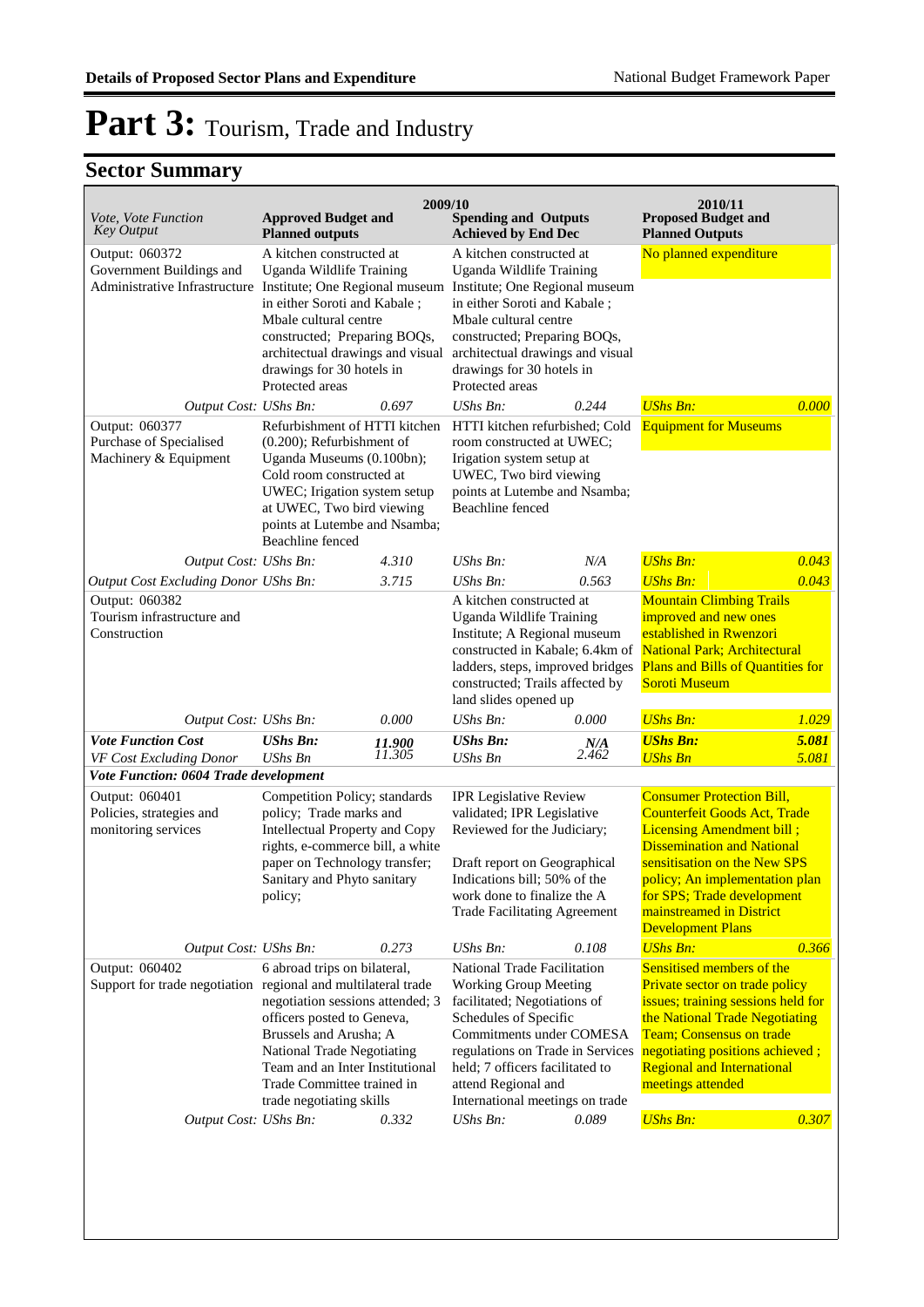| Vote, Vote Function<br><b>Key Output</b>                                                                                                    | <b>Approved Budget and</b><br><b>Planned outputs</b>                                                                                                                                                                                                                                     | 2009/10 | <b>Spending and Outputs</b><br><b>Achieved by End Dec</b>                                                                                                                                                                                                                                     |       | 2010/11<br><b>Proposed Budget and</b><br><b>Planned Outputs</b>                                                                                                                                                                                                                                           |       |
|---------------------------------------------------------------------------------------------------------------------------------------------|------------------------------------------------------------------------------------------------------------------------------------------------------------------------------------------------------------------------------------------------------------------------------------------|---------|-----------------------------------------------------------------------------------------------------------------------------------------------------------------------------------------------------------------------------------------------------------------------------------------------|-------|-----------------------------------------------------------------------------------------------------------------------------------------------------------------------------------------------------------------------------------------------------------------------------------------------------------|-------|
| Output: 060403<br>Support to capacity building<br>for staff and other MDAs                                                                  | 60 members of the private<br>sector sensitised on WTO,EAC<br>and COMESA matters; A 20<br>man Trade, Debt and Finance<br>Committee                                                                                                                                                        |         | 50 stakeholders trained in Trade<br>in services; WTO Public Forum<br>2009: Global Problems, Global<br><b>Solutions: Towards Better</b><br>Global Economic Governance;<br>10 training sessions for NTNT,<br>parliamnment; Media, staff and<br>DCOs; 14 metings held for IITC<br>sub committees |       | 500 DCO training manuals and<br>500 DCO operational guidelines<br>developed and printed out                                                                                                                                                                                                               |       |
| Output Cost: UShs Bn:                                                                                                                       | 0.713                                                                                                                                                                                                                                                                                    |         | UShs Bn:                                                                                                                                                                                                                                                                                      | 0.334 | <b>UShs Bn:</b>                                                                                                                                                                                                                                                                                           | 0.118 |
| Output: 060404<br>Product research and<br>development                                                                                       | Enhanced capacity of DCOs to<br>handle Trade issues; Enhanced<br>competitiveness of MSMSEs;<br><b>Uganda Shippers Council</b><br>formed; Enhanced capacity of<br>trade staff to handle trade<br>issues; Strengthened private and<br>public partnership.                                  |         | 30 DCOs trained in trade issues<br>and market information;                                                                                                                                                                                                                                    |       | Report on product and value<br>chain development on two<br>products;                                                                                                                                                                                                                                      |       |
| Output Cost: UShs Bn:                                                                                                                       | 0.000                                                                                                                                                                                                                                                                                    |         | UShs Bn:                                                                                                                                                                                                                                                                                      | 0.000 | <b>UShs Bn:</b>                                                                                                                                                                                                                                                                                           | 0.011 |
| Output: 060405<br>Trade promotion                                                                                                           | information not available                                                                                                                                                                                                                                                                |         |                                                                                                                                                                                                                                                                                               |       | Products promoted for the<br><b>AGOA</b> market; Strengethened<br>Private and public partnership;<br>24 NTBs affecting Ugandan<br>traders to be resolved; 6<br><b>Complaint boxes and forms at</b><br><b>border posts; Quarterly Reports</b><br>on NTBs presented to Regional<br><b>Monitoring Forum;</b> |       |
| Output Cost: UShs Bn:                                                                                                                       | 0.000                                                                                                                                                                                                                                                                                    |         | UShs Bn:                                                                                                                                                                                                                                                                                      | 0.000 | <b>UShs Bn:</b>                                                                                                                                                                                                                                                                                           | 0.526 |
| Output: 060451<br>Access to market                                                                                                          | Specialised 5 Post harvest,<br>storage and packaging of<br>exports training events, Reports<br>on demand and supply surveys<br>for Honey and bee Hive<br>products, services, handicrafts,<br>horticulture, oilseeds, pulses<br>and creals, Spices and Natural<br>Ingredients, selected a |         | Kasese cold storage inspected<br>and works for the revival of the<br>Mobuku scheme quantified;<br>Exhibitors supported to Milan<br>Trade fair; ; 15 companies<br>supported in the silk fair; 4<br>Regional Information centers<br>established in Bushenyi, Mbale,<br>Arua and Gulu            |       | <b>International Trade Fairs</b><br>attended - Europe, Shanghai<br>Expo 2010, Kenya, Dar-es-<br>saalam, Rwanda; 27<br>subscriptions to information<br>sources; 8 sessions of Exporter<br>training; DCOs &n mangers<br>trained in market information;<br><b>Presidential Export Award held</b>             |       |
| Output Cost: UShs Bn:                                                                                                                       | 1.428                                                                                                                                                                                                                                                                                    |         | UShs Bn:                                                                                                                                                                                                                                                                                      | 0.722 | <b>UShs Bn:</b>                                                                                                                                                                                                                                                                                           | 1.437 |
| <b>Vote Function Cost</b>                                                                                                                   | <b>UShs Bn:</b><br>2.746                                                                                                                                                                                                                                                                 |         | <b>UShs Bn:</b>                                                                                                                                                                                                                                                                               | 1.252 | <b>UShs Bn:</b>                                                                                                                                                                                                                                                                                           | 2.764 |
| Vote Function: 0649 Policy, Planning and Support Services<br>Output: 064901<br>Policy, consultation,<br>planning and monitoring<br>services | Budget framework paper,<br><b>Budget Ministerial Policy</b><br>Statement, Preparing<br>workplans; performance reports; one and two Performance<br><b>Statistical Publications;</b><br>Carrying out research on sector<br>policies and cabinet memos;<br>statistical publications         |         | Sector working group report; 19<br>projects developed for<br>adaptation in the PIP; Quarter<br>reports and work plans<br>compiled; 1,000 copies of the<br>Ministerial policy Statement<br>printed                                                                                             |       | Budget framework paper, a<br>Ministerial policy statement,<br>activity monitoring reports,<br><b>Sector Working group report</b>                                                                                                                                                                          |       |
| Output Cost: UShs Bn:                                                                                                                       | 0.484                                                                                                                                                                                                                                                                                    |         | UShs Bn:                                                                                                                                                                                                                                                                                      | 0.190 | <b>UShs Bn:</b>                                                                                                                                                                                                                                                                                           | 0.501 |
|                                                                                                                                             |                                                                                                                                                                                                                                                                                          |         |                                                                                                                                                                                                                                                                                               |       |                                                                                                                                                                                                                                                                                                           |       |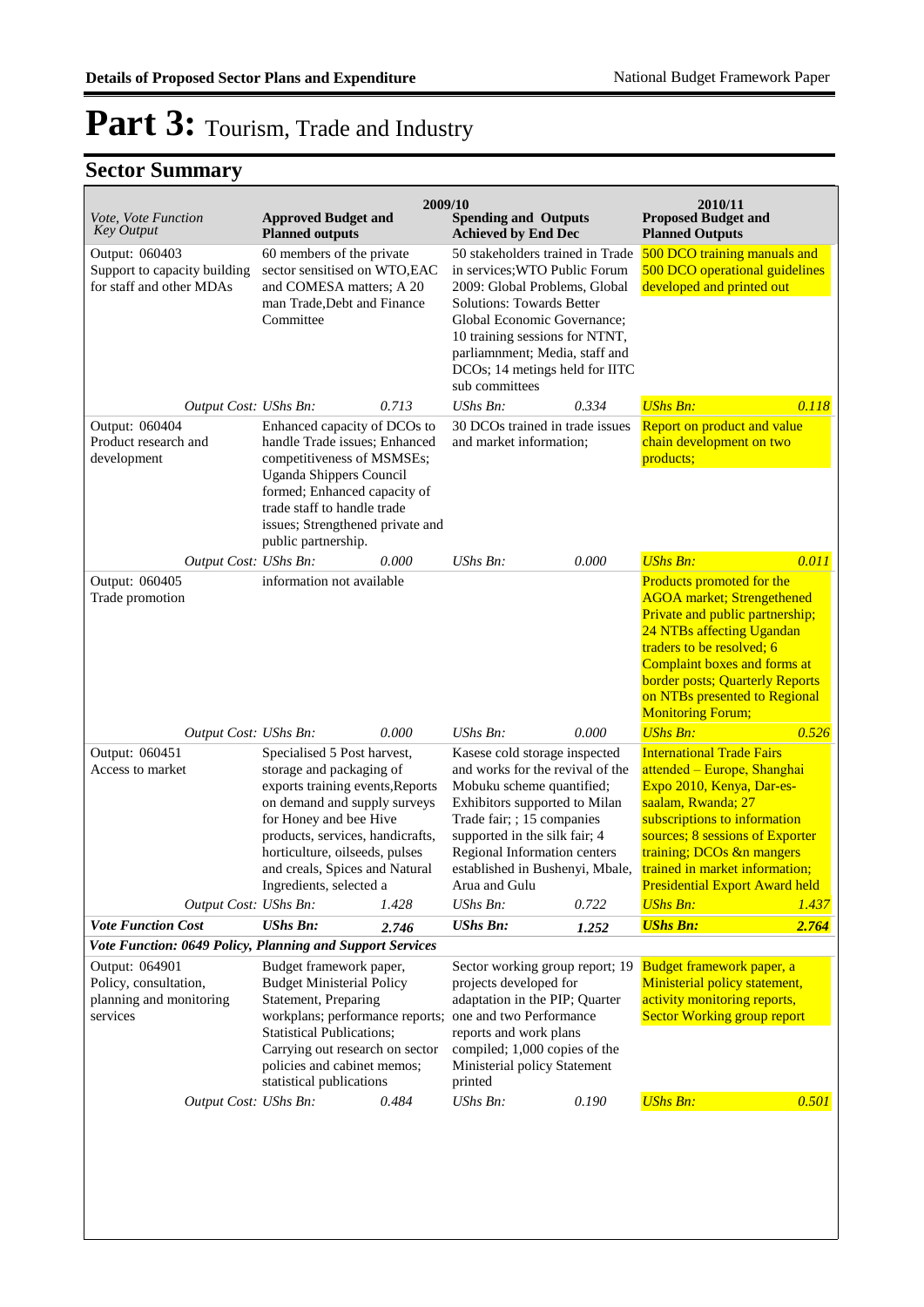| Vote, Vote Function<br><b>Key Output</b>                                                          | <b>Approved Budget and</b><br><b>Planned outputs</b>                                                                                                                                                                                                                                                                 | 2009/10 | <b>Spending and Outputs</b><br><b>Achieved by End Dec</b>                                                                                                                                                                                 |       | 2010/11<br><b>Proposed Budget and</b><br><b>Planned Outputs</b>                                                                                                                                                                                                                            |        |
|---------------------------------------------------------------------------------------------------|----------------------------------------------------------------------------------------------------------------------------------------------------------------------------------------------------------------------------------------------------------------------------------------------------------------------|---------|-------------------------------------------------------------------------------------------------------------------------------------------------------------------------------------------------------------------------------------------|-------|--------------------------------------------------------------------------------------------------------------------------------------------------------------------------------------------------------------------------------------------------------------------------------------------|--------|
| Output: 064902<br><b>Ministry Support Services</b>                                                | 54 staff members recruited; 100<br>staff members trained; water &<br>(Finance and Administration) electricity supplies; cleaning<br>services, office ground rent;<br>stationery & printing & binding<br>services; 5 press suppliments;<br>12 radio & TV programs;<br>updated & running MTTI<br>website & mail server |         | -3 staff recruited, 6 staff<br>members trained, quarterly bill<br>of utilities cleared, stationery<br>procured, 2 press supplements<br>published, bills of hosting<br>website and one mail server,<br>one database server paid out,       |       | sensitised staff on HIV/AIDS;<br><b>Facilitated workforce;</b><br>Competent Staff deployed to<br>deliver services; well<br>maintained physical assets, and<br>availed efficient information<br>communication technology,<br>repairs done on equipment, fuels conducive working environment |        |
| Output: 064903<br>Ministerial and Top<br><b>Management Services</b>                               | 1.841<br>Output Cost: UShs Bn:<br>12 top management meeting; 22<br>inland travels by ministers; 23<br>international travels by<br>Ministers; Ministers emolument                                                                                                                                                     |         | $UShs Bn$ :<br>-6 top management meeting -<br>10 inland travels by ministers -<br>10 international travels by<br>ministers -Ministers<br>emolument                                                                                        | 0.791 | <b>UShs Bn:</b><br>Strategic policy guidance<br>provided through top<br>management meetings                                                                                                                                                                                                | 2.281  |
| Output Cost: UShs Bn:                                                                             |                                                                                                                                                                                                                                                                                                                      | 0.313   | UShs Bn:                                                                                                                                                                                                                                  | 0.117 | <b>UShs Bn:</b>                                                                                                                                                                                                                                                                            | 0.227  |
| Output: 064971<br>Acquisition of Land by<br>Government                                            | No information provided                                                                                                                                                                                                                                                                                              |         | N/A                                                                                                                                                                                                                                       |       | 0.5 of an acre procured for Jua-<br>kali at Makindye                                                                                                                                                                                                                                       |        |
| Output Cost: UShs Bn:                                                                             |                                                                                                                                                                                                                                                                                                                      | 0.000   | UShs Bn:                                                                                                                                                                                                                                  | 0.000 | <b>UShs Bn:</b>                                                                                                                                                                                                                                                                            | 0.080  |
| Output: 064972<br>Government Buildings and<br>Administrative Infrastructure structures at HQS and | Bills of quantities for MTTI<br>structure; Maintaining 5<br>museums; Constructed Jua Kali<br>ntitcommon facilities centres at<br>Makindye and Luzira                                                                                                                                                                 |         | Consultancy undertaken and<br>negotiations held                                                                                                                                                                                           |       | <b>Bills of quantities for MTTI</b><br>structure; Maintaining 5<br>structures at HQS and<br>museums; Jua Kali ntitcommon<br>facilities constructed at<br>Makindye                                                                                                                          |        |
| Output Cost: UShs Bn:                                                                             |                                                                                                                                                                                                                                                                                                                      | 1.616   | UShs Bn:                                                                                                                                                                                                                                  | 1.025 | <b>UShs Bn:</b>                                                                                                                                                                                                                                                                            | 3.240  |
| Output: 064975<br><b>Purchase of Motor Vehicles</b><br>and Other Transport<br>Equipment           | <b>Purchase of Vehicles</b>                                                                                                                                                                                                                                                                                          |         | 5 vehicles procured                                                                                                                                                                                                                       |       | Nine vehicles procured for the<br>Ministry                                                                                                                                                                                                                                                 |        |
| Output Cost: UShs Bn:                                                                             |                                                                                                                                                                                                                                                                                                                      | 0.150   | $UShs Bn$ :                                                                                                                                                                                                                               | 0.034 | <b>UShs Bn:</b>                                                                                                                                                                                                                                                                            | 0.675  |
| Output: 064976<br>Purchase of Office and ICT<br>Equipment, including<br>Software                  | Procurement of assorted IT and<br>Office Equipment                                                                                                                                                                                                                                                                   |         | Fax machies, anti virus<br>software, photocopier and 10<br>computers procured                                                                                                                                                             |       | 20 computers and a PABX<br>machine, tonners and catridges,<br>antivirus, network design<br>services, cataloguing of the<br>library procured                                                                                                                                                |        |
| Output Cost: UShs Bn:                                                                             |                                                                                                                                                                                                                                                                                                                      | 0.100   | UShs Bn:                                                                                                                                                                                                                                  | 0.054 | <b>UShs Bn:</b>                                                                                                                                                                                                                                                                            | 0.469  |
| <b>Vote Function Cost</b>                                                                         | <b>UShs Bn:</b>                                                                                                                                                                                                                                                                                                      | 4.519   | <b>UShs Bn:</b>                                                                                                                                                                                                                           | 2.221 | <b>UShs Bn:</b>                                                                                                                                                                                                                                                                            | 7.472  |
| <b>Cost of Vote Services:</b>                                                                     | UShs Bn:                                                                                                                                                                                                                                                                                                             | 24.372  | UShs Bn:                                                                                                                                                                                                                                  | 6.604 | <b>UShs Bn:</b>                                                                                                                                                                                                                                                                            | 16.905 |
| Vote Cost Excluding Donor                                                                         | <b>UShs Bn</b>                                                                                                                                                                                                                                                                                                       | 20.392  | <b>UShs Bn</b>                                                                                                                                                                                                                            | 6.604 | <b>UShs Bn</b>                                                                                                                                                                                                                                                                             | 16.905 |
| Vote: 110 Uganda Industrial Research Institute                                                    |                                                                                                                                                                                                                                                                                                                      |         |                                                                                                                                                                                                                                           |       |                                                                                                                                                                                                                                                                                            |        |
| <b>Vote Function: 0651 Industrial Research</b>                                                    |                                                                                                                                                                                                                                                                                                                      |         |                                                                                                                                                                                                                                           |       |                                                                                                                                                                                                                                                                                            |        |
| Output: 065101<br>Administation                                                                   | Recruit 55 employess; pay<br>salaries & other staff benefits to<br>180 employees; Asset<br>insurances, utility & property<br>expenses, communications &<br>general supplies, maintenance &<br>professional services paid                                                                                             |         | 21 employees recruited, Salaries<br>and benefits of 145 employees<br>paid. Asset insurances paid,<br>utility and property expenses<br>paid, communication and<br>general supplies paid.<br>Maintenance and professional<br>services paid. |       | Recruit 60 employess; pay<br>salaries & other staff benefits to<br>200 employees; Asset<br>insurances, utility & property<br>expenses, communication and<br>general supplies, maintenance<br>and professional services paid.                                                               |        |
| Output Cost: UShs Bn:                                                                             |                                                                                                                                                                                                                                                                                                                      | 4.061   | UShs Bn:                                                                                                                                                                                                                                  | 2.220 | <b>UShs Bn:</b>                                                                                                                                                                                                                                                                            | 4.368  |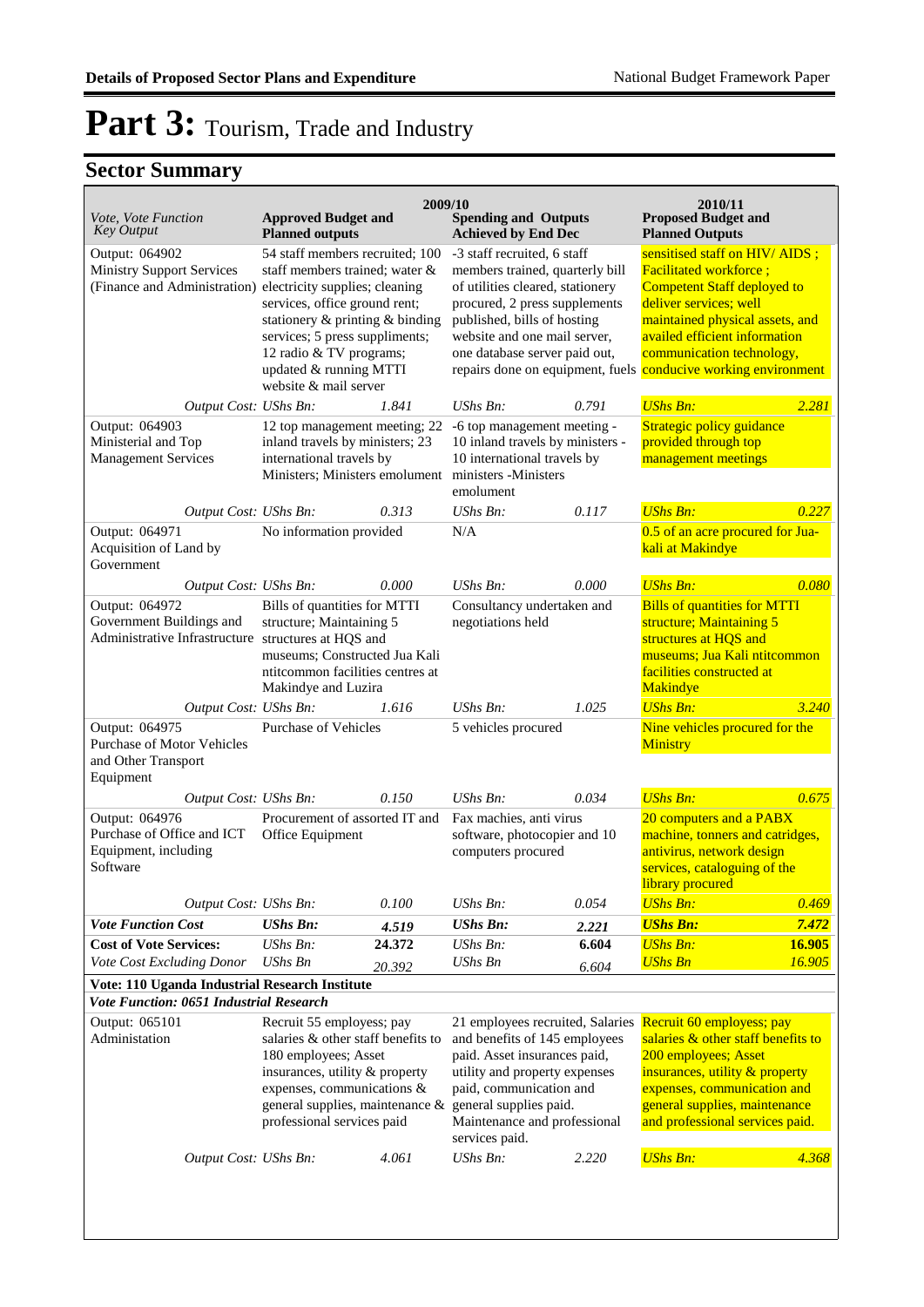| Vote, Vote Function<br><b>Key Output</b>                                      | <b>Approved Budget and</b><br><b>Planned outputs</b>                                                                                                                                                                                                                             | 2009/10<br><b>Spending and Outputs</b><br><b>Achieved by End Dec</b>                                                                                                                                                                                                                                                      | 2010/11<br><b>Proposed Budget and</b><br><b>Planned Outputs</b>                                                                                                                                                                                                                                                                             |
|-------------------------------------------------------------------------------|----------------------------------------------------------------------------------------------------------------------------------------------------------------------------------------------------------------------------------------------------------------------------------|---------------------------------------------------------------------------------------------------------------------------------------------------------------------------------------------------------------------------------------------------------------------------------------------------------------------------|---------------------------------------------------------------------------------------------------------------------------------------------------------------------------------------------------------------------------------------------------------------------------------------------------------------------------------------------|
| Output: 065102<br>Research and Development                                    | 1 testing of hatchery, textile<br>technology; 1 MDF board<br>manufacturing technology; 1<br>fabrication of formica<br>refrigeration equipment;<br>fabrication of animal feed<br>manufacturing technology; PCB<br>technology; 1 electric oven                                     | -Testing of hatchery in<br>progress, -Equipment for textile<br>technology being developed. -<br>Frabrication of formica is<br>production unit; 1 acquisition of underway. 5 motor rewinders<br>complete -All parts for Electric<br>convention oven fabricated and<br>being assembled. Developed<br>wide range of food Prd | Hatchery refinement and up-<br>scaling for deployment, Ice<br>Production tech, MDF board<br>production, wood&allied tech,<br>Cosmetic&detergent lines,<br><b>Essential oils extraction tech,</b><br>Recycing glass&rubber, Solid<br>adsorption, Biogas<br>production&packaging,mable&g<br>ranite                                            |
| Output Cost: UShs Bn:<br>Output: 065103<br><b>Industrial Incubation</b>       | 2.073<br>10 SMEs incubated; Value<br>added products of meat; fruits<br>and vegetables, diary, bakery.                                                                                                                                                                            | $UShs Bn$ :<br>0.598<br>15 Incubates and 15 SMEs have<br>been incubated and provided<br>with technical support in ares of<br>meat, dairy, fruit&veg bakery,<br>wine, friut drying, cosmetic<br>products, handmade paper,<br>electronics technologies,<br>Biometic systems, ICT<br>hard&software infrastructure,           | <b>UShs Bn:</b><br>2.013<br>Potential 20 Incubates and 20<br><b>SMEs under review and</b><br>evaluated for consideration of<br>technical support in ares of<br>natural herbal medicines, meat,<br>dairy, bakery, wine, friut drying,<br>fruits and vegatable processing,<br><b>ICT</b> hardware, software<br>designing,                     |
| Output Cost: UShs Bn:<br>Output: 065104<br>Maintenance - Civil works          | 0.100<br>Establishment of a foundry<br>housing facility; setting up<br>motor rewinding workshop;<br>civil works for reopening<br>Eastern Gate; Renovation of<br>pump House & pilot plant<br>boiler; 1 food R&D laboratory<br>upgraded at UIRI; re-modelling<br>pilot plants roof | UShs Bn:<br>0.006<br>Peanut processing facility in<br>Lira completed. -Foundry<br>housing facility completed. -<br>Infrastructure for two Bamboo<br>processing at UIRI and Kabale<br>in progess - Procurement of<br>contractor for Eastern gate,<br>Food Lab and remodelling of<br>pilot plants is underway.              | <b>UShs Bn:</b><br>0.100<br>1 one model agro-facility for<br>handmade paper production in<br>Bushenyi, Remodelling of<br><b>Chemistry lab, Remodel</b><br><b>Ceramics, Phase II of</b><br>overhauling of UIRI water<br>system, Mainatenace of<br><b>Analytical Labs, Maintenance</b><br>of On-site and Off-site pilot<br>plants&Engineering |
| Output Cost: UShs Bn:                                                         | 1.202                                                                                                                                                                                                                                                                            | 0.409<br>UShs Bn:                                                                                                                                                                                                                                                                                                         | <b>UShs Bn:</b><br>1.202                                                                                                                                                                                                                                                                                                                    |
| Output: 065105<br>Maintenance - Machinery<br>and Equipment                    | Machinery maintenance; ICT<br>maintenance; Electric<br>maintenance; 1 handmade<br>production unit upgrade phase<br>two at UIRI                                                                                                                                                   | Preventative / routine<br>maintenance, upgrades of<br>system and servicing of<br>unplanned break downs were<br>carried out. These include<br>machinery equipment,<br>electricial system, water and<br>drianage, cold rooms, air<br>conditioners. Replacement of<br>other probal parts                                     | Continued preventative / routine<br>maintenance, upgrades of<br>system and servicing of<br>unplanned break downs. These<br>include machinery equipment,<br>of electricial system, water and<br>drianage, cold rooms, air<br>conditioners. Replacements and<br>refabrication of parts.                                                       |
| Output Cost: UShs Bn:                                                         | 0.330                                                                                                                                                                                                                                                                            | UShs Bn:<br>0.016                                                                                                                                                                                                                                                                                                         | <b>UShs Bn:</b><br>0.330                                                                                                                                                                                                                                                                                                                    |
| Output: 065106<br><b>Student Industrial Training</b><br>and Capacity Building | 40 industrial trainees; 25<br>interns; 30 UIRI staff training<br>and capacity building<br>empowerment                                                                                                                                                                            | 160 people trained. Completing<br>infrastructure to support<br>Vocational trainings in esp<br>good foundry practices,<br>fabrications, metal works, wood<br>working technologies, electrical,<br>maintenances and servicngs e.g.<br>generators. - Training needs<br>assessment underway                                   | To train 1,200 people in<br><b>Business skills Introductions to</b><br><b>Computer, Microsoft office</b><br>2003-2007 applications, Internet<br>& email application. Foundry,<br>Meat, Electrical, Wood<br>technologies, Food processings,<br>Handmade paper, Ceramics,<br><b>Herbal lotions, Toilet Soap</b>                               |
| Output Cost: UShs Bn:                                                         | 0.465                                                                                                                                                                                                                                                                            | <b>UShs Bn:</b><br>0.150                                                                                                                                                                                                                                                                                                  | <b>UShs Bn:</b><br>1.365                                                                                                                                                                                                                                                                                                                    |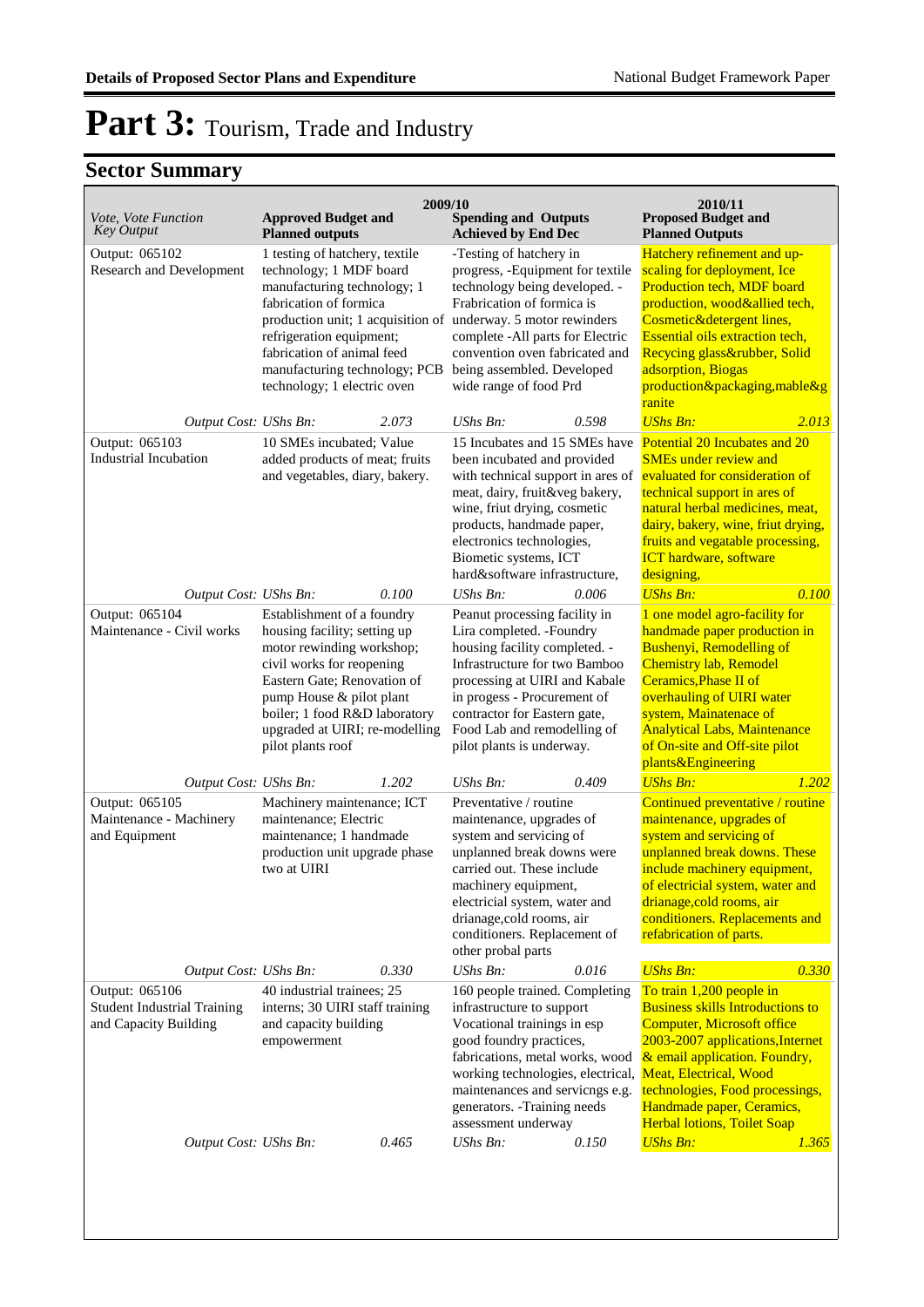| Vote, Vote Function<br><b>Key Output</b>                                                           | <b>Approved Budget and</b><br><b>Planned outputs</b>                                                                                                                             |        | 2009/10<br><b>Spending and Outputs</b><br><b>Achieved by End Dec</b>                                                                                                                                                                                                              |                                                                                                                                                                                                                                                             | 2010/11<br><b>Proposed Budget and</b><br><b>Planned Outputs</b>                                                                                                                                                                                                                         |                                                                                                                                                                                                                    |
|----------------------------------------------------------------------------------------------------|----------------------------------------------------------------------------------------------------------------------------------------------------------------------------------|--------|-----------------------------------------------------------------------------------------------------------------------------------------------------------------------------------------------------------------------------------------------------------------------------------|-------------------------------------------------------------------------------------------------------------------------------------------------------------------------------------------------------------------------------------------------------------|-----------------------------------------------------------------------------------------------------------------------------------------------------------------------------------------------------------------------------------------------------------------------------------------|--------------------------------------------------------------------------------------------------------------------------------------------------------------------------------------------------------------------|
| Output: 065175<br><b>Purchase of Motor Vehicles</b><br>and Other Transport<br>Equipment            | <b>Purchase of Vehicles</b>                                                                                                                                                      |        | N/A                                                                                                                                                                                                                                                                               |                                                                                                                                                                                                                                                             | 2 Double Cabin Pickups, 2 Mini<br>Buses, 1 truck carrier to<br>facilitate the promotion of<br>industrial development                                                                                                                                                                    |                                                                                                                                                                                                                    |
| Output Cost: UShs Bn:                                                                              |                                                                                                                                                                                  | 0.060  | UShs Bn:                                                                                                                                                                                                                                                                          | 0.000                                                                                                                                                                                                                                                       | <b>UShs Bn:</b>                                                                                                                                                                                                                                                                         | 0.060                                                                                                                                                                                                              |
| Output: 065177<br>Purchase of Specialised<br>Machinery & Equipment                                 | Assorted machinery and<br>equipment purchased                                                                                                                                    |        | Chemistry Lab acquired 1.<br>HPLC 2.2.Ph Meters<br>3.3. Nitrogen Generators.<br>Microbiology Lab aquired 1.<br>Autoclave 2.Checker/Incubator<br>Ceramic Department 1.Laser<br>machine 2.Potters wheels,<br>3. Hand Mixer 4. Test Kiln<br>5. Extruder                              |                                                                                                                                                                                                                                                             | Mineral Lab equip, Cold rooms,<br>Fruit pulp extraction<br>equipments, Food Laboratory<br>equip, Cereal agro processing<br>equipment, production line for<br>newcastle vaccine equip,<br>cranberry fruit processing,<br>Microbiology equip, Plumbing<br>unit, Energy systems, Instrumen |                                                                                                                                                                                                                    |
| Output Cost: UShs Bn:                                                                              |                                                                                                                                                                                  | 3.265  | UShs Bn:                                                                                                                                                                                                                                                                          | 1.151                                                                                                                                                                                                                                                       | <b>UShs Bn:</b>                                                                                                                                                                                                                                                                         | 3.325                                                                                                                                                                                                              |
| <b>Vote Function Cost</b>                                                                          | <b>UShs Bn:</b>                                                                                                                                                                  | 12.756 | <b>UShs Bn:</b>                                                                                                                                                                                                                                                                   | 4.549                                                                                                                                                                                                                                                       | <b>UShs Bn:</b>                                                                                                                                                                                                                                                                         | 12.763                                                                                                                                                                                                             |
| <b>Cost of Vote Services:</b>                                                                      | UShs Bn:                                                                                                                                                                         | 11.556 | UShs Bn:                                                                                                                                                                                                                                                                          | 4.549                                                                                                                                                                                                                                                       | <b>UShs Bn:</b>                                                                                                                                                                                                                                                                         | 12.763                                                                                                                                                                                                             |
| Vote: 117 Uganda Tourism Board                                                                     |                                                                                                                                                                                  |        |                                                                                                                                                                                                                                                                                   |                                                                                                                                                                                                                                                             |                                                                                                                                                                                                                                                                                         |                                                                                                                                                                                                                    |
| <b>Vote Function: 0653 Tourism Services</b>                                                        |                                                                                                                                                                                  |        |                                                                                                                                                                                                                                                                                   |                                                                                                                                                                                                                                                             |                                                                                                                                                                                                                                                                                         |                                                                                                                                                                                                                    |
| Output: 065301<br>Tourism Promotion and<br>Marketing                                               | 10 familiarisation trips. 800,000<br>visits to the website per<br>month.20,000 assorted<br>promotional materials.1 million<br>tourist arrivals.3,000 readers of<br>e-newsletter. |        | One familiarisation trip<br>conducted. 8,200 assorted<br>promotional materials<br>distributed. 276,000 hits to the<br>website per month. 2,390<br>readers of e-newsletter per<br>month. 21 tourism private<br>entities participated in three<br>international trade fairs.        |                                                                                                                                                                                                                                                             | 10familiarisation trips. 20,000<br>assorted promotional materials.<br>Participate in 6 international<br>trade fairs and 2 domestic fiars.<br>2 workshops/seminars and at<br>least 4 meetings.                                                                                           |                                                                                                                                                                                                                    |
| Output Cost: UShs Bn:                                                                              |                                                                                                                                                                                  | 0.587  | UShs Bn:                                                                                                                                                                                                                                                                          | 0.308                                                                                                                                                                                                                                                       | <b>UShs Bn:</b>                                                                                                                                                                                                                                                                         | 0.601                                                                                                                                                                                                              |
| Output: 065302<br>Tourism Research and<br>Development                                              | Tourism marketing strategy,<br>Operationalisation of the<br>Uganda Tourism Act, 2008, PR<br>and research in tourism source<br>markets                                            |        | Kampala and California.                                                                                                                                                                                                                                                           | Participated in meetings in<br>Kampala. Fact finding mission<br>in Japan and USA. One<br>familiarisation trip for the<br>tourism sector working group in<br>Eastern Uganda. Participated in<br>4 EAC meetings. Participated in<br>UWA's Gorilla-a-Friend in |                                                                                                                                                                                                                                                                                         | Tourism marketing strategy by<br>Mar. 31, 2010. 4 fact finding $\&$<br>PR missions and research<br>surveys in source markets. 4<br>workshops/seminars and 4<br>meetings. Website and e-<br>newsletter development. |
| Output Cost: UShs Bn:                                                                              |                                                                                                                                                                                  | 0.136  | UShs Bn:                                                                                                                                                                                                                                                                          | 0.035                                                                                                                                                                                                                                                       | <b>UShs Bn:</b>                                                                                                                                                                                                                                                                         | 0.115                                                                                                                                                                                                              |
| Output: 065303<br>Qualirty Control (Inspection,<br>Registration, Licenses,<br>Class. & Monitoring) | 100 tourist facilities and<br>businesses inspected. 50 new<br>tourist businesses registered,50<br>tourist facilities graded and<br>classified                                    |        | 12 tourist facilities have been<br>inspected.                                                                                                                                                                                                                                     |                                                                                                                                                                                                                                                             | 100 tourist facilities and<br>businesses inspected. 50 new<br>tourist businesses registered. 50<br>tourist facilities graded and<br>classified. 2<br>workshops/seminars and 4<br>meetings.                                                                                              |                                                                                                                                                                                                                    |
| Output Cost: UShs Bn:                                                                              |                                                                                                                                                                                  | 0.065  | UShs Bn:                                                                                                                                                                                                                                                                          | 0.019                                                                                                                                                                                                                                                       | <b>UShs Bn:</b>                                                                                                                                                                                                                                                                         | 0.067                                                                                                                                                                                                              |
| Output: 065304<br>Financial and Technical<br>Support to Private Tourism<br>Entities                | Private tourism entities<br>equipped with skills                                                                                                                                 |        | Meetings with the private<br>tourism entities about trade<br>fairs. Facilitated the acquisition<br>of visas for the private sector to<br>participate in in international<br>trade fairs. 56 individuals from<br>the private sector participated in<br>tourism marketing workshop. |                                                                                                                                                                                                                                                             | Financial support to tourism<br>private entities. 2<br>workshops/seminars and at least<br>4 meetings. Facilitate the<br>acquisition of visas to private<br>sector individuals for trade fairs.                                                                                          |                                                                                                                                                                                                                    |
| Output Cost: UShs Bn:                                                                              |                                                                                                                                                                                  | 0.038  | $UShs Bn$ :                                                                                                                                                                                                                                                                       | 0.004                                                                                                                                                                                                                                                       | <b>UShs Bn:</b>                                                                                                                                                                                                                                                                         | 0.027                                                                                                                                                                                                              |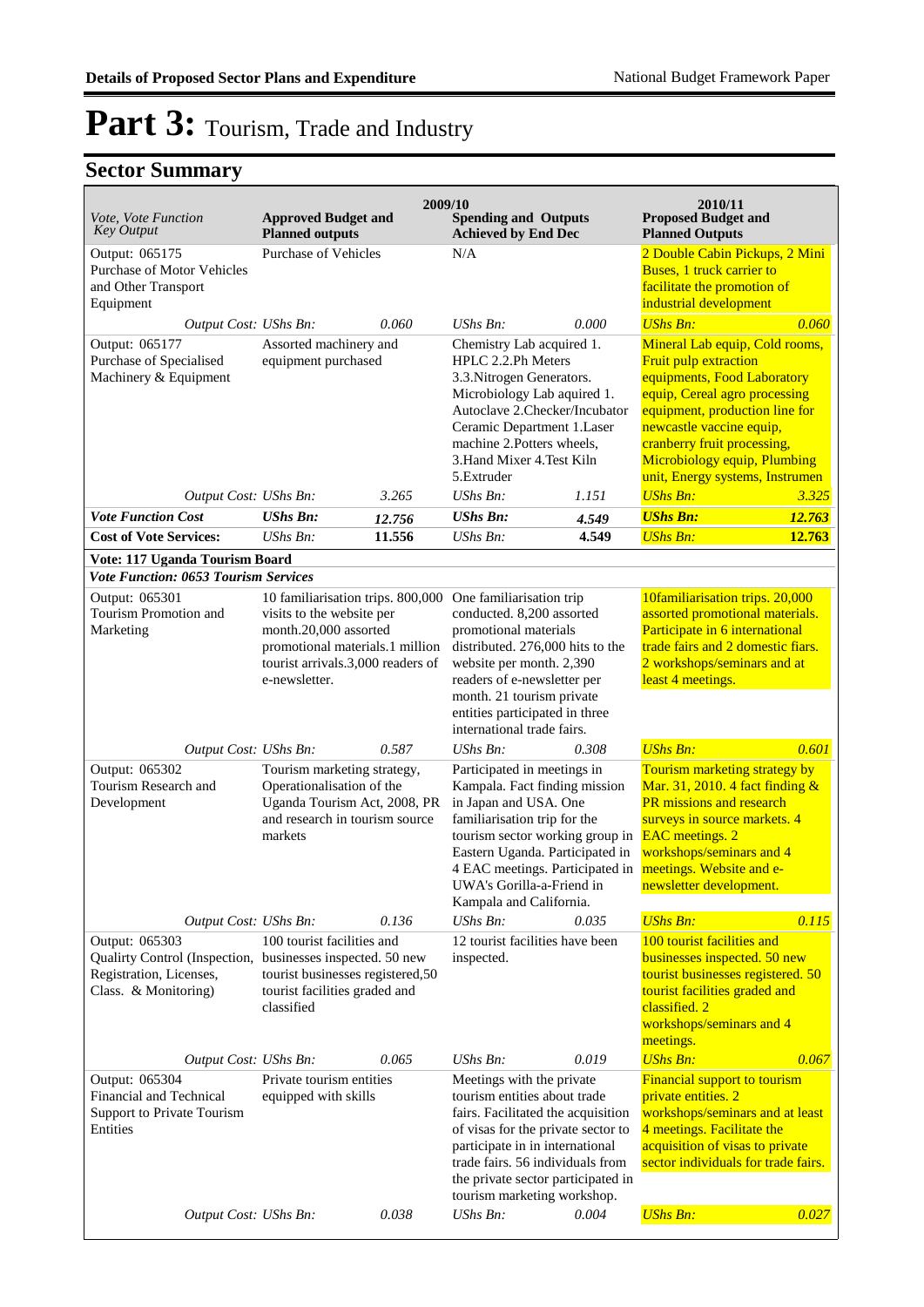| <i>Vote, Vote Function</i><br><b>Key Output</b>                                   | <b>Approved Budget and</b><br><b>Planned outputs</b>                                                                                                                                                                                                                            |       | 2009/10<br><b>Spending and Outputs</b><br><b>Achieved by End Dec</b>                                                                                                                                                                                                                   |       | 2010/11<br><b>Proposed Budget and</b><br><b>Planned Outputs</b>                                                                                                                                                                                                                  |       |
|-----------------------------------------------------------------------------------|---------------------------------------------------------------------------------------------------------------------------------------------------------------------------------------------------------------------------------------------------------------------------------|-------|----------------------------------------------------------------------------------------------------------------------------------------------------------------------------------------------------------------------------------------------------------------------------------------|-------|----------------------------------------------------------------------------------------------------------------------------------------------------------------------------------------------------------------------------------------------------------------------------------|-------|
| Output: 065305<br><b>UTB Support Services</b><br>(Finance & Administration)       | Staff recruited, new office<br>accommodation rented                                                                                                                                                                                                                             |       | Adverts for the jobs carried out<br>in The New Vision and The<br>Monitor. Hunt for new head<br>office accommodation to suit<br>UTB's budget and requirements<br>still going on. Satellite<br>information office at Garden<br>City. Various logistic supplies<br>and services provided. |       | Logistic supplies and services.<br><b>Effective &amp; efficient</b><br>administration, HRM and<br>financial management. New<br>office accommodation by July<br>31, 2010.<br>Reorganisation/restructuring of<br>UTB by Dec. 31, 2010.<br>Sourcing and recruiting of new<br>staff. |       |
| Output Cost: UShs Bn:                                                             |                                                                                                                                                                                                                                                                                 | 0.903 | $UShs Bn$ :                                                                                                                                                                                                                                                                            | 0.276 | <b>UShs Bn:</b>                                                                                                                                                                                                                                                                  | 0.920 |
| Output: 065371<br>Acquisition of Land by<br>Government                            |                                                                                                                                                                                                                                                                                 |       | N/A                                                                                                                                                                                                                                                                                    |       | Serching for land for permanent<br>office.                                                                                                                                                                                                                                       |       |
| Output Cost: UShs Bn:                                                             |                                                                                                                                                                                                                                                                                 | 0.000 | $UShs Bn$ :                                                                                                                                                                                                                                                                            | 0.000 | <b>UShs Bn:</b>                                                                                                                                                                                                                                                                  | 0.001 |
| Output: 065375<br>Purchase of Motor Vehicles<br>and Other Transport<br>Equipment  |                                                                                                                                                                                                                                                                                 |       |                                                                                                                                                                                                                                                                                        |       | 2 omnibus four wheel drive<br>vehicles. 1 station wagon four-<br>wheel drive vehicle.                                                                                                                                                                                            |       |
| Output Cost: UShs Bn:                                                             |                                                                                                                                                                                                                                                                                 | 3.270 | <b>UShs Bn:</b>                                                                                                                                                                                                                                                                        | N/A   | <b>UShs Bn:</b>                                                                                                                                                                                                                                                                  | 0.258 |
| Output: 065376<br>Purchase of Office and ICT<br>Equipment, including<br>Software  |                                                                                                                                                                                                                                                                                 |       |                                                                                                                                                                                                                                                                                        |       | 1 Photocopier. 1 fascimile (fax)<br>machine. 1 refrigerator.                                                                                                                                                                                                                     |       |
| Output Cost: UShs Bn:                                                             |                                                                                                                                                                                                                                                                                 | 0.041 | UShs Bn:                                                                                                                                                                                                                                                                               | 0.000 | <b>UShs Bn:</b>                                                                                                                                                                                                                                                                  | 0.040 |
| Output: 065378<br>Purchase of Office and<br>Residential Furniture and<br>Fittings |                                                                                                                                                                                                                                                                                 |       |                                                                                                                                                                                                                                                                                        |       | 4 big file cabinets. Executive<br>chairs and desks. One office<br>partition.                                                                                                                                                                                                     |       |
| Output Cost: UShs Bn:                                                             |                                                                                                                                                                                                                                                                                 | 0.014 | $UShs Bn$ :                                                                                                                                                                                                                                                                            | 0.000 | <b>UShs Bn:</b>                                                                                                                                                                                                                                                                  | 0.026 |
| <b>Vote Function Cost</b>                                                         | <b>UShs Bn:</b>                                                                                                                                                                                                                                                                 | 5.054 | <b>UShs Bn:</b>                                                                                                                                                                                                                                                                        | N/A   | <b>UShs Bn:</b>                                                                                                                                                                                                                                                                  | 2.054 |
| <b>Cost of Vote Services:</b>                                                     | <b>UShs Bn:</b>                                                                                                                                                                                                                                                                 | 5.054 | UShs Bn:                                                                                                                                                                                                                                                                               | N/A   | <b>UShs Bn:</b>                                                                                                                                                                                                                                                                  | 2.054 |
| Vote: 154 Uganda National Bureau of Standards                                     |                                                                                                                                                                                                                                                                                 |       |                                                                                                                                                                                                                                                                                        |       |                                                                                                                                                                                                                                                                                  |       |
| Vote Function: 0652 Quality Assurance and Standards Development                   |                                                                                                                                                                                                                                                                                 |       |                                                                                                                                                                                                                                                                                        |       |                                                                                                                                                                                                                                                                                  |       |
| Output: 065201<br>Administration                                                  | Recruit 60 staff; 12 internal<br>trainings; Medical Insurance;<br>Training of 8 staff abroad;<br>Terminal & death benefits;<br>study tours abroad; review of<br>financial manual; payment of<br>salaries; training needs<br>assessment; carry out audit of<br>systems & process |       | Recruit 23 staff; 4 internal<br>trainings; Medical Insurance;<br>Training of 3 staff abroad;<br>Terminal & death benefits;<br>study tours abroad; review of<br>financial manual; payment of<br>salaries; training needs<br>assessment;                                                 |       | 23 staf recruited; carry-out 10<br>internal trainings; train 7 staff<br>abroad; pay salaries and<br>terminal benefits; renew<br>medical scheme; review slary<br>structure.                                                                                                       |       |
| Output Cost: UShs Bn:                                                             |                                                                                                                                                                                                                                                                                 | 4.254 | UShs Bn:                                                                                                                                                                                                                                                                               | N/A   | <b>UShs Bn:</b>                                                                                                                                                                                                                                                                  | 9.885 |
| Output: 065202<br>Development of Standards                                        | 250 standards developed $\&$<br>harmonised                                                                                                                                                                                                                                      |       | 141 standards developed $\&$<br>harmonised; 30 TC meetings<br>held; 6 workshops on food and<br>agric; 2 for management<br>services; 2 for chemistry; and 2<br>for engineering                                                                                                          |       | 186 standards developed; 120<br>TC meetings held;                                                                                                                                                                                                                                |       |
| Output Cost: UShs Bn:                                                             |                                                                                                                                                                                                                                                                                 | 0.409 | <b>UShs Bn:</b>                                                                                                                                                                                                                                                                        | N/A   | <b>UShs Bn:</b>                                                                                                                                                                                                                                                                  | 0.069 |
|                                                                                   |                                                                                                                                                                                                                                                                                 |       |                                                                                                                                                                                                                                                                                        |       |                                                                                                                                                                                                                                                                                  |       |